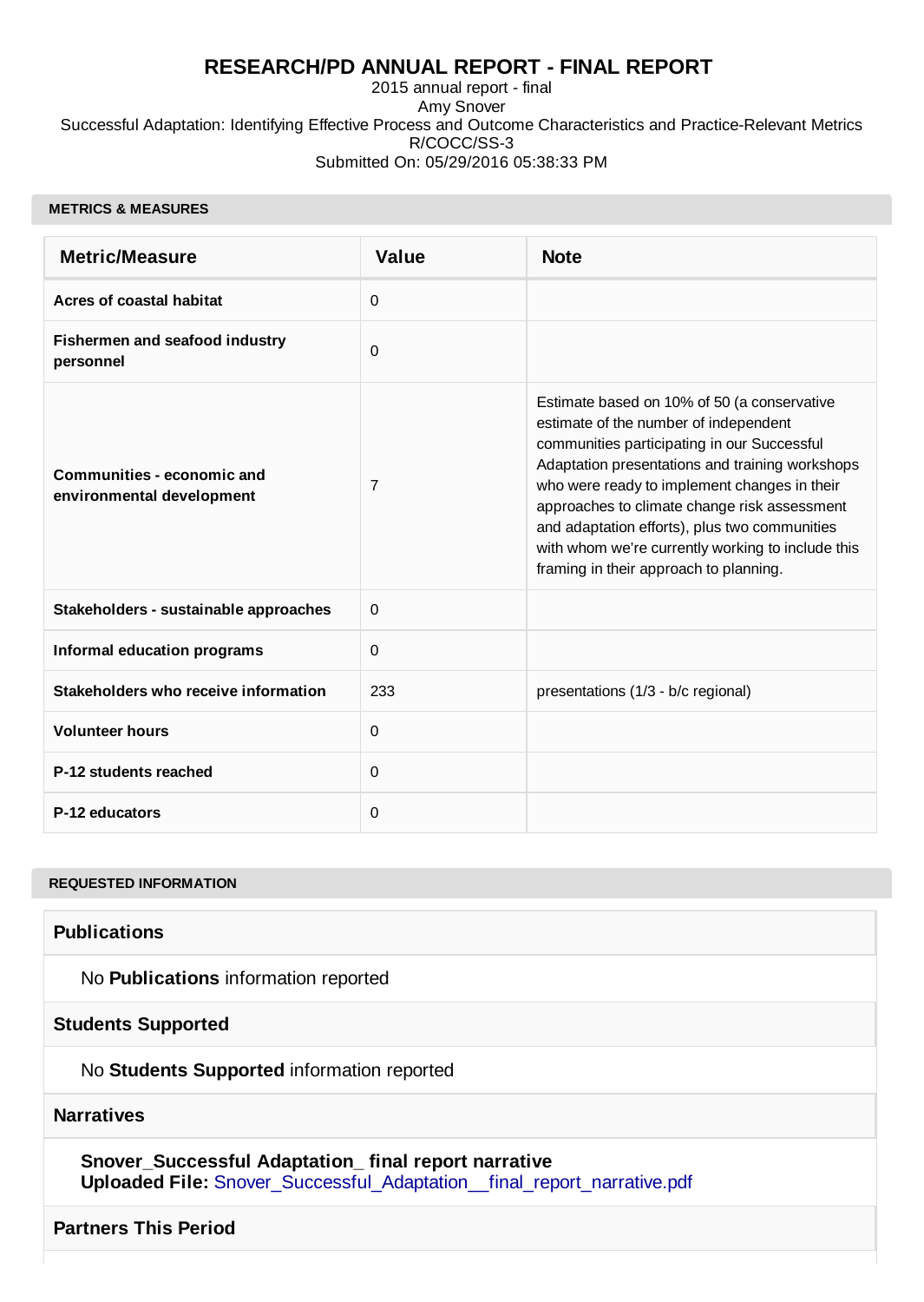**California Sea Grant Types:** Sea Grant Program **Scale:** STATE **Notes:**

**Institute for Sustainable Communities Types:** Other **Scale:** Unknown **Notes:**

**Oregon Sea Grant Types:** Sea Grant Program **Scale:** STATE **Notes:**

**Oregon State University (OSU) Types:** Academic Institution **Scale:** STATE **Notes:**

**Stanford University Types:** Academic Institution **Scale:** STATE **Notes:**

### **STANDARD QUESTIONS**

## **Community Hazard Resilience**

**(1)**

| <b>Name of Community</b>                                      | San Francisco Bay                                                                                                                                                                                                                                                     |
|---------------------------------------------------------------|-----------------------------------------------------------------------------------------------------------------------------------------------------------------------------------------------------------------------------------------------------------------------|
| County                                                        | Alameda County                                                                                                                                                                                                                                                        |
| Number of trainings/technical<br>assistance services provided | 1                                                                                                                                                                                                                                                                     |
| <b>Description</b>                                            | training/assistance with hazards resiliency practices<br>(i.e., successfully building (defining, implementing,<br>measuring) ongoing resilience to hazards such as<br>temporary and permanent inundation caused by<br>coastal and river flooding, erosion, landslides |
| Was hazard resilience improved?                               | Nο                                                                                                                                                                                                                                                                    |

## **(2)**

| <b>Name of Community</b>                                      | San Francisco Bay                                                                                              |
|---------------------------------------------------------------|----------------------------------------------------------------------------------------------------------------|
| County                                                        | <b>Contra Costa County</b>                                                                                     |
| Number of trainings/technical<br>assistance services provided |                                                                                                                |
|                                                               | training/assistance with hazards resiliency practices<br>(i.e., successfully building (defining, implementing, |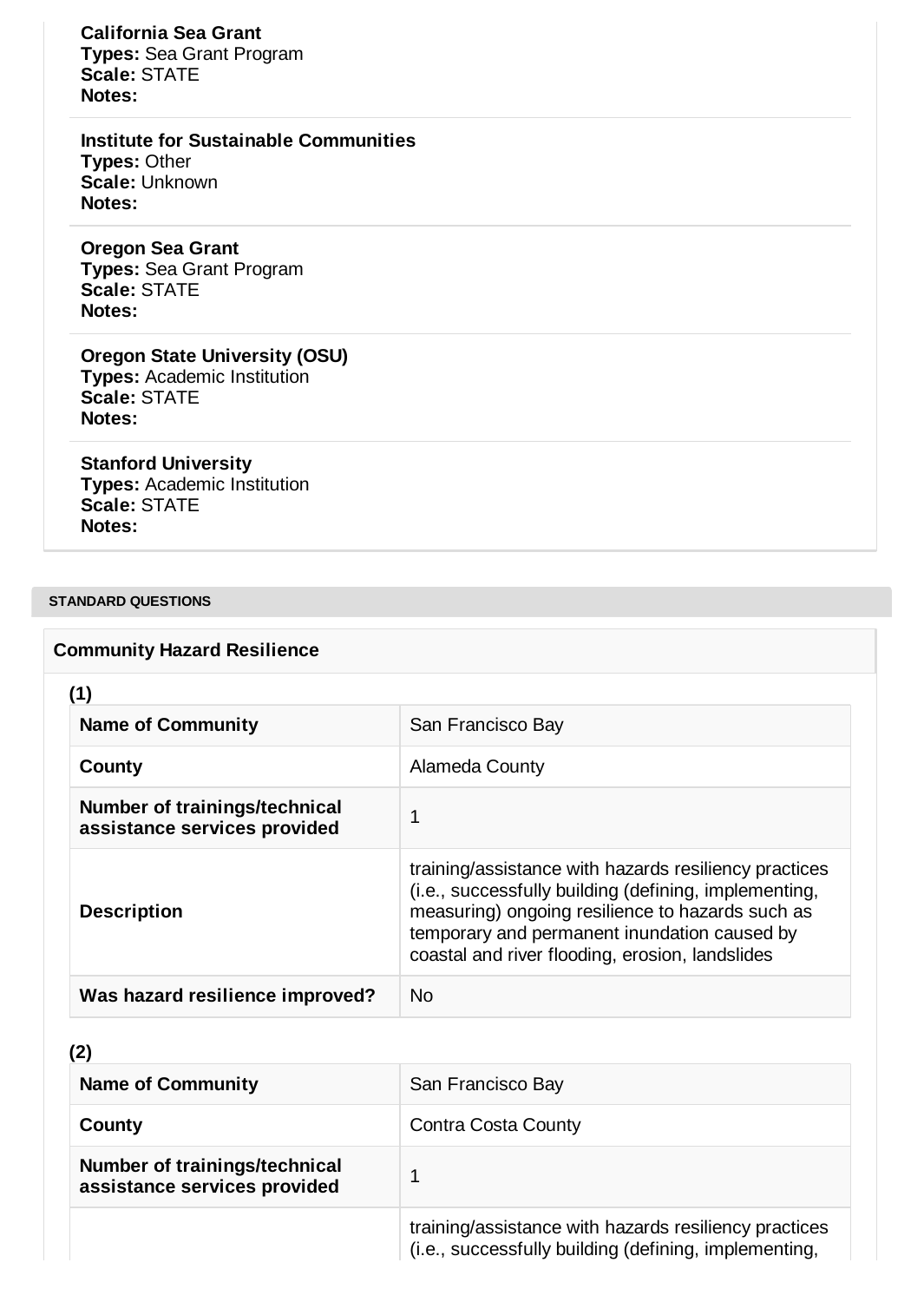| <b>Description</b>              | measuring) ongoing resilience to hazards such as<br>temporary and permanent inundation caused by<br>coastal and river flooding, erosion, landslides |
|---------------------------------|-----------------------------------------------------------------------------------------------------------------------------------------------------|
| Was hazard resilience improved? | <b>No</b>                                                                                                                                           |

# **(3)**

| <b>Name of Community</b>                                      | San Francisco Bay                                                                                                                                                                                                                                                     |
|---------------------------------------------------------------|-----------------------------------------------------------------------------------------------------------------------------------------------------------------------------------------------------------------------------------------------------------------------|
| County                                                        | <b>Marin County</b>                                                                                                                                                                                                                                                   |
| Number of trainings/technical<br>assistance services provided | 1                                                                                                                                                                                                                                                                     |
| <b>Description</b>                                            | training/assistance with hazards resiliency practices<br>(i.e., successfully building (defining, implementing,<br>measuring) ongoing resilience to hazards such as<br>temporary and permanent inundation caused by<br>coastal and river flooding, erosion, landslides |
| Was hazard resilience improved?                               | <b>No</b>                                                                                                                                                                                                                                                             |

## **(4)**

| <b>Name of Community</b>                                      | San Francisco Bay                                                                                                                                                                                                                                                     |
|---------------------------------------------------------------|-----------------------------------------------------------------------------------------------------------------------------------------------------------------------------------------------------------------------------------------------------------------------|
| County                                                        | Napa County                                                                                                                                                                                                                                                           |
| Number of trainings/technical<br>assistance services provided |                                                                                                                                                                                                                                                                       |
| <b>Description</b>                                            | training/assistance with hazards resiliency practices<br>(i.e., successfully building (defining, implementing,<br>measuring) ongoing resilience to hazards such as<br>temporary and permanent inundation caused by<br>coastal and river flooding, erosion, landslides |
| Was hazard resilience improved?                               | No                                                                                                                                                                                                                                                                    |

# **(5)**

| <b>Name of Community</b>                                      | San Francisco Bay                                                                                                                                                                                                                                                     |
|---------------------------------------------------------------|-----------------------------------------------------------------------------------------------------------------------------------------------------------------------------------------------------------------------------------------------------------------------|
| County                                                        | San Francisco County                                                                                                                                                                                                                                                  |
| Number of trainings/technical<br>assistance services provided | 1                                                                                                                                                                                                                                                                     |
| <b>Description</b>                                            | training/assistance with hazards resiliency practices<br>(i.e., successfully building (defining, implementing,<br>measuring) ongoing resilience to hazards such as<br>temporary and permanent inundation caused by<br>coastal and river flooding, erosion, landslides |
| Was hazard resilience improved?                               | <b>No</b>                                                                                                                                                                                                                                                             |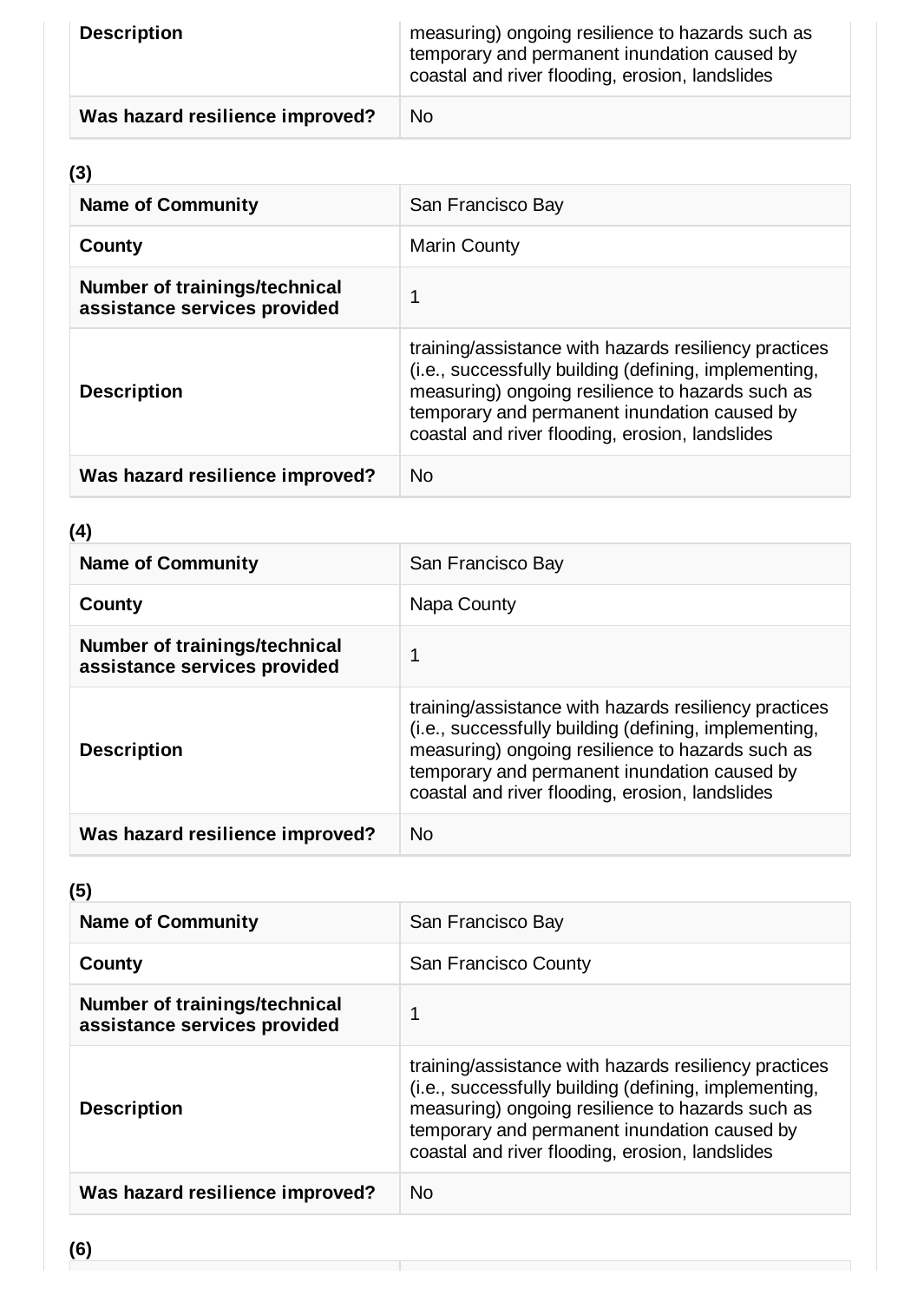| <b>Name of Community</b>                                      | San Francisco Bay                                                                                                                                                                                                                                                     |
|---------------------------------------------------------------|-----------------------------------------------------------------------------------------------------------------------------------------------------------------------------------------------------------------------------------------------------------------------|
| County                                                        | San Mateo County                                                                                                                                                                                                                                                      |
| Number of trainings/technical<br>assistance services provided | 1                                                                                                                                                                                                                                                                     |
| <b>Description</b>                                            | training/assistance with hazards resiliency practices<br>(i.e., successfully building (defining, implementing,<br>measuring) ongoing resilience to hazards such as<br>temporary and permanent inundation caused by<br>coastal and river flooding, erosion, landslides |
| Was hazard resilience improved?                               | No.                                                                                                                                                                                                                                                                   |

# **(7)**

| <b>Name of Community</b>                                      | San Francisco Bay                                                                                                                                                                                                                                                     |
|---------------------------------------------------------------|-----------------------------------------------------------------------------------------------------------------------------------------------------------------------------------------------------------------------------------------------------------------------|
| County                                                        | Santa Clara County                                                                                                                                                                                                                                                    |
| Number of trainings/technical<br>assistance services provided |                                                                                                                                                                                                                                                                       |
| <b>Description</b>                                            | training/assistance with hazards resiliency practices<br>(i.e., successfully building (defining, implementing,<br>measuring) ongoing resilience to hazards such as<br>temporary and permanent inundation caused by<br>coastal and river flooding, erosion, landslides |
| Was hazard resilience improved?                               | No.                                                                                                                                                                                                                                                                   |

# **(8)**

| <b>Name of Community</b>                                      | San Francisco Bay                                                                                                                                                                                                                                                     |
|---------------------------------------------------------------|-----------------------------------------------------------------------------------------------------------------------------------------------------------------------------------------------------------------------------------------------------------------------|
| County                                                        | Solano County                                                                                                                                                                                                                                                         |
| Number of trainings/technical<br>assistance services provided |                                                                                                                                                                                                                                                                       |
| <b>Description</b>                                            | training/assistance with hazards resiliency practices<br>(i.e., successfully building (defining, implementing,<br>measuring) ongoing resilience to hazards such as<br>temporary and permanent inundation caused by<br>coastal and river flooding, erosion, landslides |
| Was hazard resilience improved?                               | <b>No</b>                                                                                                                                                                                                                                                             |

## **(9)**

| <b>Name of Community</b>                                      | San Francisco Bay                               |
|---------------------------------------------------------------|-------------------------------------------------|
| County                                                        | Sonoma County                                   |
| Number of trainings/technical<br>assistance services provided |                                                 |
|                                                               | the contract of the contract of the contract of |

training/assistance with hazards resiliency practices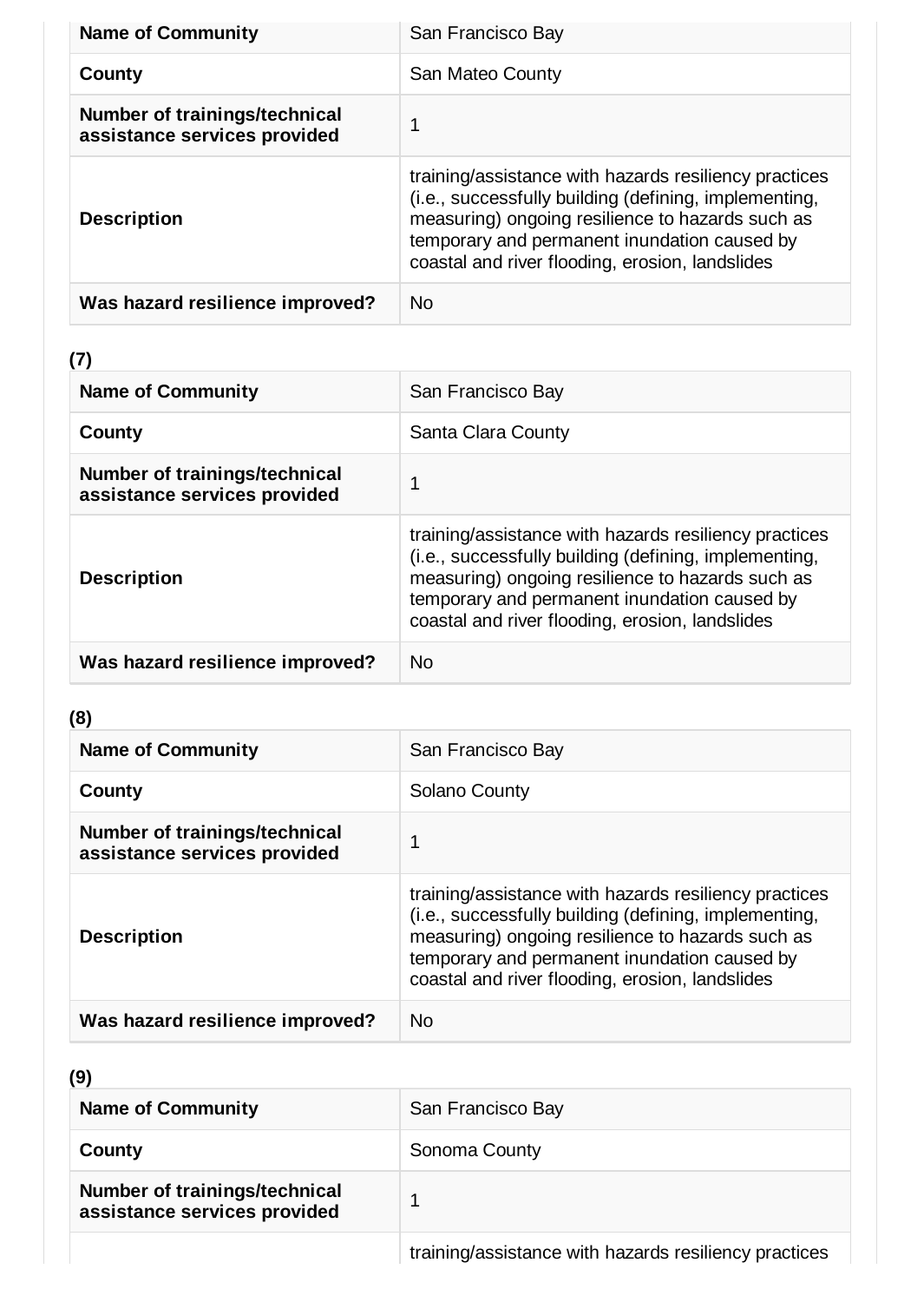| <b>Description</b>              | (i.e., successfully building (defining, implementing,<br>measuring) ongoing resilience to hazards such as<br>temporary and permanent inundation caused by<br>coastal and river flooding, erosion, landslides |
|---------------------------------|--------------------------------------------------------------------------------------------------------------------------------------------------------------------------------------------------------------|
| Was hazard resilience improved? | N <sub>0</sub>                                                                                                                                                                                               |

# **(10)**

| <b>Name of Community</b>                                      | Santa Clara Valley Water District                                                                              |
|---------------------------------------------------------------|----------------------------------------------------------------------------------------------------------------|
| County                                                        | Santa Clara County                                                                                             |
| Number of trainings/technical<br>assistance services provided | 1                                                                                                              |
| <b>Description</b>                                            | Training on adaptation to climate change to 15<br>engineers, biologists, planners, hazard specialists,<br>etc. |
| Was hazard resilience improved?                               | No.                                                                                                            |

# **(11)**

| <b>Name of Community</b>                                      | Port Authority of New York and New Jersey                 |
|---------------------------------------------------------------|-----------------------------------------------------------|
| County                                                        | New York County                                           |
| Number of trainings/technical<br>assistance services provided | 1                                                         |
| <b>Description</b>                                            | training session at 2016 Climate Leadership<br>Conference |
| Was hazard resilience improved?                               | No.                                                       |

# **(12)**

| <b>Name of Community</b>                                      | King County                                               |
|---------------------------------------------------------------|-----------------------------------------------------------|
| County                                                        | King County                                               |
| Number of trainings/technical<br>assistance services provided |                                                           |
| <b>Description</b>                                            | training session at 2016 Climate Leadership<br>Conference |
| Was hazard resilience improved?                               | <b>No</b>                                                 |

# **(13)**

| <b>Name of Community</b>                                      | City of Seattle    |
|---------------------------------------------------------------|--------------------|
| County                                                        | <b>King County</b> |
| Number of trainings/technical<br>assistance services provided |                    |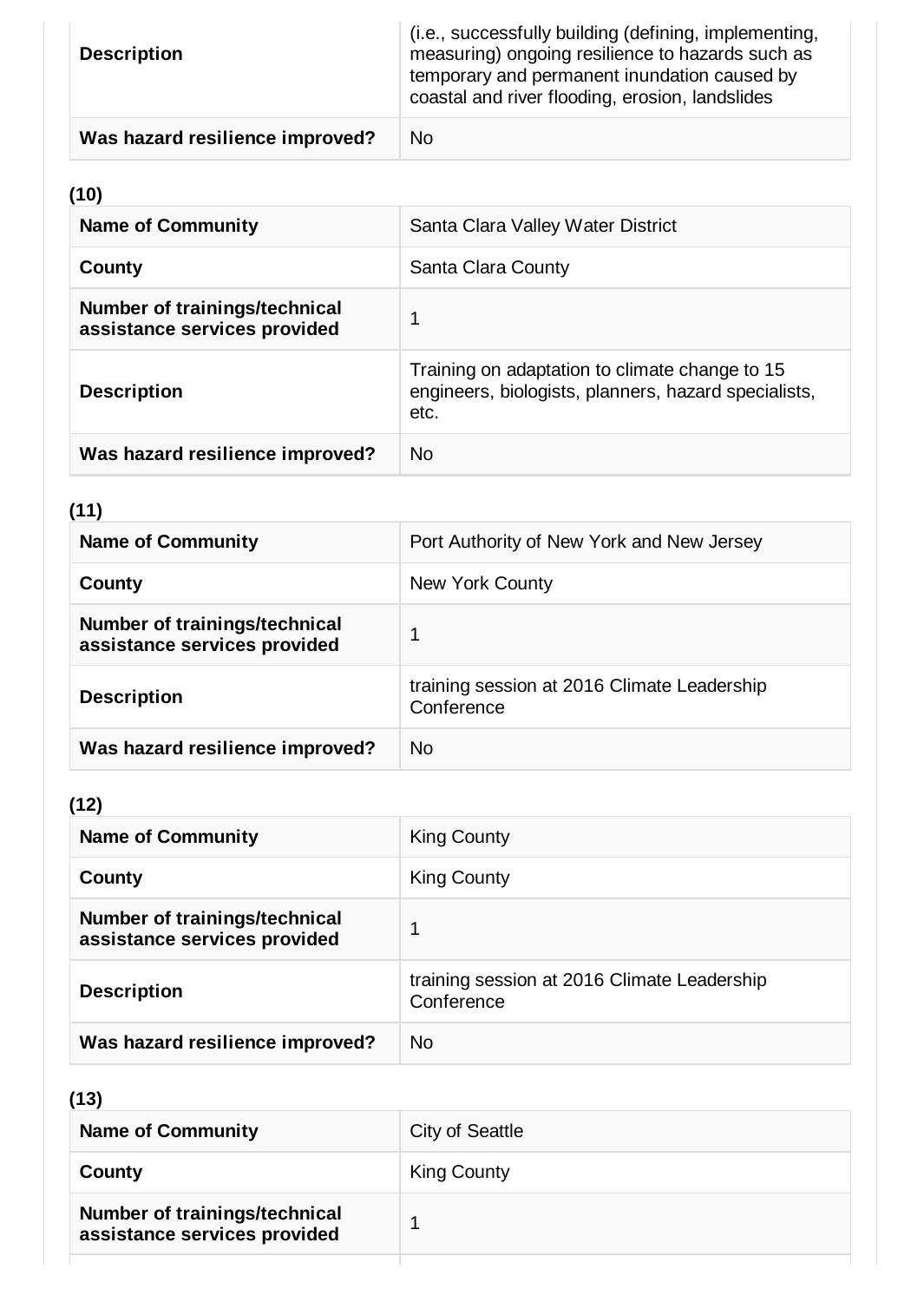| <b>Description</b>              | training session at 2016 Climate Leadership<br>Conference |
|---------------------------------|-----------------------------------------------------------|
| Was hazard resilience improved? | No.                                                       |

# **(14)**

| <b>Name of Community</b>                                      | Sacramento Metropolitan Air Quality Management<br><b>District</b> |
|---------------------------------------------------------------|-------------------------------------------------------------------|
| County                                                        | <b>Sacramento County</b>                                          |
| Number of trainings/technical<br>assistance services provided | 1                                                                 |
| <b>Description</b>                                            | training session at 2016 Climate Leadership<br>Conference         |
| Was hazard resilience improved?                               | No.                                                               |

## **(15)**

| <b>Name of Community</b>                                      | Stillaguamish Tribe                                                                                                                                                                                                                                                                      |
|---------------------------------------------------------------|------------------------------------------------------------------------------------------------------------------------------------------------------------------------------------------------------------------------------------------------------------------------------------------|
| County                                                        | <b>Snohomish County</b>                                                                                                                                                                                                                                                                  |
| Number of trainings/technical<br>assistance services provided |                                                                                                                                                                                                                                                                                          |
| <b>Description</b>                                            | Launch of climate change adaptation planning effort<br>for the Stillaguamish Tribe (WA), supported by the<br>UW Climate Impacts Group that included a<br>discussion of the framing and approach to defining<br>and achieving successful adaptation; the plan is still<br>in development. |
| Was hazard resilience improved?                               | N <sub>0</sub>                                                                                                                                                                                                                                                                           |

# **Economic Impacts**

No **Economic Impacts** information reported

# **Impacts and Accomplishments**

| (1)              |                                                                                                                                                                                                                                                                                                                  |
|------------------|------------------------------------------------------------------------------------------------------------------------------------------------------------------------------------------------------------------------------------------------------------------------------------------------------------------|
| <b>Type</b>      | accomplishment                                                                                                                                                                                                                                                                                                   |
| <b>Title</b>     | Sea Grant-supported researchers develop a<br>comprehensive framework for evaluating climate<br>change adaptation efforts                                                                                                                                                                                         |
| <b>Relevance</b> | As governments, institutions, communities and<br>businesses struggle to adapt to a changing climate,<br>they also struggle with a persistent, elusive question<br>that can seem overwhelming: What would<br>successful adaptation look like? How can we tell<br>whether what we're doing is working? There is no |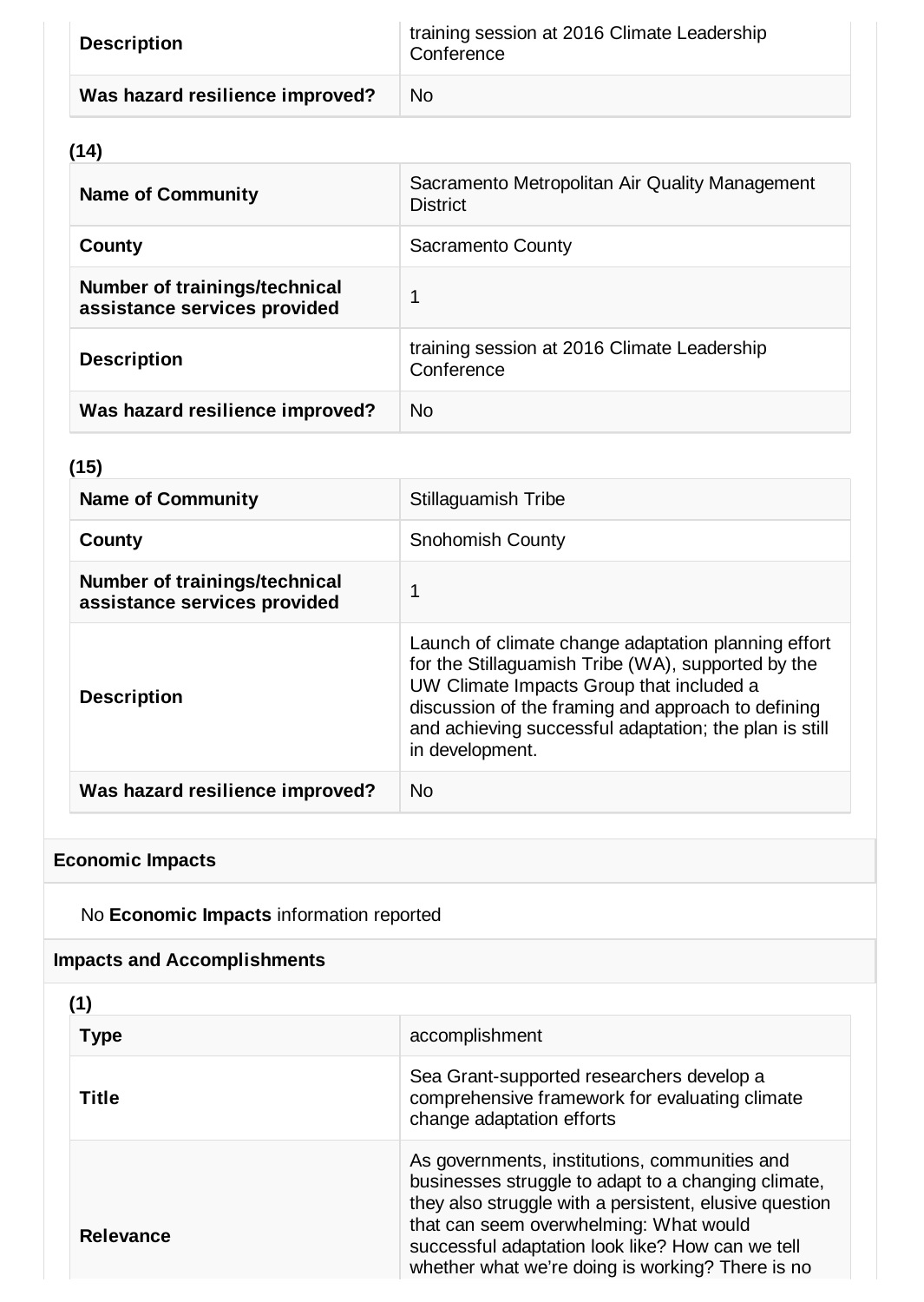|                              | ready-made scale for measuring success against<br>such an unprecedented challenge.                                                                                                                                                                                                                                                                                                                                                                                                     |
|------------------------------|----------------------------------------------------------------------------------------------------------------------------------------------------------------------------------------------------------------------------------------------------------------------------------------------------------------------------------------------------------------------------------------------------------------------------------------------------------------------------------------|
| <b>Response</b>              | With support from the West Coast Sea Grant<br>programs, researchers completed a years-long<br>project developing guidance on the characteristics of<br>successful adaptation in the coastal environment in<br>terms both of outcomes and of processes,<br>governance and social mechanisms. They brought<br>leading scientists and practitioners together and<br>synthesized insights from workshops, interviews,<br>policy and planning documents and the scientific<br>literature.   |
| <b>Results</b>               | The synthesis yielded a framework for evaluating<br>specific climate-resilience efforts based on the key<br>characteristics of multiple dimensions of success. It<br>included strategies for developing indicators and<br>metrics for measuring success. The framework was<br>tested by researchers in multiple training sessions<br>for state environmental, health and resource officials,<br>and it is now widely employed in regional discussions<br>of climate change adaptation. |
| Recap                        | Washington Sea Grant-funded researchers<br>developed, tested and deployed a comprehensive<br>framework for describing and evaluating climate<br>change adaptation measures, which will help<br>stakeholders better understand what successful<br>adaptation should look like.                                                                                                                                                                                                          |
| <b>Comments</b>              |                                                                                                                                                                                                                                                                                                                                                                                                                                                                                        |
| <b>Primary Focus Area</b>    | <b>Healthy Coastal Ecosystems</b>                                                                                                                                                                                                                                                                                                                                                                                                                                                      |
| <b>Secondary Focus Areas</b> |                                                                                                                                                                                                                                                                                                                                                                                                                                                                                        |
| Goals                        | Communities prepare, respond and adapt to coastal<br>hazards and climate change.                                                                                                                                                                                                                                                                                                                                                                                                       |
| <b>Partners</b>              | Washington Sea Grant-funded researchers<br>developed, tested and deployed a comprehensive<br>framework for describing and evaluating climate<br>change adaptation measures, which will help<br>stakeholders better understand what successful<br>adaptation should look like.                                                                                                                                                                                                          |
| <b>PI Draft</b>              |                                                                                                                                                                                                                                                                                                                                                                                                                                                                                        |

No **Leveraged Funds** information reported

## **Meetings, Workshops, Presentations**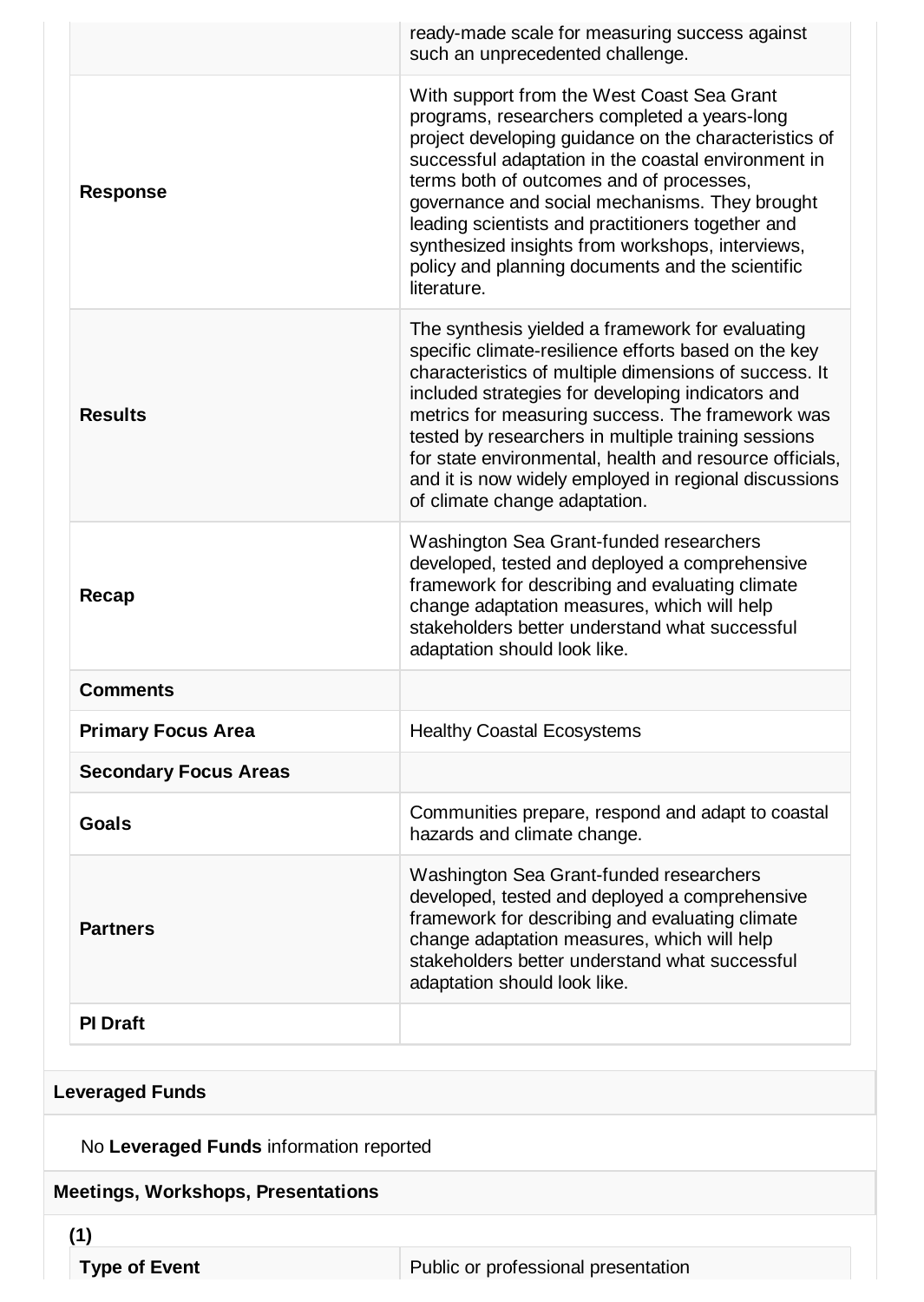| <b>Description</b>         | Successful Adaptation to Climate Change:<br>geographic, temporal and process dimensions -<br>Colloquium for Geography and Center for Climate<br>Adaptation Science and Solutions, University of<br>Arizona (Tucson, AZ) |
|----------------------------|-------------------------------------------------------------------------------------------------------------------------------------------------------------------------------------------------------------------------|
| <b>Event Date</b>          | 02-06-2015                                                                                                                                                                                                              |
| <b>Number of Attendees</b> | 80                                                                                                                                                                                                                      |

# **(2)**

| <b>Type of Event</b>       | Public or professional presentation                                                                                                         |
|----------------------------|---------------------------------------------------------------------------------------------------------------------------------------------|
| <b>Description</b>         | Successfully Safeguarding California: Research,<br>Framework, Applications - Safeguarding California<br><b>Implementation Collaborative</b> |
| <b>Event Date</b>          | 04-09-2015                                                                                                                                  |
| <b>Number of Attendees</b> | 25                                                                                                                                          |

# **(3)**

| <b>Type of Event</b>       | Public or professional presentation                                                                                            |
|----------------------------|--------------------------------------------------------------------------------------------------------------------------------|
| <b>Description</b>         | Successful Adaptation: Research, Framework,<br>Applications - UNFCCC, National Adaptation<br>Program Expo 2015 (Bonn, Germany) |
| <b>Event Date</b>          | 04-15-2015                                                                                                                     |
| <b>Number of Attendees</b> | 100                                                                                                                            |

# **(4)**

| <b>Type of Event</b>       | Public or professional presentation                                                                                                                            |
|----------------------------|----------------------------------------------------------------------------------------------------------------------------------------------------------------|
| <b>Description</b>         | Successful Adaptation: Research, Framework,<br>Communication - San Francisco Bay Conservation<br>and Development Commission (BCDC) SLR<br><b>Working Group</b> |
| <b>Event Date</b>          | 05-07-2015                                                                                                                                                     |
| <b>Number of Attendees</b> | 15                                                                                                                                                             |

# **(5)**

| <b>Type of Event</b>       | Public or professional presentation                                                                                                                           |
|----------------------------|---------------------------------------------------------------------------------------------------------------------------------------------------------------|
| <b>Description</b>         | Successful Adaptation: Framework and the search<br>for Meaningful Indicators - US Urban Sustainability<br>Directors Network working group meeting (St. Louis) |
| <b>Event Date</b>          | 05-15-2015                                                                                                                                                    |
| <b>Number of Attendees</b> | 20                                                                                                                                                            |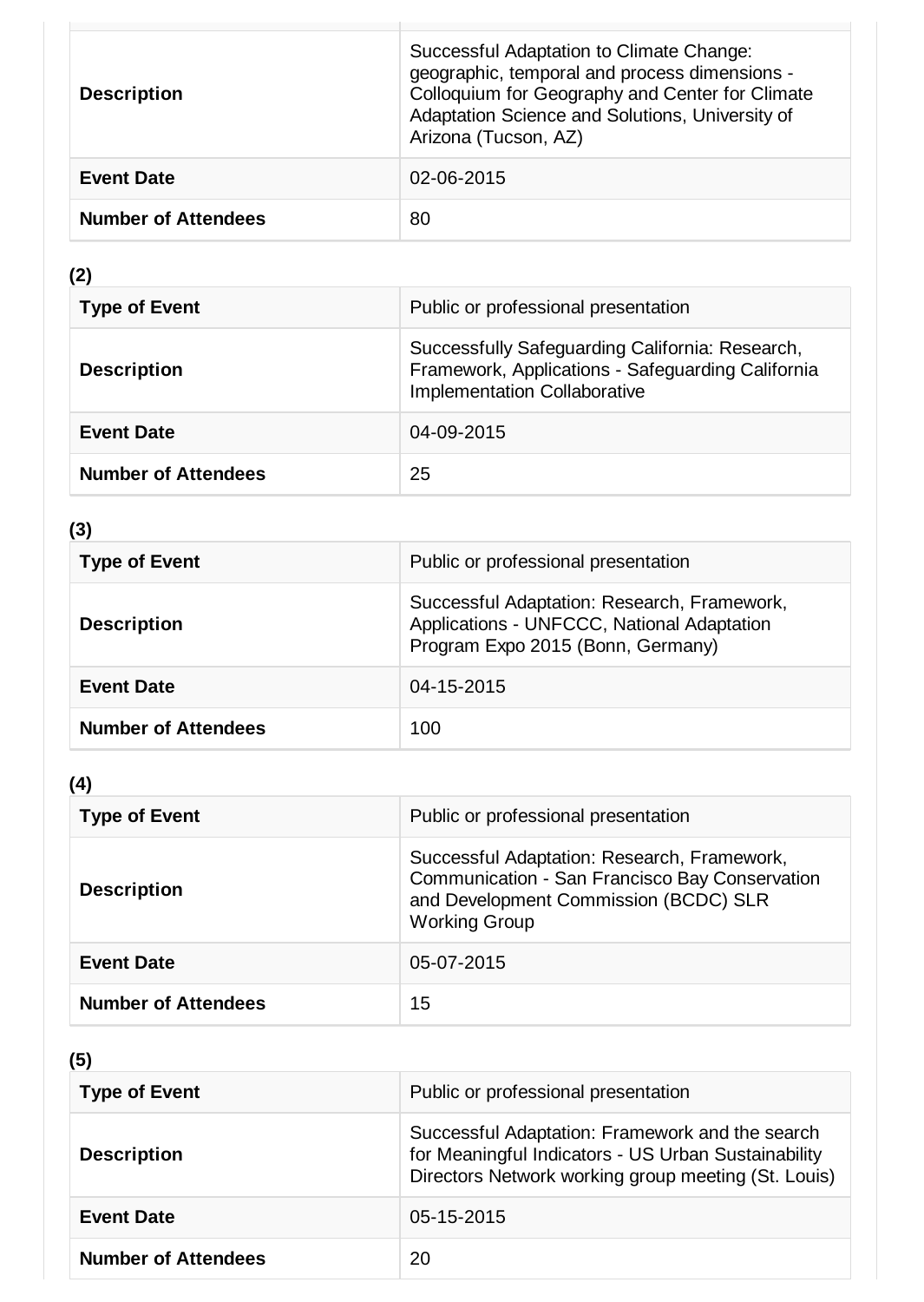| (6)                        |                                                                                                                                                           |
|----------------------------|-----------------------------------------------------------------------------------------------------------------------------------------------------------|
| <b>Type of Event</b>       | Public or professional presentation                                                                                                                       |
| <b>Description</b>         | "Successful Adaptation to Coastal Climate Change:<br>Use-Inspired Research with Far-Reaching<br>Applications and Outcomes" - USC Sea Grant Site<br>Review |
| <b>Event Date</b>          | 06-10-2015                                                                                                                                                |
| <b>Number of Attendees</b> | 50                                                                                                                                                        |

**(7)**

| <b>Type of Event</b>       | Public or professional presentation                                                                                 |
|----------------------------|---------------------------------------------------------------------------------------------------------------------|
| <b>Description</b>         | <b>Tracking Progress and Measuring Adaptation</b><br>Success: Framework, indicators, metrics - Wells<br><b>NERR</b> |
| <b>Event Date</b>          | 06-22-2015                                                                                                          |
| <b>Number of Attendees</b> | 25                                                                                                                  |

# **(8)**

| <b>Type of Event</b>       | Public or professional presentation                                            |
|----------------------------|--------------------------------------------------------------------------------|
| <b>Description</b>         | Successful Adaptation in the Tijuana River Valley:<br>Framework - Tijuana NERR |
| <b>Event Date</b>          | 08-29-2015                                                                     |
| <b>Number of Attendees</b> | 25                                                                             |

# **(9)**

| <b>Type of Event</b>       | Public or professional presentation                                                |
|----------------------------|------------------------------------------------------------------------------------|
| <b>Description</b>         | Successful Adaptation in the Hudson River Valley:<br>Framework - Hudson River NERR |
| <b>Event Date</b>          | 09-25-2015                                                                         |
| <b>Number of Attendees</b> | 25                                                                                 |

**(10)**

| <b>Type of Event</b>       | Public or professional presentation                                                                                           |
|----------------------------|-------------------------------------------------------------------------------------------------------------------------------|
| <b>Description</b>         | Successful Transdisciplinarity: Framing and Tracking<br>Successful Adaptation to Coastal Climate Change -<br><b>CERF 2015</b> |
| <b>Event Date</b>          | 11-10-2015                                                                                                                    |
| <b>Number of Attendees</b> | 60                                                                                                                            |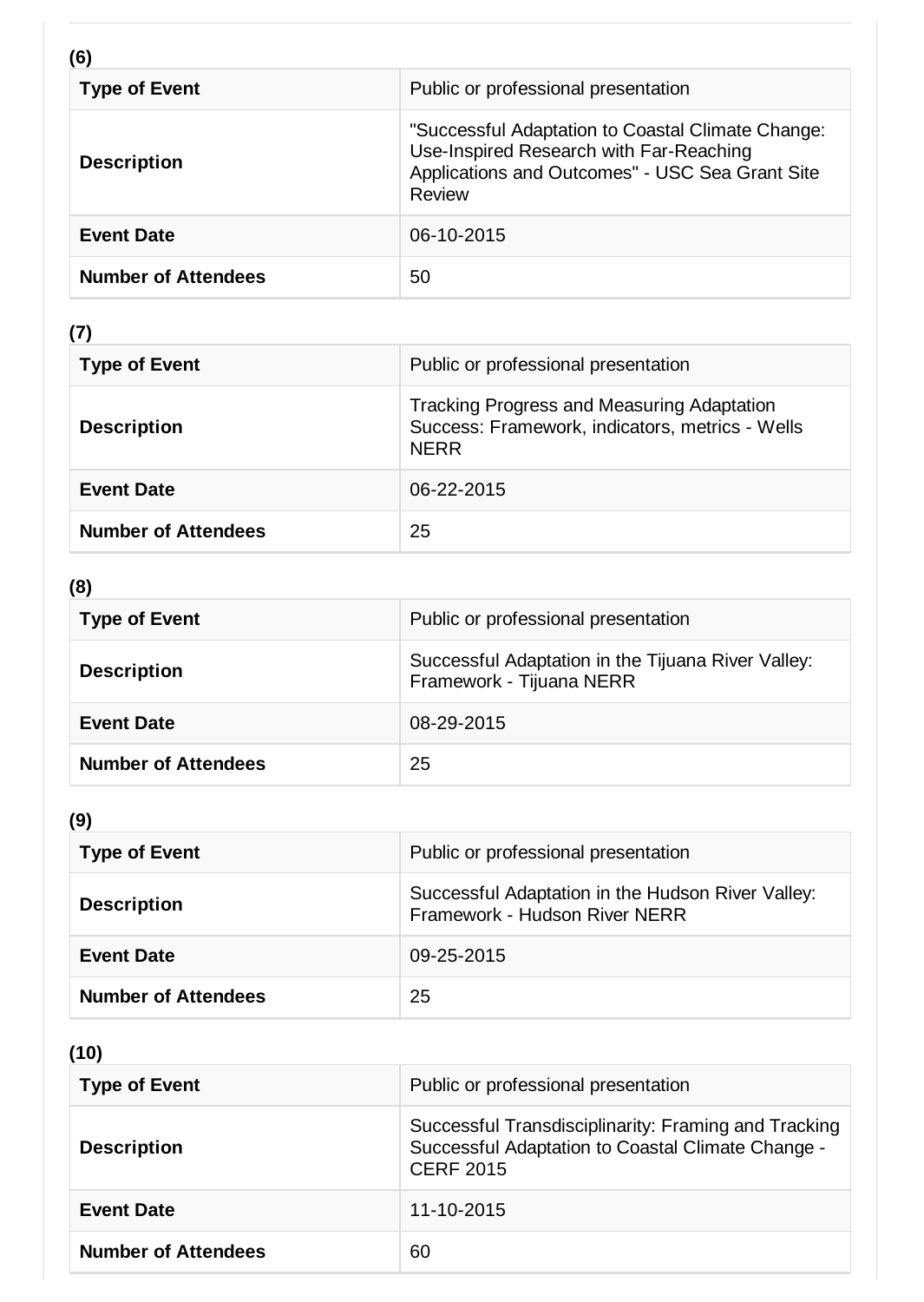# **(11)**

| <b>Type of Event</b>       | Public or professional presentation                                               |
|----------------------------|-----------------------------------------------------------------------------------|
| <b>Description</b>         | Framing and Measuring Adaptation Success -<br><b>DOI/USGS Sandy Recovery Team</b> |
| <b>Event Date</b>          | 01-08-2016                                                                        |
| <b>Number of Attendees</b> | 15                                                                                |

# **(12)**

| <b>Type of Event</b>       | Public or professional presentation                                                             |
|----------------------------|-------------------------------------------------------------------------------------------------|
| <b>Description</b>         | Visioning Successful Adaptation in Coastal California<br>- Training to Ocean Protection Council |
| <b>Event Date</b>          | 02-24-2015                                                                                      |
| <b>Number of Attendees</b> | 40                                                                                              |

# **(13)**

| <b>Type of Event</b>       | Public or professional presentation                                                            |
|----------------------------|------------------------------------------------------------------------------------------------|
| <b>Description</b>         | Training on Adaptation to Climate Change - Santa<br>Clara Valley Water District (San Jose, CA) |
| <b>Event Date</b>          | 05-15-2015                                                                                     |
| <b>Number of Attendees</b> | 15                                                                                             |

# **(14)**

| <b>Type of Event</b>       | Public or professional presentation                                                                                     |
|----------------------------|-------------------------------------------------------------------------------------------------------------------------|
| <b>Description</b>         | Successful Adaptation to Climate Change:<br>Framework • Indicators • Metrics - National<br><b>Adaptation Forum 2015</b> |
| <b>Event Date</b>          | 05-12-2015                                                                                                              |
| <b>Number of Attendees</b> | 100                                                                                                                     |

# **(15)**

| <b>Type of Event</b>       | Public or professional presentation                                                                                            |
|----------------------------|--------------------------------------------------------------------------------------------------------------------------------|
| <b>Description</b>         | Training Session: Successful Adaptation to Climate<br>Change - Measuring and Tracking Effectiveness -<br>NW Climate Conference |
| <b>Event Date</b>          | 11-05-2015                                                                                                                     |
| <b>Number of Attendees</b> | 50                                                                                                                             |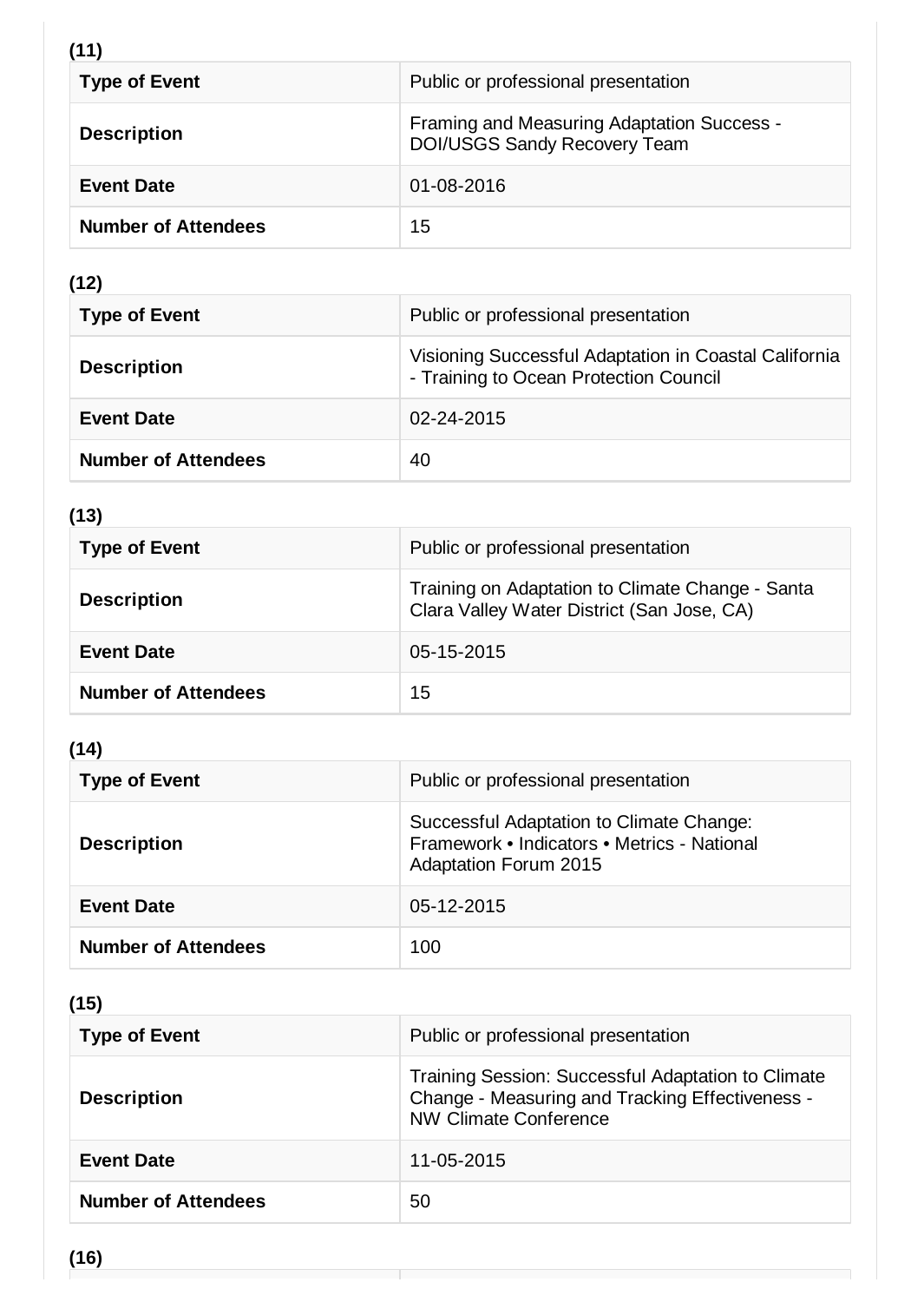| <b>Type of Event</b>       | Public or professional presentation                                                                                                                      |
|----------------------------|----------------------------------------------------------------------------------------------------------------------------------------------------------|
| <b>Description</b>         | Defining and Measuring Success When Planning for<br>Resilience - Climate Leadership Conference<br>(national conference sponsored by C2ES and the<br>EPA) |
| <b>Event Date</b>          | 03-08-2016                                                                                                                                               |
| <b>Number of Attendees</b> | 54                                                                                                                                                       |

# **Tools, Technologies, Information Services / Sea Grant Products**

| Framework for developing indicators of successful<br>adaptation to climate change, based on the six<br>dimensions of success                                                    |
|---------------------------------------------------------------------------------------------------------------------------------------------------------------------------------|
| <b>No</b>                                                                                                                                                                       |
| Yes                                                                                                                                                                             |
| Yes                                                                                                                                                                             |
| <b>No</b>                                                                                                                                                                       |
| 33                                                                                                                                                                              |
| Ecology, WDFW, DOH, DOT, DNR, tribes; US<br>Urban Sustainability Directors' Network; 100 -<br>estimate of managers from trainings - KL estimate<br>25% use; Stillaguamish Tribe |
|                                                                                                                                                                                 |
|                                                                                                                                                                                 |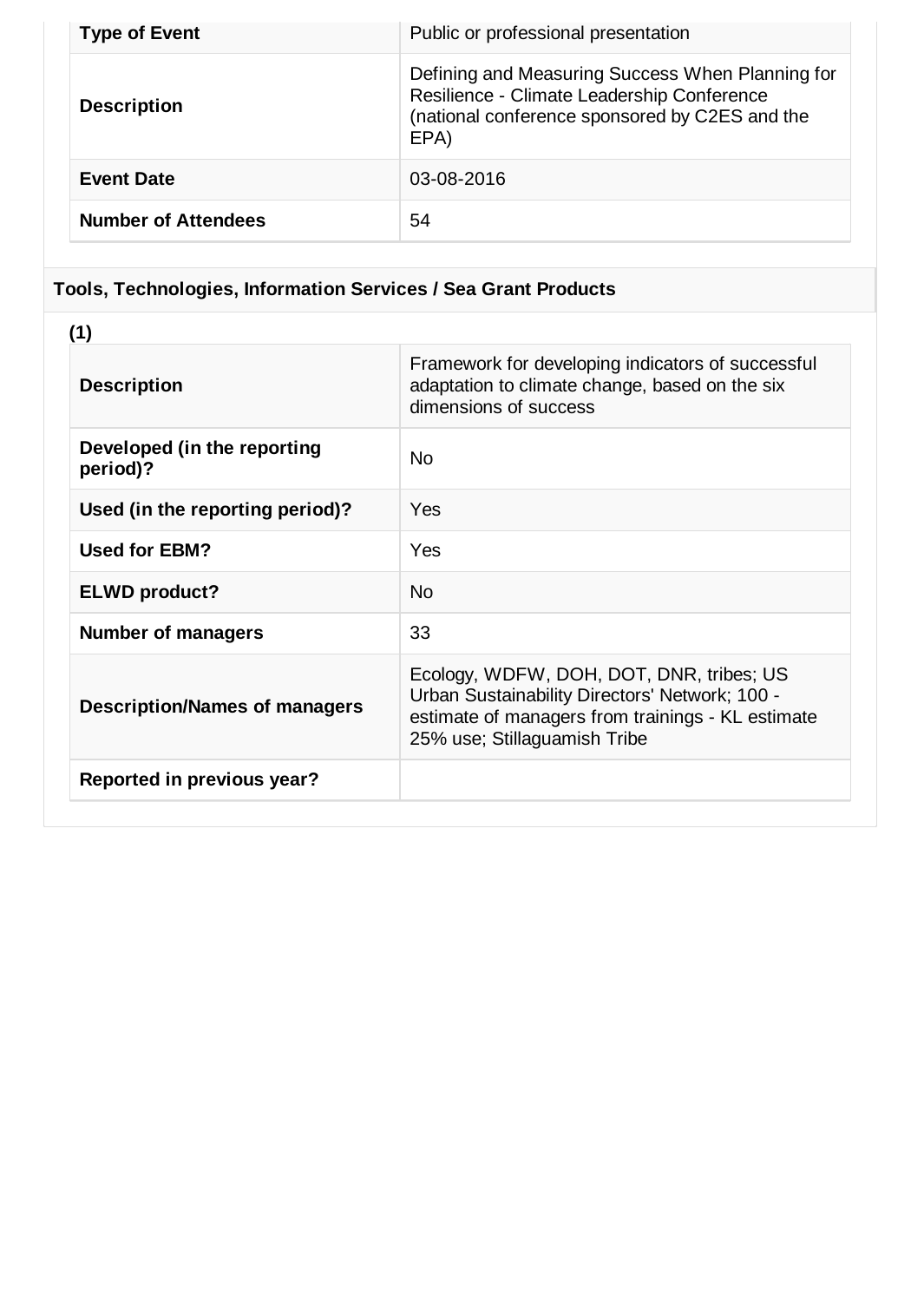### **Successful Adaptation to Climate Change: Actionable insights from science and practice**

### **FINAL REPORT NARRATIVE**

Project: *Successful Adaptation in Coastal Environments (*R/COCC/SS-3*)* Project team: *Co-PIs:* Dr. Amy Snover (University of Washington), Dr. Susanne Moser and Dr. Pamela Matson (Stanford University) and Dr. Hannah Gosnell (Oregon State University)

*Additional Project Personnel:* Lara Whitely Binder (University of Washington), Adina Abeles (Stanford University, Center for Ocean Solutions), Steve Adams (Institute for Sustainable Communities)

#### **Project Synopsis**

Climate change will have widespread environmental, economic and social impacts, forcing coastal communities to face increasingly difficult choices and trade-offs. Managing the consequences for coastal resources is a major concern in all three West Coast states; climate change adaptation is increasingly recognized as an important climate risk management strategy, and on-the-ground adaptation planning activities are emerging across the region. In this context, practitioners increasingly ask one big and difficult question: What would *successful* adaptation to climate change look like? Arguably, rather little has been said to date that would satisfactorily answer this question, leaving resource managers and planners with little clear guidance as to what to aim for or how to evaluate their efforts.

In the Successful Adaptation project, a collaborative team of researchers from Washington, Oregon and California addressed these questions by engaging leading scientists and coastal practitioners in an iterative, collaborative exploration of adaptation outcomes, processes and mechanisms, and the metrics with which to measure success in coastal communities in California, Oregon and Washington. A scientifically-grounded, practice-relevant conceptualization of adaptation success was developed using a variety of research approaches – literature and policy reviews, practitioner interviews, and workshops with both scientists and practitioners, separately and combined.

As a result of this work, leading scientists and West Coast coastal practitioners enhanced their networks and learning related to the state-of-the art in building coastal resilience to a changing climate. We developed and tested a transferable framework for defining and evaluating the processes and outcomes associated with successful adaptation to climate change, and have disseminated this approach to nearly 4000 individuals, influencing climate change risk assessment and response efforts across the nation.

The project contributed to Sea Grant's cross-cutting goals by integrating multi-disciplinary scientific and practitioner expertise to facilitate social learning and improve the management of coastal human-natural systems under rapidly changing conditions. The insights developed in this project are essential for the success of existing and future adaptation efforts at the local to national scales, and for the success of Sea Grant's core vision of *people living along our coasts in harmony with the natural resources that attracted and sustain them*. This work will inform West Coast state efforts to develop regionally consistent *and* state-based adaptation strategies, as well as inform the guidance states are developing for local coastal practitioners across the region. Project beneficiaries include regional policymakers, coastal practitioners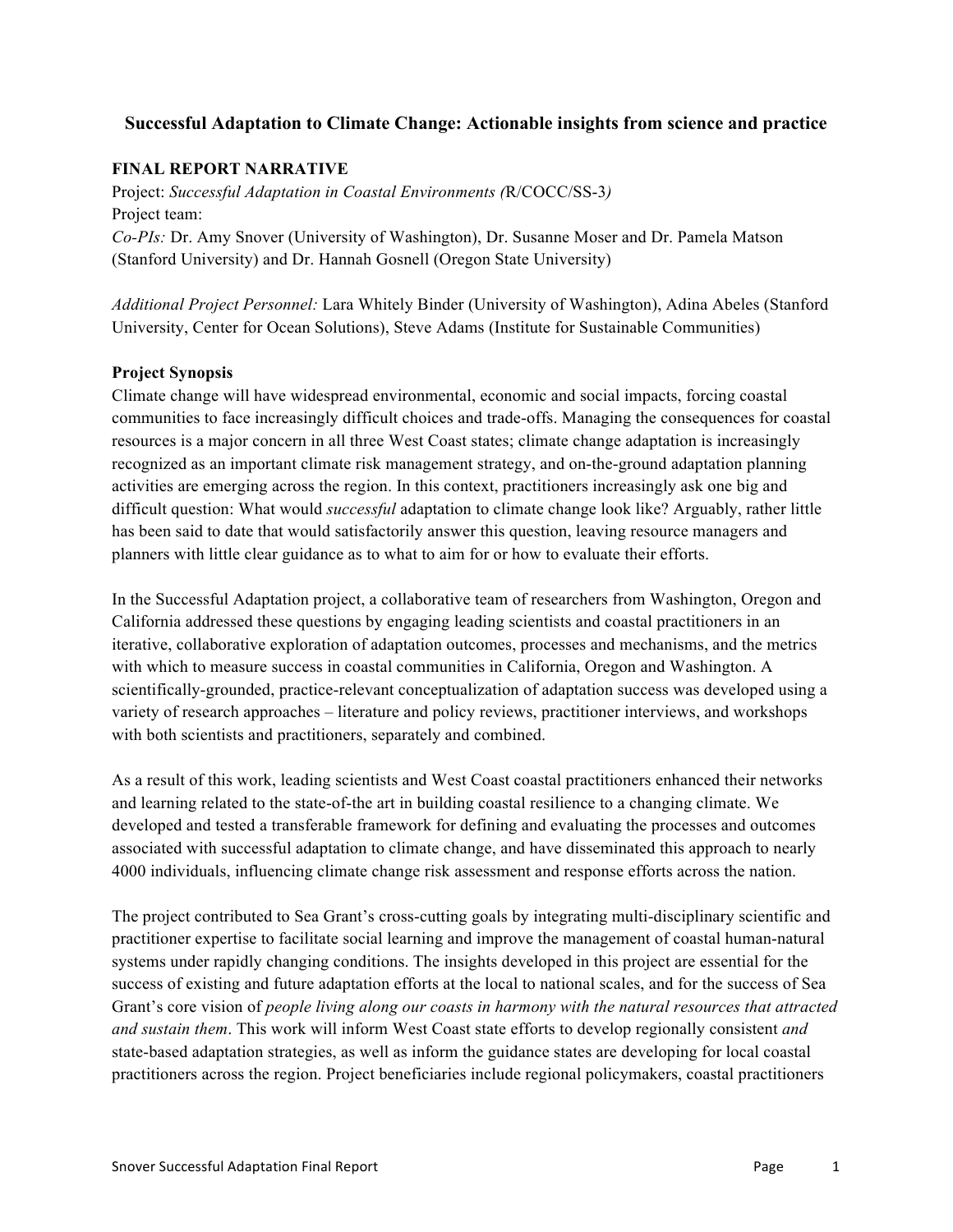and stakeholders; national coastal stakeholders and adaptation professionals; local, state, federal and tribal policymakers; National Climate Assessment and other adaptation groups.

#### **Project Objectives**

The Successful Adaptation project aimed to develop science-based and practice-relevant guidance for coastal practitioners<sup>1</sup> on the characteristics of successful adaptation<sup>2</sup> to climate change in the coastal environment, in terms of (1) outcomes and (2) processes, governance and social mechanisms.

### **Rationale**

#### *State of Knowledge*

Climate change will have widespread environmental, economic and social impacts, forcing coastal communities to face difficult choices and trade-offs in the decades ahead. Managing the impacts of climate change and sea-level rise on coastal resources is a major concern in all three West Coast states; state agencies and governors have publicly acknowledged the need for adaptation and begun to develop strategies to manage the effects of climate change, as have many local, tribal and federal entities. In this context, practitioners increasingly ask one big and difficult question: What would successful adaptation to climate change look like? Arguably, rather little has been said to date that would satisfactorily answer it, partly due to the long neglect of adaptation science, partly due to the relative novelty of the topic in practice, such that few empirical situations exist within which one could explore the question of adaptation success (NRC 2010b).

Evaluative research on adaptation success either (a) reviews adaptation frameworks (Preston et al. 2011) and processes (Smith et al. 1996), or (b) makes commonsense, if normative, suggestions such as what elements to include (e.g., downscaled climate information, vulnerability assessments, careful options assessment, stakeholder engagement to foster buy in, sufficient resources) or what principles should guide it (e.g., avoid actions that foreclose future adaptation options, work in partnership, focus on the highestrated risks, make it sustainable, ensure fair outcomes) (Adger et al. 2006; Smith et al. 2009, Eriksen et al. 2011). Some work has focused on adaptation policies or actions, some on the skills of individuals and functionality of organizations that have to carry out the work of adaptation (Moser 2009).

In light of the early stage of climate adaptation, a number of guidebooks have appeared in the literature (including one prepared under the leadership of one of the co-PIs, Snover), some specifically for the coastal sector (CRC-URI and IRG 2009; Marine Law Institute et al. 1995). These guides assist practitioners in developing "best practice" processes and strategies but do not usually define adaptation success explicitly or with any specificity (UKCIP 2010; Bizikova et al. 2008; Snover et al. 2007; USAID 2007; Mehdi et al. 2006; Lim et al. 2005). We have yet to find an actual adaptation plan or policy that defines success explicitly. With few exceptions (Bizikova et al. 2008), guides and actual plans focus on establishing the need for adaptation, the "how to" of adaptation planning and specific strategies (including the need for evaluation of effectiveness and adjustments over time), but do not specify endpoints or

<sup>&</sup>lt;sup>1</sup> Practitioners are all those individuals (inside and outside of government) who are involved in various ways in coastal resource management, conservation, and protection from coastal hazards.

<sup>&</sup>lt;sup>2</sup> Adaptation involves proactive and reactive changes in social-ecological systems in response to actual and expected impacts of climate change in the context of interacting nonclimatic changes. Adaptation strategies and actions can range from short-term coping to longer-term, deeper transformations, aim to meet more than climate change goals alone, and may or may not succeed in moderating harm or exploiting beneficial opportunities (modified from Moser and Ekstrom 2011).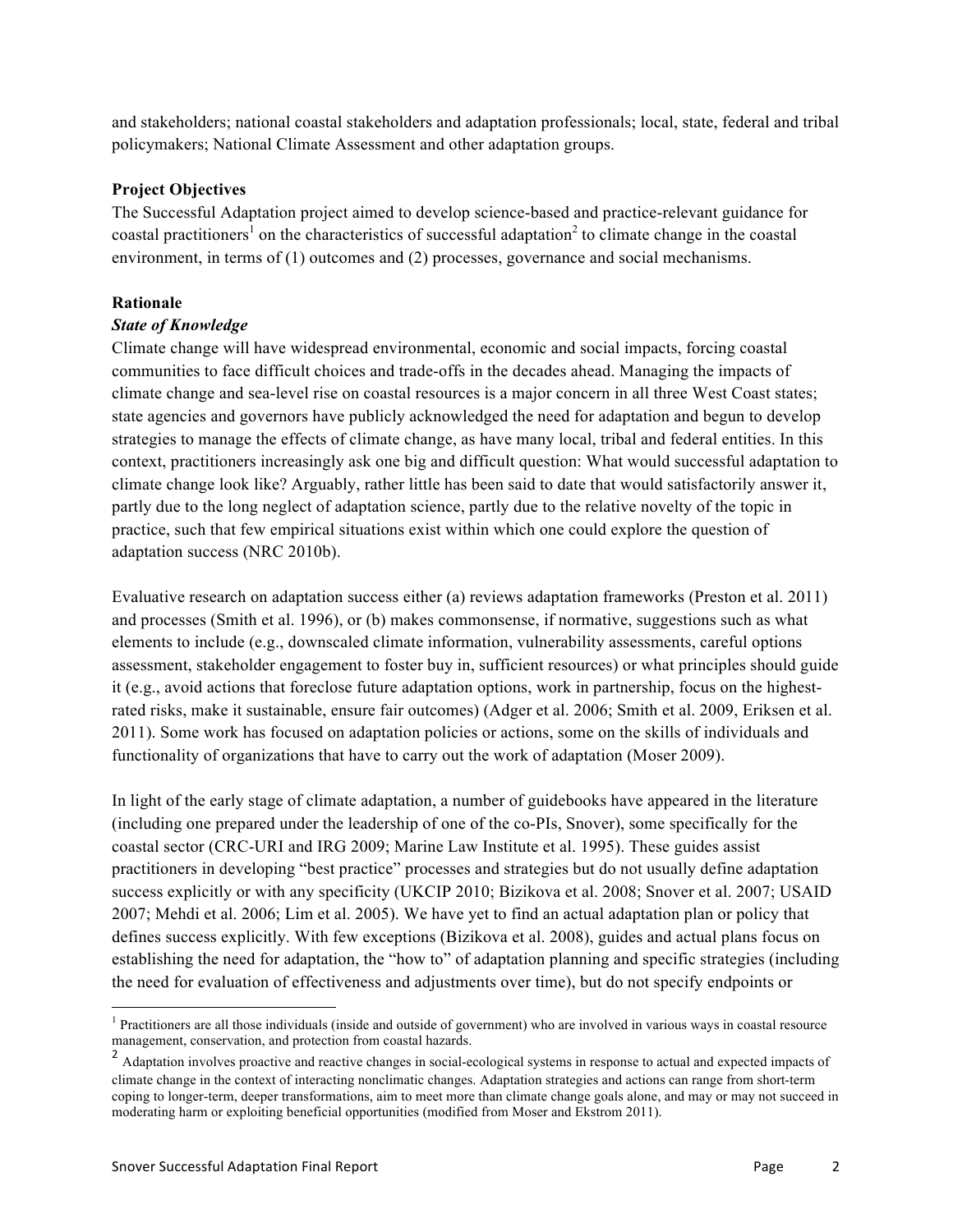criteria for success. They provide little in the way of setting expectations for outcomes or establishing performance measures. Our project, to the best of our knowledge, will be the first to do so.

#### *Problem Difficulty*

Determining success of adaptation is made difficult by the fact that adaptation is typically to multiple interacting risks (e.g., across geographic scales, spatial and sectoral boundaries, ecological systems, social strata, jurisdictions and levels of authority), rarely motivated by just one policy goal (e.g., NRC 2010a,b; IPCC 2007), and seldom easily attributed to specific actions. Complications arise from the mismatch between the timescales of adaptation and of management activities: climate change adaptation presents a multi-decade challenge; management, and claiming success, typically focus on shorter time scales. Risks and vulnerabilities are dynamic: climate risks will not be managed by a one-time set of decisions. In addition, risk avoidance (the avoidance of negative consequences) can be less tangible than positive outcomes, yet it pervades resilience discussions. Climate change impacts and adaptation research to date has raised the issue of distributional and interactive effects among impacts and the adaptive responses, only some of which a local actor has control over. Perspective is influential: Whose success are we talking about? And measured by whose criteria?

More pragmatic challenges to evaluating adaptation success include the fact that few climate change adaptation projects set clear goals or establish a baseline against which change can be measured. Few projects are far enough along to be assessed, and even fewer include monitoring and evaluation components.

#### *Persistent and Growing Challenges in Coastal Management*

Defining successful climate change adaptation in the coastal context has significant implications for societal response strategies. If the goal is to maintain functionality in place, i.e., keep what we built and what we do in the coastal zone (or what influential groups in society value most), then the emphasis will be on protection measures, and loss of the status quo would be experienced as failure. At the same time, being able to "hold the line" may turn out to be maladaptive over longer timeframes, i.e. increase vulnerability overall or for some groups, or reduce resilience of the social-ecological system over time (Brown et al. 2002). Yet, managing for overall system resilience would imply a different set of winners and losers – setting the stage for difficult adaptation planning discussions, policy decisions, and possibly compensation needs (Beatley 2009; Leichenko & O'Brien 2006).

In many ways, these vexing challenges are by no means new to coastal management (The Heinz Center 2002, 2000; Tierney et al. 2001; Mileti 1999; Platt 1999; Burby 1998), but climate change will make them ever more acute (Beatley 2009). For example, to the extent society decides it cannot afford continued defense of the coast in its current position against a relentlessly rising sea, the notion of "success" is a challenging one given the eventual and irreversible letting-go of previously occupied and used land, resources, and ecosystems to the forces of the sea. This is particularly challenging for Tribal peoples (e.g., along the West Coast) whose sovereign territory is spatially and legally confined, but is bound to also cause psychological, social, and economic hardship for other individuals, organizations, and local governments (Adger et al. 2011; Mishra et al. 2010; Scannell and Gifford 2010; Agyeman et al. 2009; Houser et al. 2000; ICCWG 2009).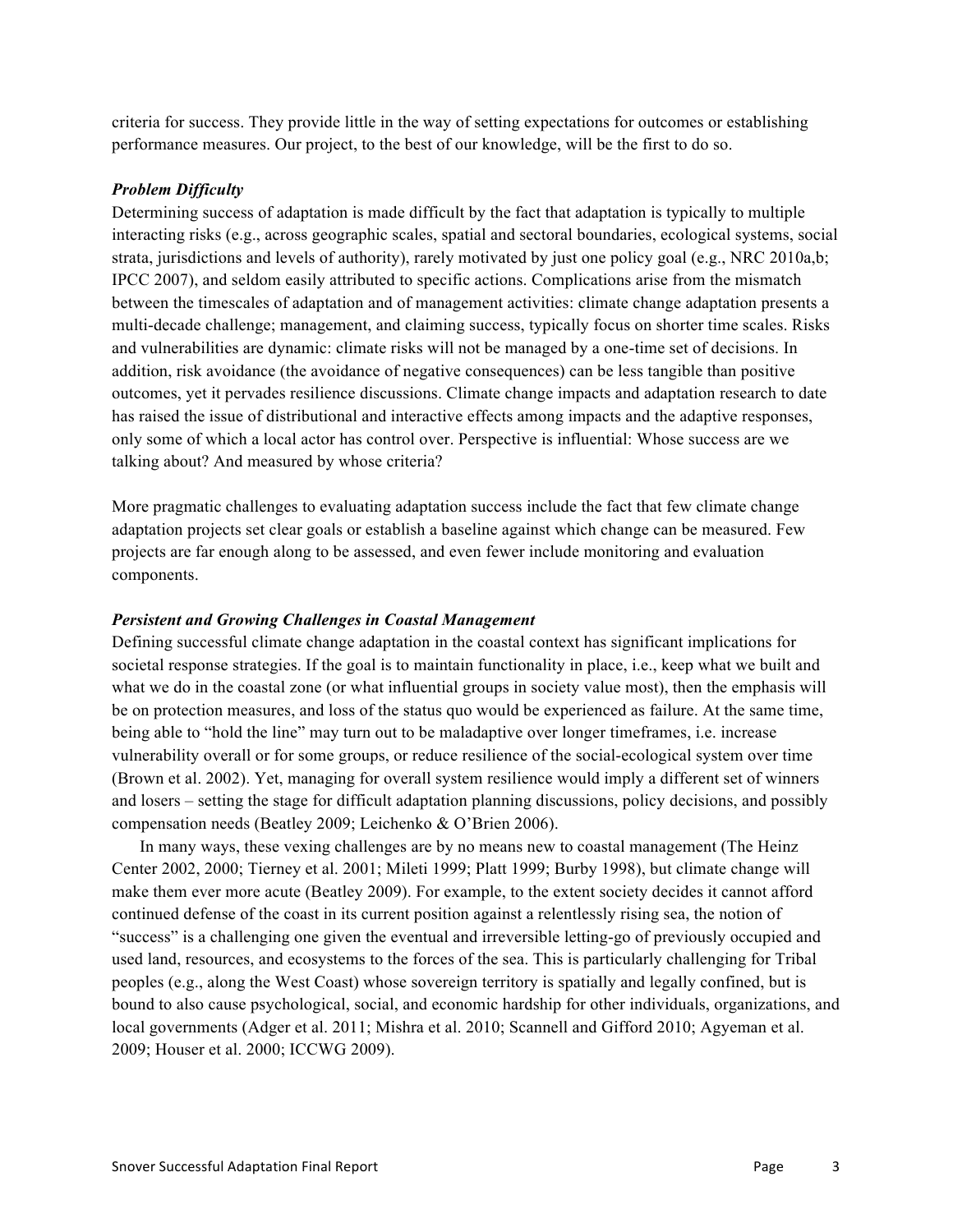#### **Methodology**

A scientifically-grounded, practice-relevant conceptualization of adaptation success was developed using a variety of research approaches – literature and policy reviews, practitioner interviews, and workshops with both scientists and practitioners, separately and combined. The qualitative, multi-stage, transdisciplinary approach is reflective of the early state of understanding of adaptation success and of our commitment to policy- and practice-relevant science. It draws on existing knowledge, resting in science, policy documents, and in the experience of coastal practitioners to produce results, including a sophisticated articulation of what types of outcomes and process characteristics would be desirable (generically, or for particular stakeholders), and why; guiding principles on evaluating adaptation options; and practical success metrics.

*Literature review.* The first stage of research involved the identification of dimensions and criteria for successful adaptation to climate change via a review of the relevant scientific and gray literature. Specifically, we developed a comprehensive literature review of scientific publications between ca. 1995 and early 2013 using Web of Science and Google Scholar search engines for basic search terms such as "adaptation evaluation", "adaptation success", "adaptation effectiveness", "maladaptation", "adaptation outcomes" (and their derivatives). Syntheses such as those prepared by the Intergovernmental Panel on Climate Change and seminal works laying the foundation for much of current adaptation thinking were also included. A complementary search focused on "grey" literature from nongovernmental and development assistance organizations, and government agencies in the US, Europe, and Australia, using the same terms as well as the common phrase "M&E" (Monitoring and Evaluation). Various syntheses prepared by such organizations also lead to relevant additional documents in a "snowball sampling" manner. This review resulted in a white paper ("Successful Adaptation in Coastal Environments: Project Rationale, Key Issues and Preliminary Literature Review") used as a briefing paper for all five workshops and currently being reworked by the authors (Moser and Snover) for publication in a peer-reviewed journal (we have an expression of interest from the editor of *Global Environmental Change*).

*Workshops and Interviews:* To elicit current evolving understanding of adaptation success in research and practice, we held a series of five workshops that logically built on each other. Participant selection criteria included interest and proven experience in communicating and interacting across disciplinary boundaries, and thinking through complex systems challenges. All workshops began with the development of common language via presentations on projected regionally- or locally-specific climate impacts, current management challenges and adaptation efforts in the coastal zone, and insights gained from the project todate (i.e., literature review, interviews, and previous workshops) on mechanisms and outcomes associated with successful adaptation, and included facilitated discussions and highly interactive activities designed to elicit desirable process traits and outcomes of adaptation. The workshops and interviews were recorded and transcribed, and student note takers recorded key points made during group discussions. To ensure the free exchange of ideas in all workshops, workshop transcripts will not be made publicly available, but will serve as a basis for an integrative synthesis of both the scientists' and practitioners' suggestions about successful adaptation. Short videos of individual participants commenting on their perceptions of adaptation success were taken at each state workshop and the capstone workshop for use in developing outreach materials related to project results.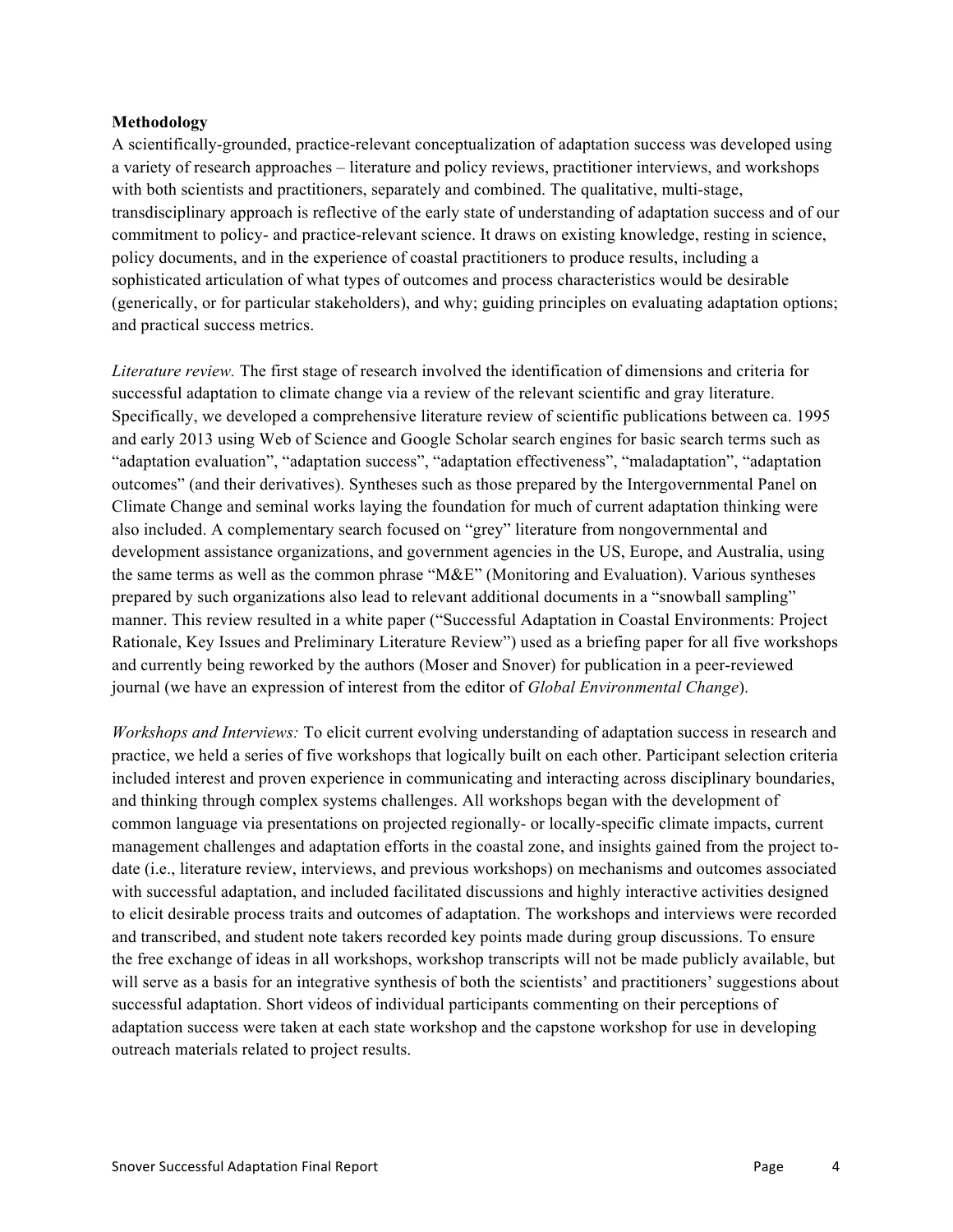*Science Workshop*. The first workshop brought together about 20 scientists and scholars from a diverse range of fields from the three states and outside the region to a conference facility near Stanford on October 15-16, 2012, with the objective of identifying desirable outcomes (at different times and different scales) and mechanisms of successful adaptation using insights from diverse scholarly approaches. Invited participants included individuals from academia, government and non-profits with expertise in policy sciences, economics, geoengineering and coastal hazards, conservation, climate change adaptation, risk management, rural development, urban planning, communications, ecology, natural resource management, law, economics, environmental psychology, conflict resolution. Other criteria in selecting participants included interest and proven experience in communicating and interacting across disciplinary boundaries, and an ability to think through complex systems challenges. All workshops began with the development of common language via presentations on (1) projected climate change, climate impacts, and current management challenges in the coastal zone (to raise the specter of adaptation challenges), and (2) outcomes of the literature review on mechanisms and outcomes associated with successful adaptation. Additional activities included visioning exercises, sequential paired discussions on identifying trade-offs, and a world café-style discussion of mechanisms.

*Practitioner workshops*: The science workshop was followed by three practitioner workshops, one in each state, to ground the conceptual framework of successful adaptation developed in the science workshop in the practical context of coastal management and adaptation planning; illuminate similarities and differences within and between the states; enable examination of cross-scale implications of adaptation efforts; and support participant learning about ongoing adaptation efforts and development of a community of practice. These workshops brought together approximately 15-20 (depending on the state) coastal management professionals from local, regional, state and federal agencies working on adaptation in each state, as well as individuals who otherwise understood the challenges associated with balancing multiple coastal objectives. Criteria for selection of practitioner invitees included (1) being leaders and champions of adaptation; (2) being ready to engage on the issue of adaptation success; (3) representing different levels of governance; (4) having experience with different types of coastal environments and complex management challenges; and (5) representing a range of job descriptions (e.g., local planners; wetland, emergency, natural resource, and tribal managers; conservation professionals).

To support concrete and context-specific discussion of adaptation success, three case studies of adaptation activities within each state were presented at each state workshop (ADD TABLE). Case presenters (in each case, the practitioner most familiar with the case) described and evaluated the project's success, in relationship to its goals, motivation, process, and participants. A mix of tabletop and interactive exercises (e.g., visioning exercises, concept mapping, problem-specific work stations, rating exercises) and group discussions were used to elicit participants' desired adaptation outcomes, existing strategies for addressing core coastal management challenges and tradeoffs and to harness the creativity of their collective expertise in imagining alternative mechanisms for successful adaptation. Participants discussed the degree to which (explicit and implicit) performance measures to which practitioners are accountable (1) could be used to measure successful adaptation to climate change, or (2) hinder successful adaptation to climate change, and discuss how they could be improved.

*Practitioner interviews:* The practitioner workshops were preceded by short, semi-structured telephone interviews with each participant to learn about existing adaptation efforts, successes and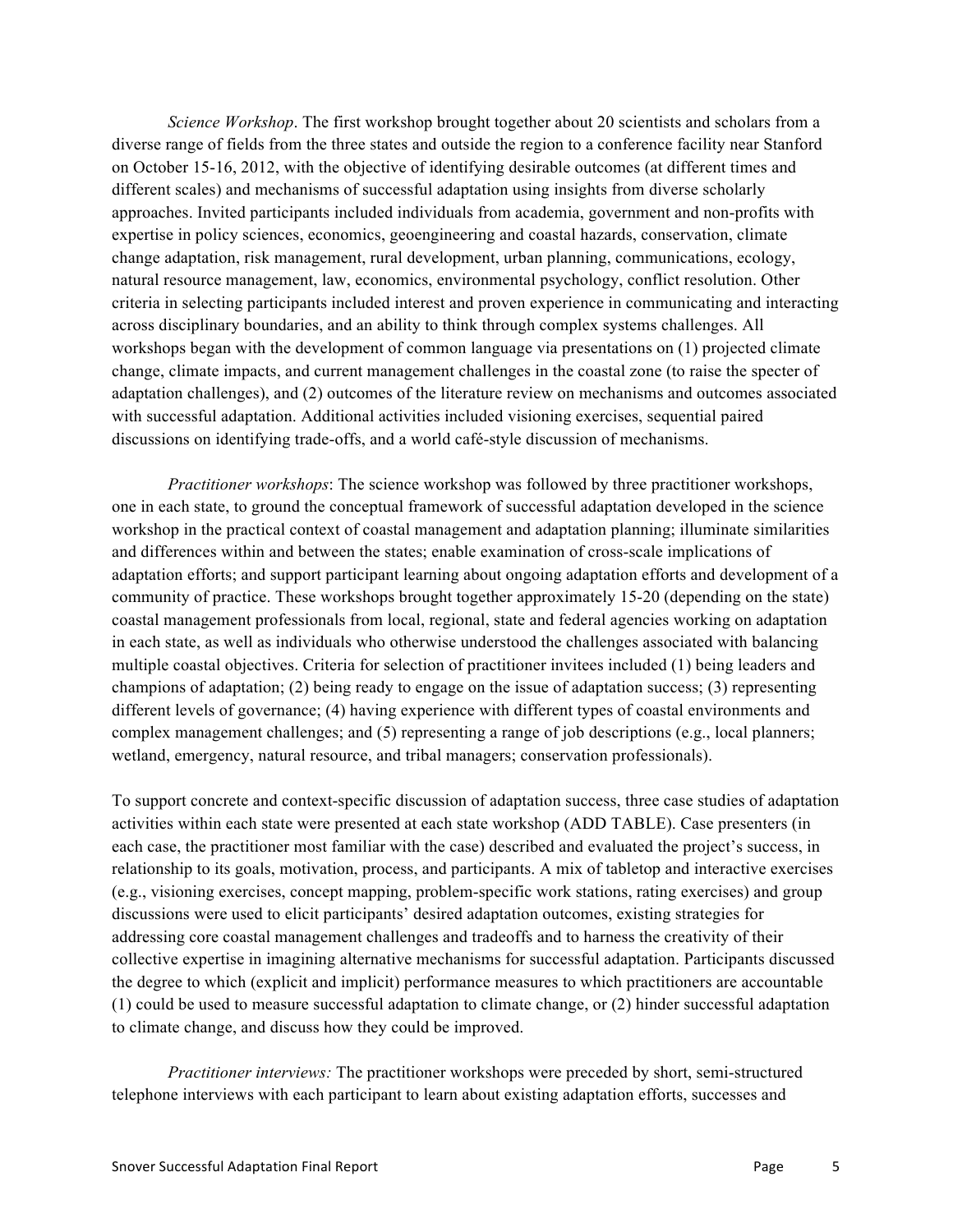challenges, as well as participant's existing conceptualization of adaptation success, in order to successfully frame the workshop to meet participants' interests, needs, and experience. Interviews were conducted by project team members in each state with their respective workshop participants, following a common protocol, and qualitatively analyzed.

### *Capstone workshop with scientists and practitioners:*

A capstone workshop at Stanford on July 22-23, 2013 brought together a selected subset of scientists and practitioners from the first four workshops, along with some key individuals who were unable to attend earlier workshops. The 27 participants (along with the project team) enthusiastically engaged in two days of diverse and highly interactive activities aimed at:

- building bridges between what were relatively abstract or generic desirable principles and outcomes developed in the science workshop and the more practice-oriented frameworks and measures of success required or desirable for decision-making developed in the three practitioner workshops
- Enabling and facilitating exchange and networking among West Coast coastal managers and between scientists and coastal practitioners
- Exploring ways to track and measure adaptation success, including the types, benefits and limits of indicators and metrics of effectiveness

To stimulate conversation at the capstone workshop, a state overview and three short adaptation case studies specific to each state were presented. The state overviews summarized the physical, human, economic, and cultural geography of each state's coastline(s); projected climate change impacts on coastal areas; and state, regional, and local adaptation activities. Each case study provided a brief summary of the adaptation effort, identified ways in which the effort was successful in the context of the successful adaptation framework (e.g., adaptation process, decision making, implementation), and identified challenges, barriers, and questions relevant to the concept of successful adaptation that emerged from the case study.

See Appendix A for a list of organizations represented at the workshops.

#### *Tri-state project team:*

During the Successful Adaptation project, the research team met via phone at least monthly and in-person seven times: for a project launch planning meeting (Portland, March 2012), for project meetings in conjunction with each of the project workshops, and for an analysis meeting (Portland, January 2014). Each workshop was collaboratively planned and implemented by the co-PIs to ensure an effective and comparable approach – allowing for comparison between the scientists' and practitioner workshops and integration across geographies and scales.

#### **Major Findings**

### *The definition of "success" depends on the interpretation of "adaptation"*

Numerous authors have pointed out that a variety of interpretations of climate change "adaptation" exist in the literature and in practice, which vary significantly in their underlying – often implicit – theoretical and normative assumptions. At a fundamental level, how one defines success, who to involve, and which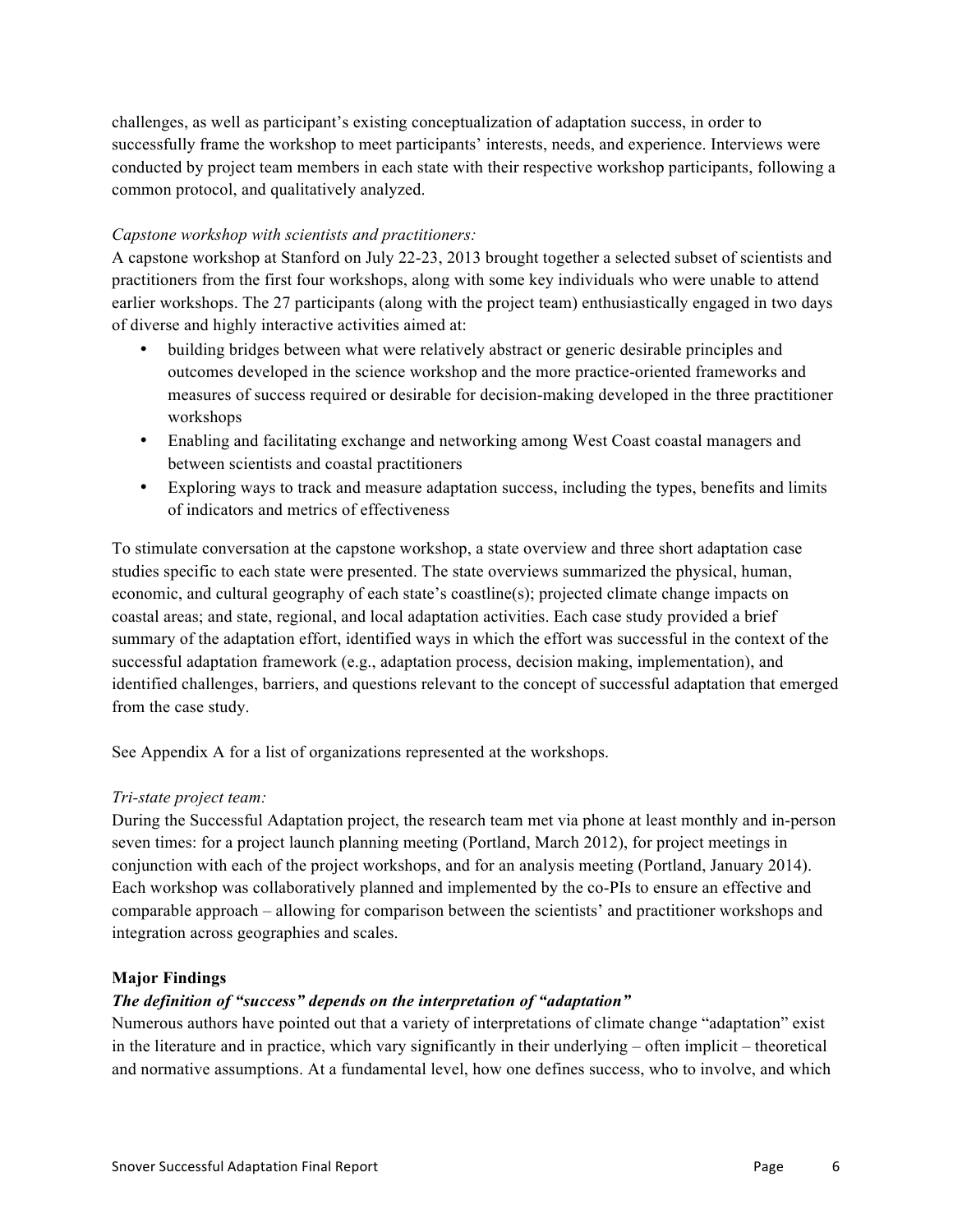trade-offs need to be addressed depends on how one interprets the goals of adaptation. Are adaptation actions, for example, intended to:

- Maintain physical and social integrity "as is" by maximizing loss reduction at minimal cost (i.e., a structural adaptation framework that tends to be sector-focused, prioritizing structures and infrastructure over the short- and medium term);
- Create a better world for all by protecting the most vulnerable, minimizing social inequity, and increasing adaptive capacity (i.e., a vulnerability framework in which adaptation efforts tend to be community-focused, place-based and people-centered); or
- Enhance overall system capacity to persist and minimize risk of collapse (i.e., a resilience framework concerned with the long-term future of large-scale coupled ecological-social systems)?

These distinct frameworks are described within adaptation literature. While practitioners' framing of adaptation actions and goals are driven largely by job descriptions, agency missions, and personal values, they were largely consistent with one of these three framings of adaptation.

### *Practical definitions of "success" focus on the next step*

Practitioners focused on defining success as whatever's next on their to-do list, reflecting their in-thetrenches perspective, the varying degrees of advancement of the issue and the widespread difficulty of climate change adaptation at this point. For example, some were focused on entraining key political leaders, others on implementing statewide requirements for local governments, or working with their planning department. Nevertheless, common themes emerged, including the following categories for evaluating success:

- Capacity getting to a place to start
- Actions that something gets done
- Approaches how something gets done
- People those who get it done
- Process break it down & keep at it
- Outcomes how it'll look, what we want

Overall, there was a stronger focus on successful *processes* ("doing" adaptation) than on barriers to success or to the ultimate outcomes of those actions.

### *Reasons for thinking about success*

There are multiple reasons for thinking about, defining, communicating and measuring successful adaptation to climate change, in addition to the fundamental objectives of adapting "well" (e.g., minimizing risks or costs (structural approach), protecting the most vulnerable and supporting social equity (vulnerability approach), or ensuring an ability for "all" or important systems to thrive in the longterm (resilience approach). These include:

• *Communication and public engagement*. Climate change can easily become a threat so big and unwieldy that people find it difficult to hold on to a positive outlook and hope for the future. Focusing on "success" allows practitioners to communicate a positive vision and invite stakeholders into becoming part of a co-creative process of success that is thought to be a more effective approach to public engagement.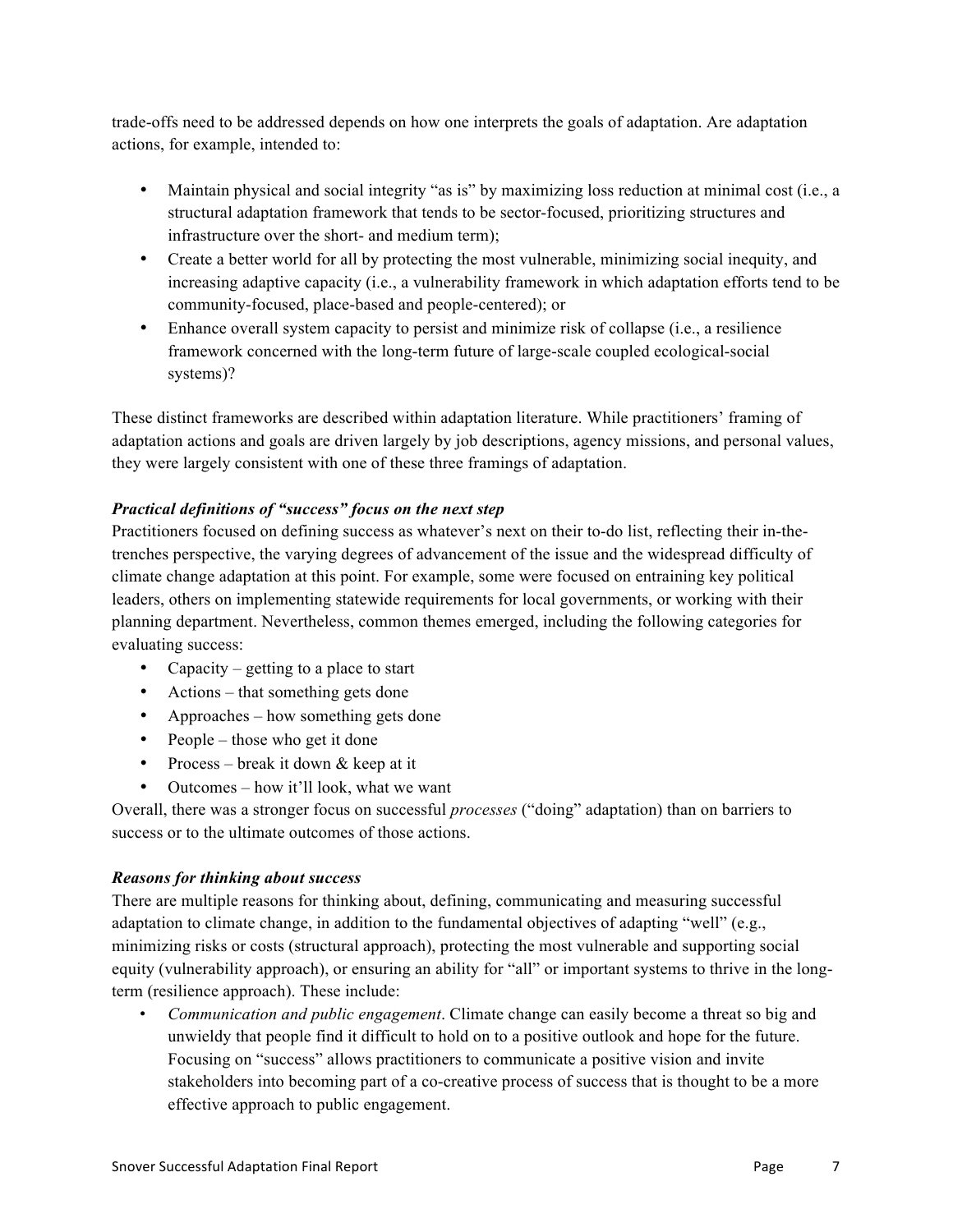- *Coordination and integration:* A joint vision of success supports coordination and integration of disparate efforts, especially across sectors and jurisdictions unaccustomed to collaborating.
- *Deliberate planning and decision-making*. Internal consistency in planning and decision-making, e.g., by setting clear goals, identifying metrics of success, developing decision criteria, aligning means and ends, establishing timelines, and setting up appropriate decision processes, are all aided by a clear articulation of the desired result of the effort. Similarly, improved fit with other policy goals (external consistency) can arise from the act of articulating a clear vision for climate change adaptation efforts.
- *Justification of expenditures.* Most planning and implementation of adaptation requires funding, which often competes with other policy priorities for decision makers' attention. Adaptation proponents can develop more persuasive arguments by demonstrating prospects of success or achievements of specified objectives and criteria.
- *Accountability (e.g., fiscal, governance, due diligence).* Clear definitions of success, and ability to measure relevant progress will be important for meeting the growing demand for accountability, both in the public and private sector, for one-time or repeated expenditures.
- *Supporting learning and adaptive management.* Because adaptation is an ongoing, iterative process of managing climate risks, monitoring and evaluating effectiveness against the goals and metrics set initially will be essential to enable learning and to support ongoing adjustments.

Practitioners especially raised reasons *not* to think about adaptation success, including political and fiscal sensitivities, and the amount of work involved to do it well (defining and measuring success requires capacity, and funding that many practitioners felt they did not possess.

### *Adaptation success is multi-dimensional*

Science raised concerns/framings that never showed up in practice. Practitioners raised dimensions that were never addressed in the literature. Integrating the insights from researchers and practitioners provides a much richer conceptualization of successful adaptation to climate change than arises from either community alone. Taken together the key dimensions of adaptation success are: the quality of the adaptation (planning) process, the choice as to which adaptation option to pursue, implementation (delivery) of adaptation actions, near- and longer-term outcomes of adaptation activities, degree to which adaptation barriers are overcome, development of adaptive capacity, and learning and adjustment over time (Figure 1). Success in each of these dimensions depends on – and can be supported by – sufficient capacity for action and the ability to eliminate or overcome barriers to adaptation. Indicators & metrics for success are specific to each dimension. This framework provides clarity to discussion that typically blurs these dimensions together.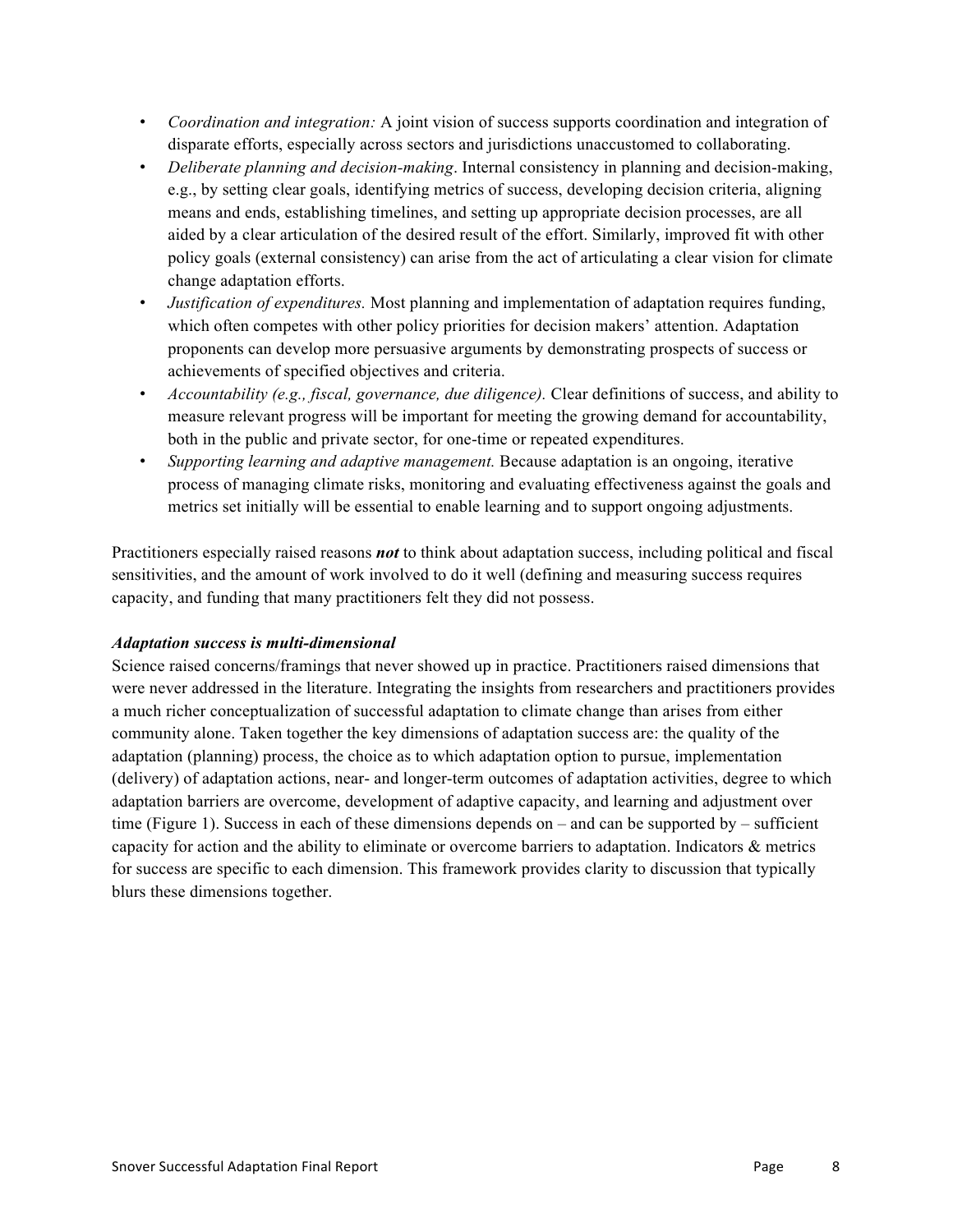

#### **Figure 1 – Six key dimensions of adaptation success.**

#### *There is no endpoint*

The dynamic nature of climate change, other stressors, social conditions, mores and objectives and, therefore, of adaptation are central to the challenge of defining adaptation success. Since the projected magnitude and uncertainty of climate change and related impacts increase into the future, adaptation needs and, likely, success will evolve over time and might reasonably be evaluated on the basis of both ability to address today's climate risks and the concurrent extent of preparation for tomorrow's. Against the backdrop of a continually changing climate and environment (as well as contextual, unrelated societal changes), therefore, there is no "one" adaptation option to implement, and thus no one action to judge successful or otherwise, for all time. In fact, adaptation is broadly recognized as a long-term, iterative evolving process of change (Stafford-Smith et al. 2011; World Bank 2010; Dobes 2008; Eales 2006), much like adaptive management in the natural resource management and conservation communities (e.g., Brunner and Nordgren 2012; Hess et al. 2011; Tompkins and Adger 2004; Walters 1986).

In a series of adaptive actions, one action no longer working "effectively" does not necessarily mean that it failed (e.g., beach nourishment may be cost effective and preferable on a number of dimensions for some time, but beyond a certain amount or rate of sea-level rise, retreat is the more cost-effective approach). Clearly, this is pragmatically difficult to implement in a context of short-term funding, delivery pressure, and financial and political accountability and would have important implications for the notion of adaptation success: for effectiveness to be assessed, clear targets, as well as spatial and temporal bounds are required. Moreover, periodic review and clear thresholds need to be identified beyond which previous actions are reviewed and revisited. If, moreover, one assumes that different adaptation actions have different lead times (including time to develop, decide upon, and implement a particular strategy or action), the question arises how soon actors need to know when to repeat, upgrade, augment, or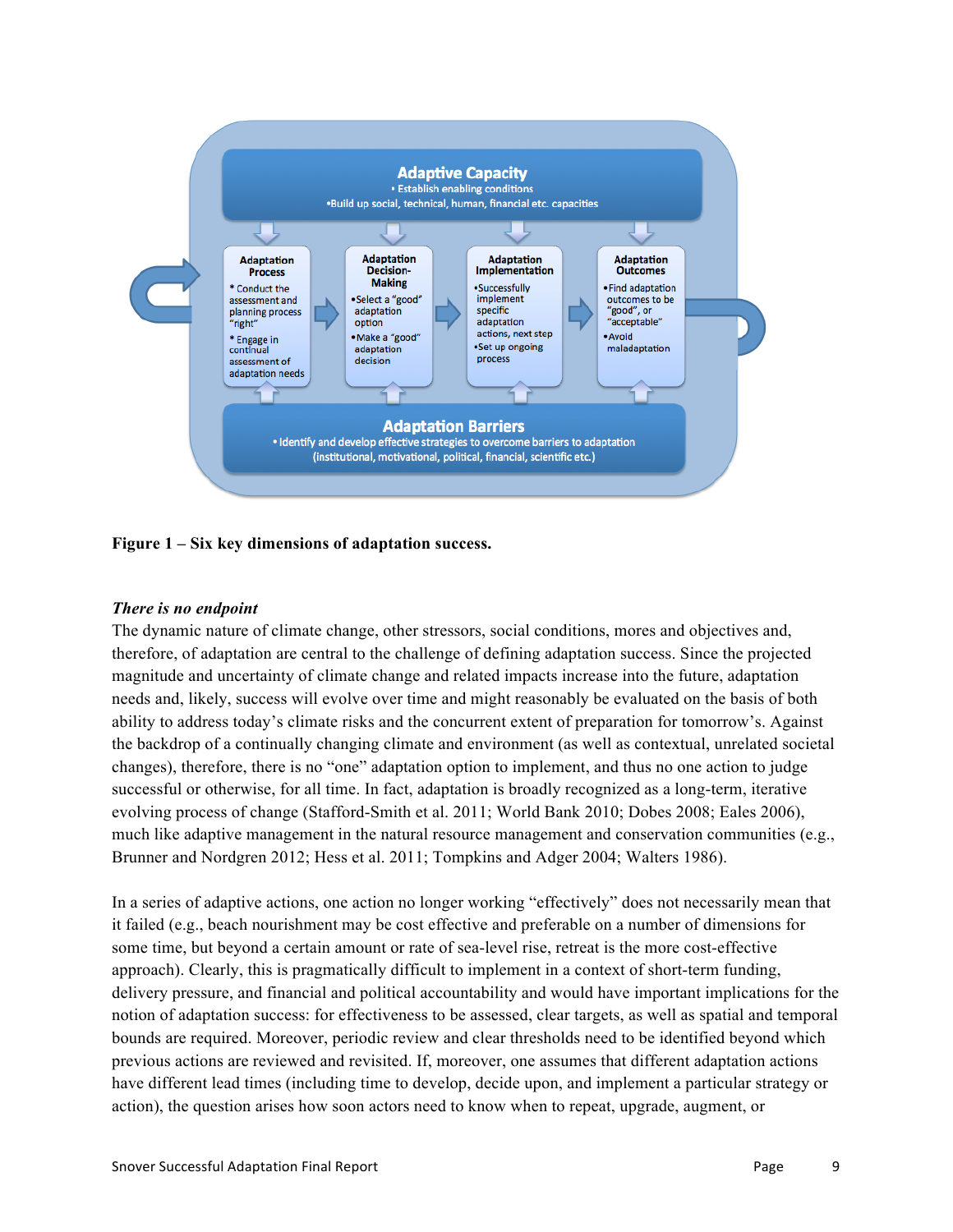completely change previously taken adaptation actions to remain on a generally "successful" adaptation pathway. Moving toward such a concept of adaptation pathways with intermediate benchmarks and targets, and an expectation of continued change may be in and of itself transformational for funders, policy-makers, and affected stakeholders.

As a result of the need to see adaptation as an evolutionary effort, successful adaptation requires attention to process as much as outcomes. More specifically, successful adaptation requires ensuring processes that are transparent, fair, accountable, iterative, compensatory, and able to support the need to process loss and grief when impacts cannot be avoided (e.g., loss of culturally significant site or personally important places or activities).

### **Significance of the Results**

Similar to previous findings, the relatively "easy" dimensions of success to discuss included characteristics of adaptation process, decision making, implementation, capacity building and identification and elimination of barriers were relatively "easy" dimensions of success to discuss; a focus on these dimensions is much in evidence in many of today's adaptation efforts. However, for practitioners and scholars alike, *outcomes* of a successful adaptation effort proved extremely difficult to define with any specificity – in contrast to "failure" – reflecting the fact that success is context-sensitive, multidimensional, and a matter of degree and contestation. Because successful management of changing climate risks may be greatest when invisible, the challenges of defining success mirror difficulties in other fields, such as emergency management or disaster risk reduction, of measuring program impact when success is defined as the absence (or reduction) of impacts compared to a hypothetical status quo. As a result, participants tended to emphasize the other, i.e., process-related, dimensions of success, emphasizing that success is not only about outcomes but at least as much about process, building capacity and a pathway for change.

Success cannot be expected from one-time actions working indefinitely, but requires that timeframes and geographic scales be determined within which particular expectation of effectiveness of any action (or inaction) can be judged. Moreover, adaptation is taken in the face of considerable uncertainty, which points to the importance of adequate information for decision making (Keller et al. 2008), flexibility to change those decisions (Fankhauser et al.1999; Smith et al. 2009), and the desirability of so-called "robust" adaptation choices that achieve intended, desirable outcomes over a range of future climate scenarios (Lempert et al. 2003).

## **Summary of Outreach and Information/Technology Transfer**

### *Practitioner Workshops*

Engagement of a particular set of coastal stakeholders was built directly into the design of the Successful Adaptation project, i.e., scientists and practitioners who have distinct perspectives and interests in finding an answer to the question of successful adaptation to climate change in the coastal context. Scientists and practitioners were chosen to participate in this project due to their high levels of expertise, responsibilities and roles as communicators and influentials to wider publics. The most direct and active engagement of coastal practitioners occurred in the three state practitioner workshops, and in the capstone workshop that involved both scientists and practitioners, fulfilling an important social learning function (see Appendix A).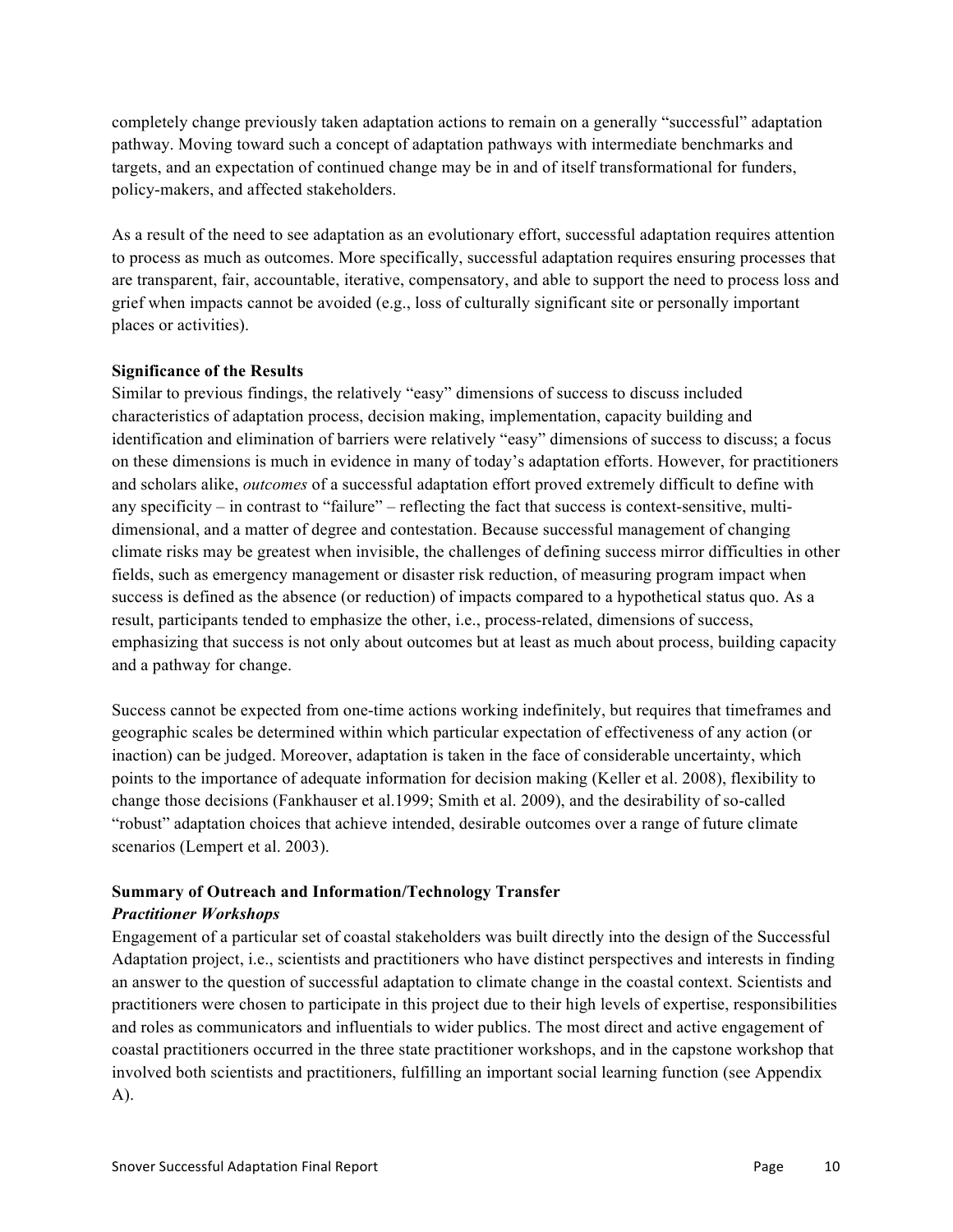Innovators in research and practice found the opportunity to interact around the challenging issues regarding successful adaptation highly stimulating, informative, and rewarding. Often isolated, these "early engagers" benefitted directly from the networking and learning opportunities afforded by the workshops; they will also serve as critical thought leaders, innovators, and trusted role models for others in the wider coastal management landscape and take the insights gained out to others. Workshop participants received updates on the most recent coastal climate change science and briefings on existing work on successful adaptation including insights on disaster resilience and resource sustainability; learned from each other about their adaptation efforts; and worked collaboratively on a challenge they all face: defining and measuring successful adaptation to climate change in ways that allow them to make better decisions.

#### *Broader Dissemination*

In addition, we used a variety of mechanisms to connect project findings to a variety of stakeholders and policy processes after the workshops. The participating institutions on the project team (the CA-based Center for Ocean Solutions, the OR-based Pacific Northwest RISA, the WA-based Climate Impacts Group, which per their mission are "boundary organizations" that link the worlds of science and practice, along with the Institute for Sustainable Communities that works across the nation on climate resilience) bring a wealth of connections are being leveraged for further dissemination of project results at the local, state, tribal and federal level – with both coastal and cross-sectoral application. The project team has reached over 3500 people across a wide variety of audiences (practitioner, academic, regional, national, international) with Successful Adaptation project-related presentations (see Appendix B). The overall feedback has been extraordinarily positive, suggesting that the dimensions of success identified through this project are helpful in framing the complex question of success for practitioners in coastal and other sectors.

#### *Practitioner trainings*

Around the country a handful of professional trainings for decision-makers related to coastal climate change adaptation have begun to emerge. While these education and training opportunities are in their infancy, there is a tremendous opportunity to influence the content and efficacy of these educational programs. Through the project team's connections, the findings of this project have been connected to, and integrated into, professional development venues for over 250 practitioners not directly involved in the workshops. See Appendix C for Successful Adaptation training sessions held to-date.

#### *Publications*

We are developing a peer-reviewed journal article (to be submitted to, e.g., Global Environmental Change, Mitigation and Adaptation Strategies for Global Change, WIREs Climate Change, Environmental Science & Policy, Environment & Planning A) describing the project approach and findings. It will present the results of our Project in a comprehensive way to an audience of scholars with expertise on and interest in the topic, with some findings generic and others specific to adaptation in the coastal environment. The paper will cover the following:

- 1. Successful Adaptation to Climate Change in Coastal Environments: An Introduction
- 2. Successful Adaptation: Insights from the Scientific Literature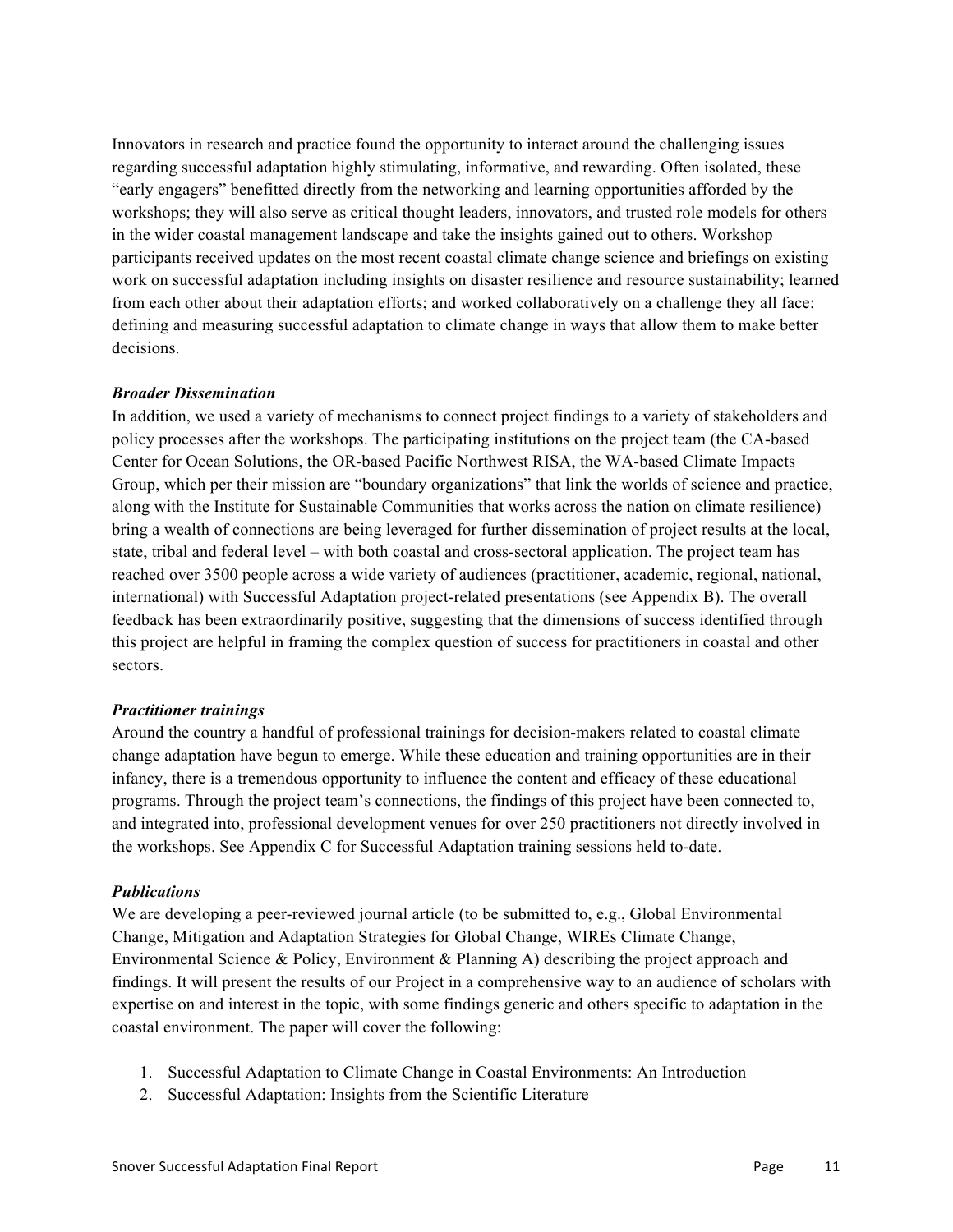- 3. Methodology: Transdisciplinary, multi-methods approach to project
- 4. Results
	- 4.1 Deepening Interdisciplinary Perspectives on Success: Insights from Scientists
	- 4.2 Successful Adaptation in Coastal California
	- 4.3 Successful Adaptation in Coastal Washington
	- 4.4 Successful Adaptation in Coastal Oregon
	- 4.5 Integrating Scientific and Practitioner Perspectives
	- 4.6 Discussion: Limitations of our study
- 5. Synthesis
	- 5.1 Reasons to Think about Adaptation "Success"
	- 5.2 Key Dimensions of Adaptation Success: Each Necessary, but Insufficient Components
	- 5.3 Toward Meaningful Measures of "Success"
	- 5.4 Conclusions and Path Forward

Additional related publications include:

- An Op-Ed in *SciDev.net* on the difficulty of defining meaningful, impactful indicators of adaptation success (http://www.scidev.net/global/climate-change/opinion/better-climatechange-adaptation-indicators.html)
- A book chapter on successful adaptation indicators (authored by Moser, to appear in Kasperson et al, *Risk Conundrums*, forthcoming from Earthscan).
- While the Successful Adaptation Project was going on, Moser and Boykoff finalized the edited volume on successful adaptation (Routledge 2013). The book and this project's literature review influenced each other. The book has been awarded the Outstanding Academic Publication of 2014 award by *Choice Reviews*.

#### *P/Vodcasts*

Video interviews filmed during the 2012-13 workshops were reviewed. Use of the material for the project website and continued education and outreach related to the project is being discussed by the project team. As noted in the following section, some of the video material gathered during project workshops has been used by Joe Cone for three other videos. See:

http://blogs.oregonstate.edu/breakingwaves/?p=3177 (project partners are featured).

### *Spin offs and other efforts where the Successful Adaptation project is making a difference*

While the project team is currently focusing on preparation of the final manuscript, the Successful Adaptation project is already making a difference in coastal resilience planning, as illustrated in the following examples (in addition to the trainings and presentations, noted above, that have reached over 3500 people):

- 1. PI Susi Moser is working on several other projects where the framework is proving helpful:
	- a. Work with the Pacific Islands Climate Change Cooperative (PICCC, one of USFWS's Landscape Cooperatives), which is trying to define success for its cultural-ecological adaptation efforts in Hawaii and the Pacific Islands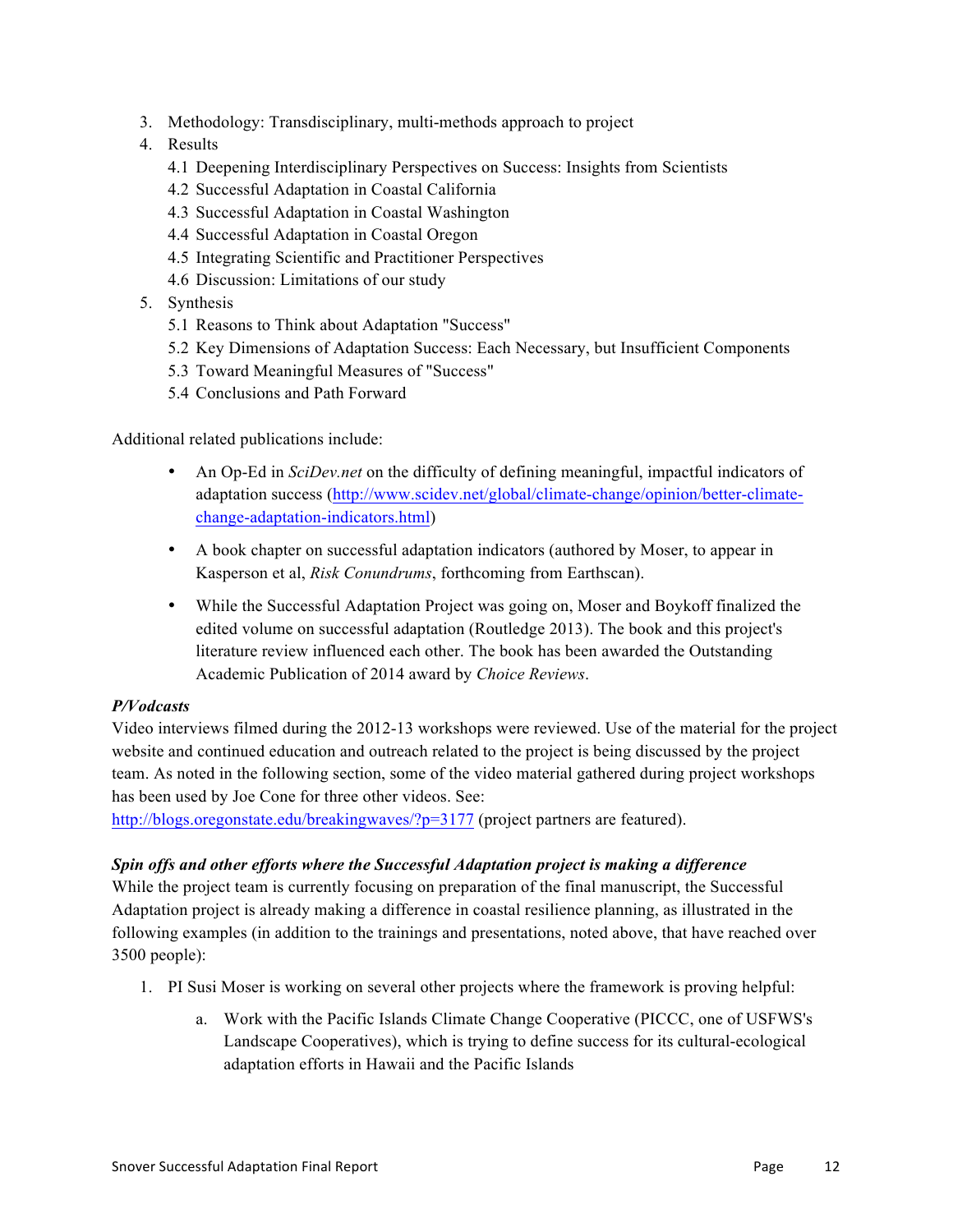- b. Work with the Pacific Regional Integrated Sciences and Assessment (RISA) center, which is trying to assess its impact on making Hawaii more resilient to climate change impacts, particularly in the water sector
- c. Work with the University of Michigan-based Science Collaborative of the National Estuarine Research Reserve System, which has a 5-year grant from NOAA to support the NERRS across the country. Part of the success in getting the grant was Moser's collaboration with the University of Michigan team. Moser is leading a multi-reserve, comparative project focused on identifying and tracking indicators and metrics of adaptation success.
- d. Moser is serving as a technical advisor to a Kresge-funded project conducted by Stratus Consulting looking at community-based adaptation across the US, to identify what helps/hinders them in progressing. The framework was presented to the research team to help shape their thinking. Adams serves as the chair of the Project Advisory Committee for this project.
- e. Moser also serves as an advisor to another Kresge-funded project conducted by NDGAIN on urban adaptation indicators.
- 2. Moser has urged the State of California (through presentations and review comments on document drafts) to consider – in its 5-year strategic research plan, as well as in the scope of its fourth climate change assessment – conducting research on adaptation success indicators.
- 3. Adams presented project outcomes at an Institute for Sustainable Communities (ISC) Climate Leadership Academy "Think Resiliently, Act Locally" event in Alexandria, VA on October 14- 16, 2014. The event brought together teams from the five existing metro-regional collaboratives (San Diego, Los Angeles, Bay Area, Sacramento, Southeast Florida) along with seven other aspiring regional collaboratives (Puget Sound, Boston, Washington, DC, Twin Cities, Jacksonville, FL, California Sierra Nevada and the New England states) to build capacity and explore best practices through peer learning on the state of the art in metro-regional climate adaptation governance, including how to define and measure success in adaptation. (http://sustainablecommunitiesleadershipacademy.org/workshops/act-regionally).
- 4. The project's synopsis of components of successful adaptation and how to consider an evolutionary approach were used by a consortium of U.S. Urban Sustainability Directors' Network members (led by Washington D.C.) to frame their USDN-funded cross-jurisdictional project to help USDN cities develop adaptation-related metrics and indicators for their projects. (http://usdn.org/uploads/cms/documents/usdn\_innovation\_fund\_urban\_adaptation\_indicators\_pro ducts.zip)
- 5. Under the direction of PI Snover, the UW Climate Impacts Group is beginning several efforts that will include this framework:
	- a. A review of Washington State Agency Adaptation Planning, including the development of a Maturity Model that state agencies can use to guide future adaptation efforts, based in part on the successful adaptation framework.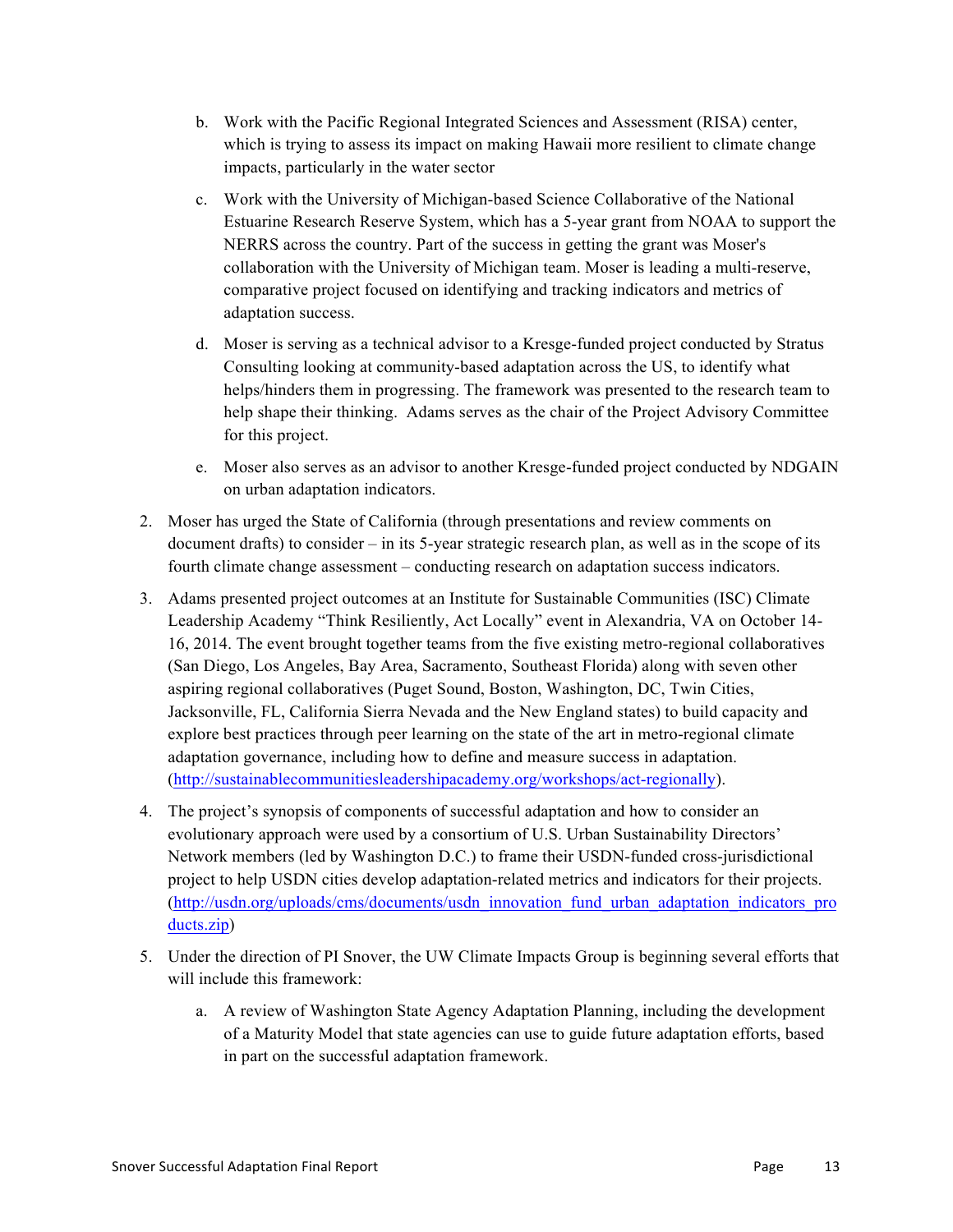- b. Supporting Cambridge (Massachusetts) application of the successful adaptation framework in the development of their climate change preparedness plan.
- 6. The Climate Impacts Group is integrating the successful adaptation framework into its ongoing outreach, engagement and partnerships around climate change adaptation and resilience, including dozens of presentations per year, reaching many hundreds of individuals.
- 7. The Climate Impacts Group is working with the Stillaguamish Tribe to consider multiple dimensions of adaptation success in their (current) development of a tribal climate change adaptation plan for natural resources, including specific high priority species and habitats.

#### **References**

- Adger, W.N., J. Paavola, S. Huq, and M.J. Mace, eds. 2006. *Fairness in Adaptation to Climate Change.*  Cambridge, MA: The MIT Press.
- Adger, W. N., J. Barnett, F. S. Chapin, and H. Ellemor. 2011. This must be the place: Underrepresentation of identity and meaning in climate change decision-making. *Global Env Politics* 11 (2):1-25.
- Agyeman, J., P. Devine-Wright, and J. Prange. 2009. Close to the edge, down by the river? Joining up managed retreat and place attachment n a climate changed world. *Environment and Planning A* 41:509-513.
- Beatley, T. 2009. *Planning for Coastal Resilience: Best Practices for Calamitous Times*. 2nd ed. Washington, DC: Island Press.
- Bizikova, L., T. Neale, and I. Burton. 2008. *Canadian Communities' Guidebook for Adaptation to Climate Change*. Including an approach to generate mitigation co-benefits in the context of sustainable development. Vancouver: Environment Canada and University of British Columbia.
- Brown, K., E.L. Tompkins, and W.N. Adger. 2002. *Making Waves: Integrating Coastal Conservation and Development*. London: Earthscan.
- Brunner, R. and J. Nordgren. 2012. Climate adaptation as an evolutionary process: A white paper based on the Kresge Grantees and Practitioners Workshop on Climate Change Adaptation, Portland, Oregon, 7-9 February.
- Burby, R.J. 1998. *Cooperating with nature: confronting natural hazards with land use planning for sustainable communities*. Washington, D.C.: Joseph Henry Press.
- Coastal Resources Center–University of Rhode Island (CRC–URI) and International Resources Group (IRG). 2009. *Adapting to Coastal Climate Change: A Guidebook for Development Planners*. Washington, DC: USAID.
- Dobes, L. 2008. 'Getting real about adapting to climate change: using "real options" to address the uncertainties'*, Agenda*, 15(3): 55‒69.
- Eales, R. 2006. *Climate Change Mitigation and Adaptation Implementation Planfor the Draft South East Plan*: *Final Report*, Guildford, Surrey: South East England Regional Assembly.
- Eriksen, S., P. Aldunce, C. S. Bahinipati, R. D. A. Martins, J. I. Molefe, C. Nhemachena, K. O'Brien, F. Olorunfemi, J. Park, L. Sygna, and K. Ulsrud. 2011. When not every response to climate change is a good one: Identifying principles for sustainable adaptation. *Climate and Development* 3:7-20.
- Fankhauser, S., J.B. Smith and R.S.J. Tol. 1999. Weathering climate change: Some simple rules to guide adaptation decisions. *Ecological Economics* 30(1):67-78.
- Hess, J. J., J. Z. McDowell, and G. Luber. 2011. Integrating climate change adaptation into public health practice: using adaptive management to increase adaptive capacity and build resilience. *Environmental Health Perspectives* 120 (2):171-9.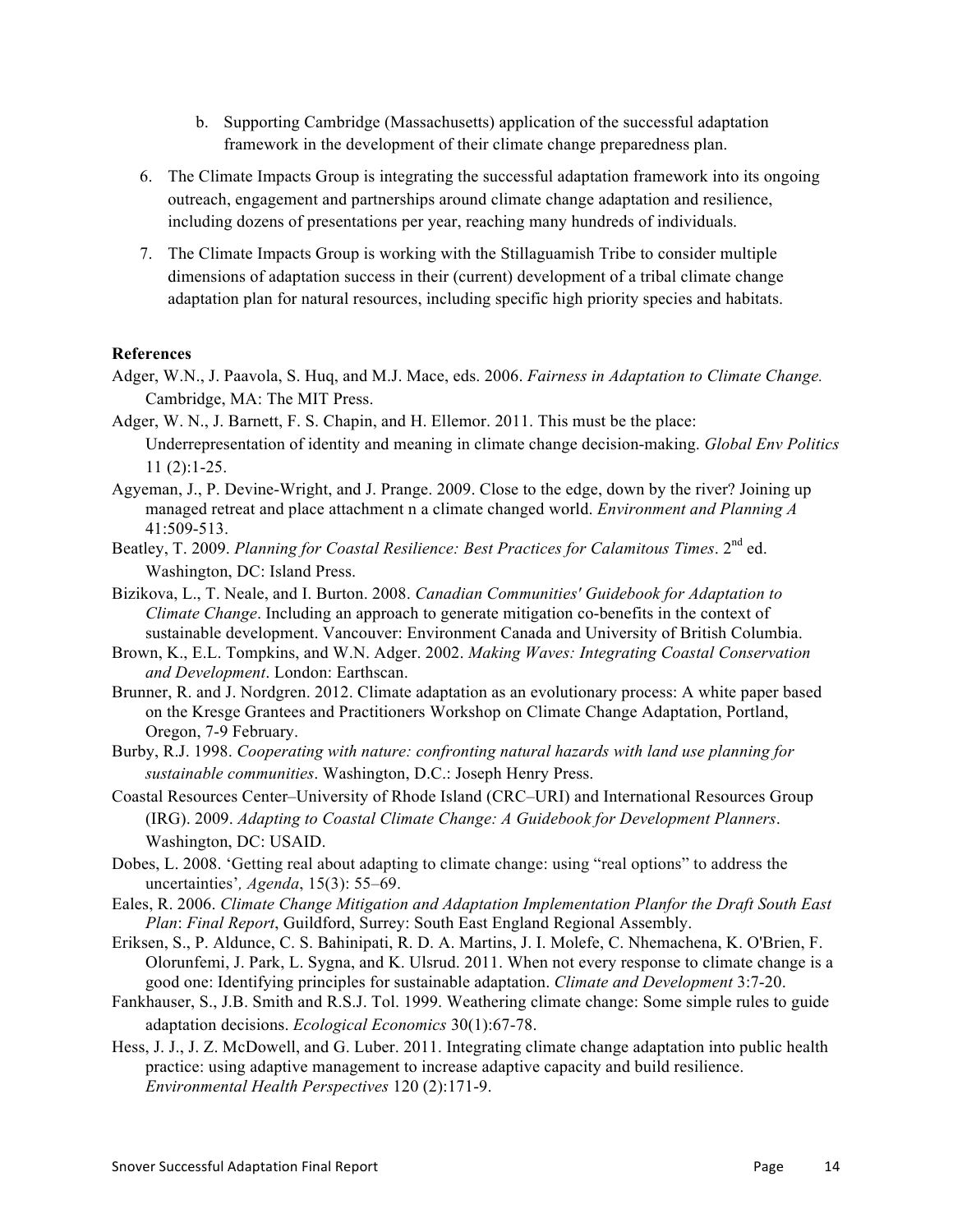- Houser, S., V. Teller, M. MacCracken, R. Gough, and P. Spears. 2000. Potential Consequences of Climate Variability and Change for Native Peoples and Homelands, Ch. 12 in US National Assessment of the Potential Consequences of Climate Variability and Change, U.S. Global Change Research Program.
- Intertribal Climate Change Working Group (ICCWG). 2009. A tribal white paper on climate change adaptation and mitigation. Available at http://209.206.175.157/documents/climatechange.pdf.
- IPCC. 2007. Climate Change 2007: Synthesis Report of the Fourth Assessment of the IPCC. Geneva: IPCC.
- Keller, K., G. Yohe, and M. Schlesinger. 2008. Managing the risks of climate thresholds: uncertainties and information needs. *Climatic Change* 91:5-10.
- Leichenko, R., and K. L. O'Brien. 2006. Is it appropriate to identify winners and losers? In *Fairness in Adaptation to Climate Change*, eds. W. N. Adger, J. Paavola, S. Hug and M. J. Mace, 97-114. Cambridge, MA: The MIT Press.
- Lempert, R.J., S.W. Popper, and S.C. Bankes. 2003. *Shaping the Next One Hundred Years: New Methods for Quantitative, Long-term Policy Analysis*. Santa Monica, CA: RAND corporation.
- Lim, B., E. Spanger-Siegfried, I. Burton, E. Malone, and S. Huq (eds., 2005). *Adaptation Policy Frameworks for Climate Change*. Cambridge, UK: Cambridge University Press.
- Marine Law Institute (University of Maine School of Law), Maine State Planning Office, and Maine Geological Survey. 1995. *Anticipatory Planning for Sea-level Rise Along the Coast of Maine*. Washington, DC and Augusta, ME: U.S. EPA and MSPO.
- Mehdi, B., C. Mrena, A. Douglas, and C-CIARN. 2006. *Adapting to Climate Change: An Introduction for Canadian Municipalities*. Available at: http://www.c-ciarn.ca/index\_e.html: C-CIARN.
- Mileti, D.S. (1999). *Disasters by Design: A Reassessment of Natural Hazards in the United States*. Washington: Joseph Henry Press.
- Mishra, S., S. Mazumdar, and D. Suar. 2010. Place attachment and flood preparedness. *Journal of Environmental Psychology* 30 (2):187-197.
- Moser, S.C. 2009. Whether Our Levers Are Long Enough and the Fulcrum Strong? Exploring the Soft Underbelly of Adaptation Decisions and Actions. In *Adapting to Climate Change: Thresholds, Values, Governance*, eds. W. N. Adger and et al., 313-343. Cambridge, UK: Cambridge University Press.
- Moser, S. C., and J. A. Ekstrom. 2010. A Framework to Diagnose Barriers to Climate Change Adaptation. *Proc Natl Acad Sci* 107 (51):22026-22031.
- Moser, S.C., and M. T. Boykoff eds. 2013. *Successful Adaptation to Climate Change: Linking Science and Policy in a Rapidly Changing World.* London: Routledge.
- National Research Council (NRC). 2010a. *America's Climate Choices: Advancing the Science of Climate Change*. Washington, DC: National Academies Press.
- NRC. 2010b. *America's Climate Choices: Adapting to the Impacts of Climate Change*. Washington, DC: National Academies Press.
- Platt, R.H. 1999. *Disasters and Democracy: The Politics of Extreme Natural Events*. Washington, DC: Island Press.
- Preston, B. L., R. M. Westaway, and E. J. Yuen. 2011. Climate adaptation planning in practice: an evaluation of adaptation plans from three developed nations. *Mitigation and Adaptation Strategies for Global Change* 16 (4):407-438.
- Scannell, L., and R. Gifford. 2010. The relations between natural and civic place attachment and proenvironmental behavior. *Journal of Environmental Psychology* 30 (3):289-297.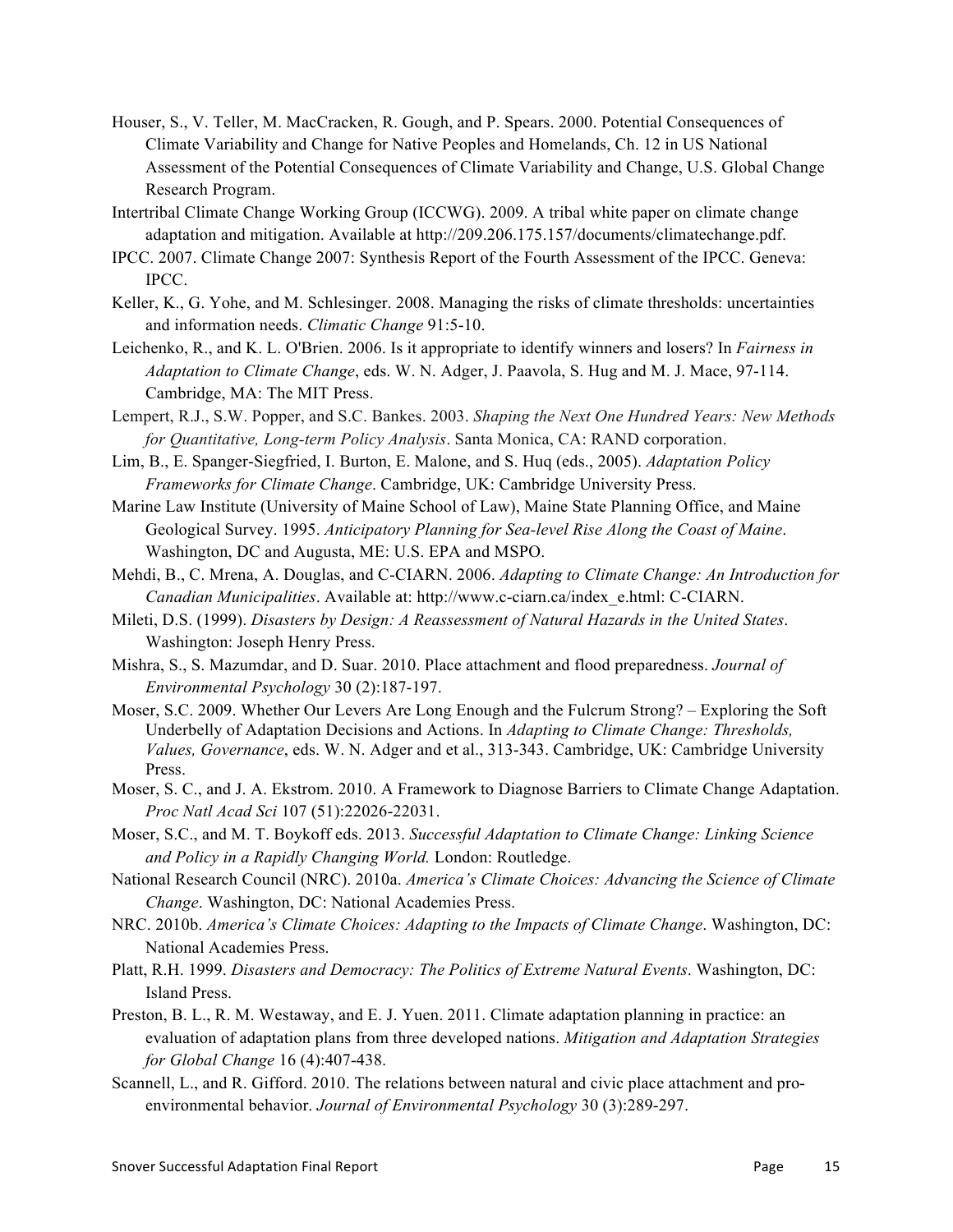- Smith, J. B., S. E. Ragland, and G. J. Pitts. 1996. A process for evaluating anticipatory adaptation measures for climate change. *Water, Air, & Soil Pollution* 92 (1-2):229-238.
- Smith, J. B., J. Vogel, and J. Iii. 2009. An architecture for government action on adaptation to climate change. An editorial comment. *Climatic Change* 95 (1):53-61.
- Snover, A.K., L.W. Binder, J. Lopez, E. Willmott, J. Kay, D. Howell, and J. Simmonds. 2007. *Preparing for Climate Change: A Guidebook for Local, Regional, and State Governments*. Prepared in association with ICLEI–Local Governments for Sustainability. Oakland, CA: Joint Institute for the Study of the Atmosphere and Ocean, University of Washington.
- Stafford-Smith, M., Horrocks, L., Harvey, A. and Hamilton, C. 2011. 'Rethinking adaptation for a 4˚C world', *Philosophical Transactions of the Royal Society A,* 369: 196–216.
- The Heinz Center. 2000. *The Hidden Costs of Coastal Hazards: Implications for Risk Assessment and Mitigation*. Washington, DC: Island Press.
- The Heinz Center. 2002. *Human Links to Coastal Disasters*. Washington, DC: The Heinz Center.
- Tierney, K.J., M.K. Lindell, and R.W. Perry. 2001. *Facing the Unexpected: Disaster Preparedness and Response in the United States*. Washington, DC: Joseph Henry Press.
- Tompkins, E. L., and W. N. Adger. 2004. Building resilience to climate change through adaptive management of resources. *Ecology and Society* 9 (2): Art.10.
- UKCIP. 2010. Identifying Adaptation Options. *UKCIP Technical Report*. Oxford, UK: UKCIP.
- USAID. 2007. *Adapting to Climate Variability and Change: A Guidance Manual for Development Planning*. Washington, DC: USAID.
- Walters, C. 1986. *Adaptive management of renewable resources*. New York: MacMillan Publishing
- World Bank. 2010. *Mainstreaming Adaptation to Climate Change in Agriculture and Natural Resources Management Projects.*Guidance Note 6, Washington, DC: The World Bank.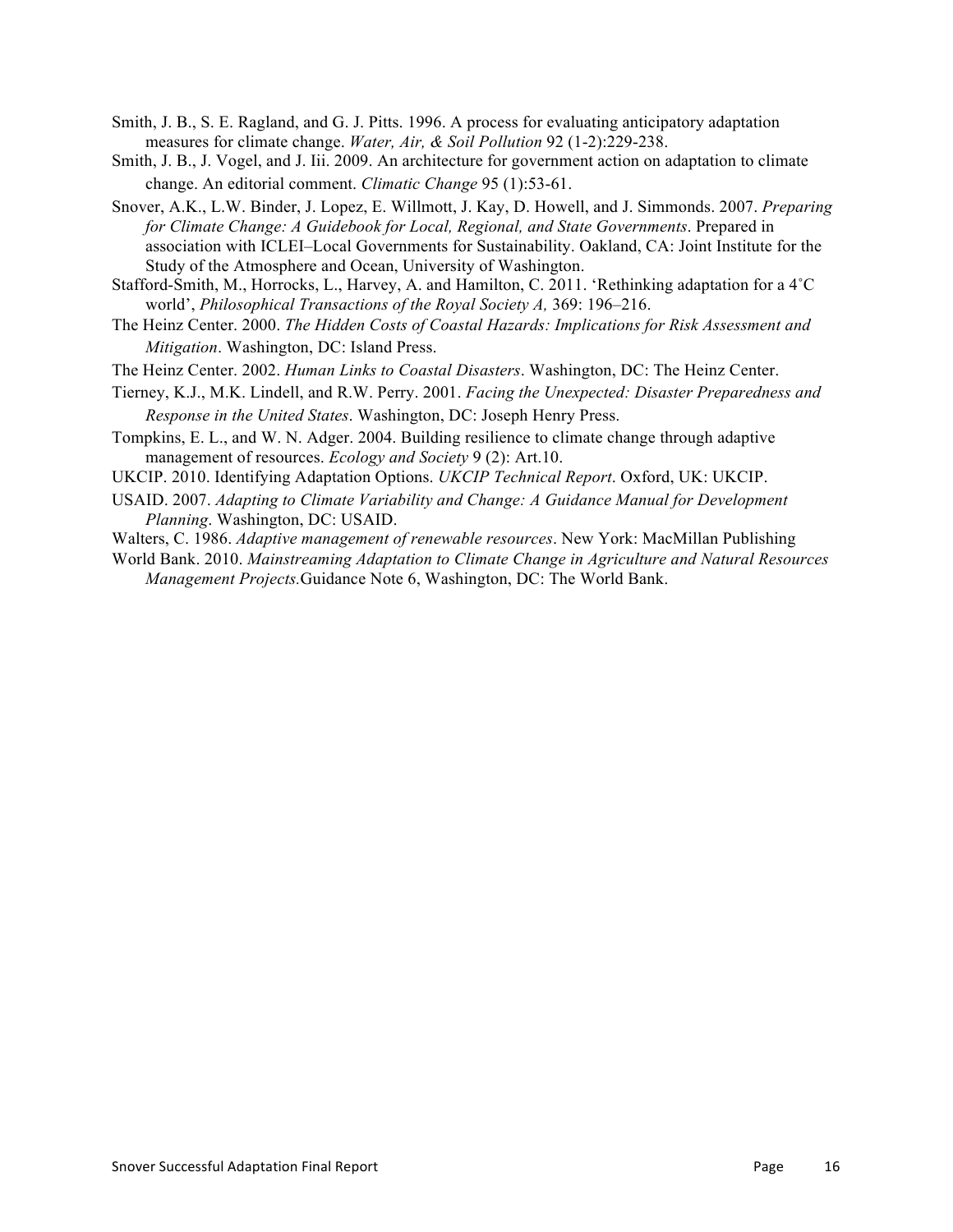### **APPENDIX A Successful Adaptation Workshops: Participants by Sector**

|                | Workshop                   |                                 |                                 |                           |                              |
|----------------|----------------------------|---------------------------------|---------------------------------|---------------------------|------------------------------|
| Sector         | <b>Scientists Workshop</b> | California Workshop             | <b>Washington Workshop</b>      | <b>Oregon Workshop</b>    | <b>Capstone Workshop</b>     |
|                | October 15-16, 2012        | January 28-29, 2013             | March 20, 2013                  | March 21-22, 2013         | July 22-23, 2013             |
| <b>Federal</b> |                            | <b>Coastal Training Program</b> | Regional Environmental          | Lead Scientist & Research | Regional Environmental       |
|                |                            | Coordinator, Tijuana            | Officer, FEMA                   | Coordinator, South Slough | Officer, FEMA                |
|                |                            | <b>National Estuarine</b>       |                                 | <b>NERR</b>               | Regional Division Chief,     |
|                |                            | Research Reserve                | Science Coordinator,            |                           | <b>NOAA Coastal Services</b> |
|                |                            |                                 | North Pacific Landscape         | NFIP Coordinator, Oregon  | Center                       |
|                |                            | Director, Sea Grant,            | <b>Conservation Cooperative</b> | <b>DLCD</b>               |                              |
|                |                            | University of Southern          |                                 |                           | Director, Sea Grant,         |
|                |                            | California                      | Coastal Hazards Specialist,     |                           | University of Southern       |
|                |                            | Regional Division Chief,        | Olympic Peninsula,              |                           | California                   |
|                |                            | <b>NOAA Coastal Services</b>    | <b>Washington Sea Grant</b>     |                           | Planner, Sea Grant,          |
|                |                            | Center                          |                                 |                           | University of Southern       |
|                |                            |                                 |                                 |                           | California                   |
|                |                            | Planner, Sea Grant,             |                                 |                           | Assistant Director and       |
|                |                            | University of Southern          |                                 |                           | Communications Leader,       |
|                |                            | California                      |                                 |                           | Oregon Sea Grant             |
|                |                            |                                 |                                 |                           | Director, Washington Sea     |
|                |                            | Engineer/Program                |                                 |                           | Grant                        |
|                |                            | Specialist, Hazard              |                                 |                           |                              |
|                |                            | Mitigation Branch, FEMA,        |                                 |                           |                              |
|                |                            | Region 9                        |                                 |                           |                              |
| <b>State</b>   |                            | Deputy Secretary for            | Senior Policy Advisor,          | <b>Assistant State</b>    | Chief Deputy Director,       |
|                |                            | Energy and Climate,             | <b>Washington Department</b>    | Climatologist, Oregon     | California Coastal           |
|                |                            | California Natural              | of Ecology                      | Climate Change Research   | Commission                   |
|                |                            | Resources Agency                |                                 | Institute - Oregon State  |                              |
|                |                            |                                 | Manager, Washington             | University                | <b>Coastal Conservation</b>  |
|                |                            | Deputy Secretary for            | <b>State Emergency</b>          |                           | Coordinator, OR              |
|                |                            | <b>Emergency Preparedness,</b>  | Management Division,            | Floodplain Mapping,       | Department of Land           |
|                |                            | CalEMA                          | Planning, Analysis &            | Oregon Department of      | Conservation &               |
|                |                            |                                 | <b>Logistics Section</b>        | Land Conservation &       | Development                  |
|                |                            | Chief Deputy Director,          |                                 | Development               |                              |
|                |                            | California Coastal              | Chief Scientist,                |                           | <b>Environmental Program</b> |
|                |                            | Commission                      | <b>Washington Department</b>    | Sustainability Director,  | Manager, Oregon              |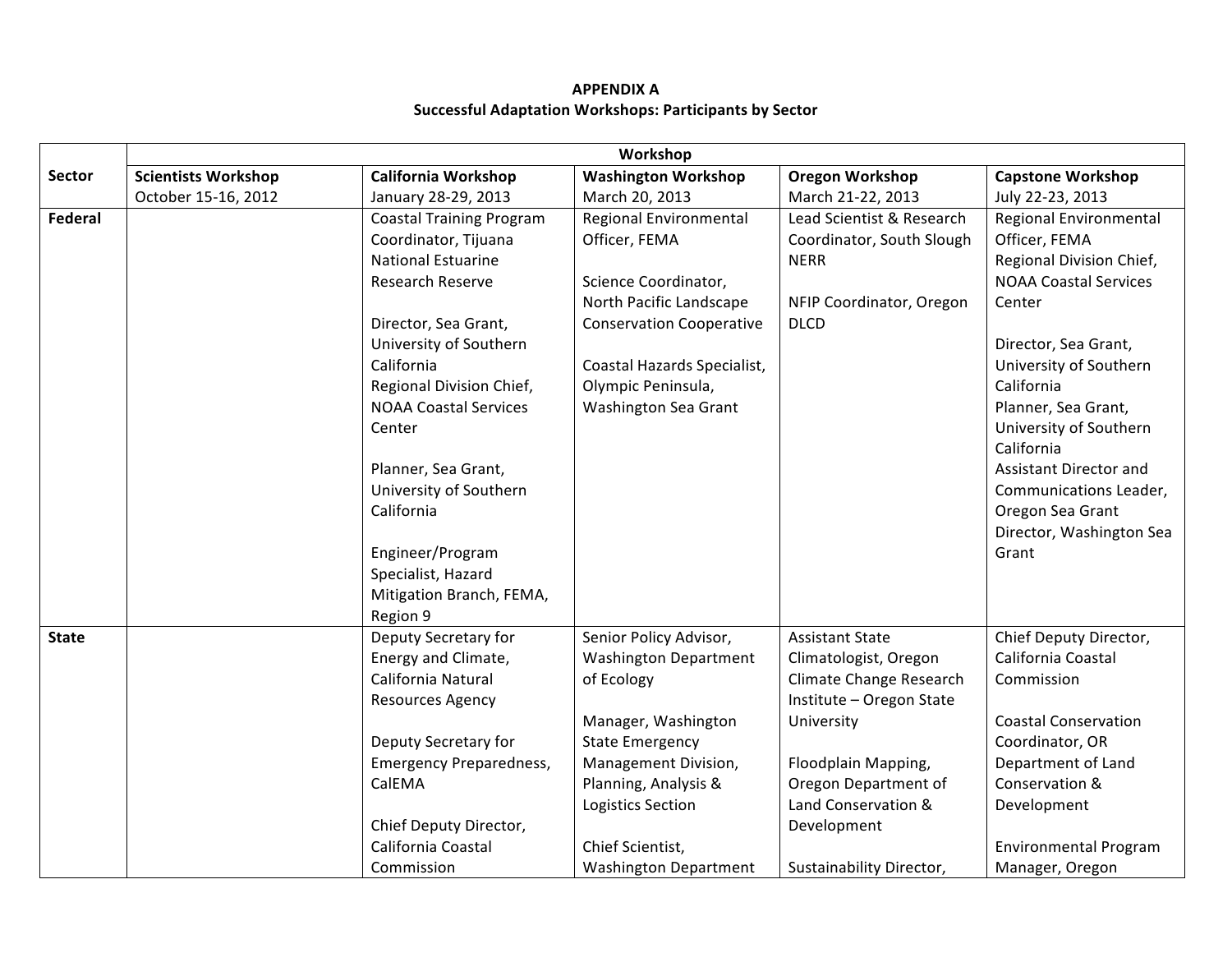| Appendix A (cont.) |                               |                                |                                   |                                |
|--------------------|-------------------------------|--------------------------------|-----------------------------------|--------------------------------|
|                    |                               | of Fish and Wildlife           | Oregon Department of              | Department of                  |
|                    | Senior Planner, California    |                                | Transportation                    | Transportation                 |
|                    | Office of Planning and        | Energy & Climate Policy        |                                   |                                |
|                    | Research                      | Specialist, Washington         | Director, Oregon                  | Director, Oregon               |
|                    |                               | Department of Natural          | Partnership for Disaster          | Partnership for Disaster       |
|                    | Climate Change Advisor,       | Resources                      | Resilience                        | Resilience                     |
|                    | California Department for     |                                |                                   |                                |
|                    | Fish and Game                 | <b>Environmental Policy</b>    | Executive Director, Oregon        | Coastal Geologist, WA          |
|                    |                               | Branch Manager,                | <b>Shores Conservation</b>        | Department of Ecology          |
|                    | Deputy Director, California   | <b>Washington Department</b>   | Coalition                         |                                |
|                    | <b>Coastal Conservancy</b>    | of Transportation              |                                   | Climate Change                 |
|                    |                               |                                | Outreach Specialist,              | Coordinator, Washington        |
|                    |                               | Senior Policy Analyst,         | Coastal Hazards - Oregon          | Department of Fish and         |
|                    |                               | Property & Casualty,           | <b>State University Extension</b> | Wildlife                       |
|                    |                               | Washington State Office of     |                                   |                                |
|                    |                               | the Insurance                  | <b>Coastal Conservation</b>       |                                |
|                    |                               | Commissioner                   | Coordinator, Oregon               |                                |
|                    |                               |                                | <b>Coastal Management</b>         |                                |
|                    |                               |                                | Program, Oregon                   |                                |
|                    |                               |                                | Department of Land                |                                |
|                    |                               |                                | Conservation &                    |                                |
|                    |                               |                                | Development                       |                                |
| Regional           | Chief Deputy Director, Bay    | Chair, Leadership Council,     |                                   | Consultant, Joint Policy       |
|                    | Conservation &                | <b>Puget Sound Partnership</b> |                                   | Committee (CA)                 |
|                    | <b>Development Commission</b> |                                |                                   |                                |
|                    |                               |                                |                                   | Associate Director, Local      |
|                    | Senior Planner, Bay           |                                |                                   | <b>Government Commission</b>   |
|                    | Conservation &                |                                |                                   |                                |
|                    | Development Commission,       |                                |                                   | Chair, Leadership Council,     |
|                    | <b>ART Project</b>            |                                |                                   | <b>Puget Sound Partnership</b> |
|                    |                               |                                |                                   |                                |
|                    | Associate Director, Local     |                                |                                   |                                |
|                    | <b>Government Commission</b>  |                                |                                   |                                |
|                    |                               |                                |                                   |                                |
|                    | Consultant, Joint Policy      |                                |                                   |                                |
|                    | Committee                     |                                |                                   |                                |
| Local              | Chief Planner, City of Santa  | Environmental Analyst,         | Planning Director, Clatsop        | Policy Advisor, City of        |
|                    | Cruz                          | Port of Bellingham             | County                            | Seattle Office of              |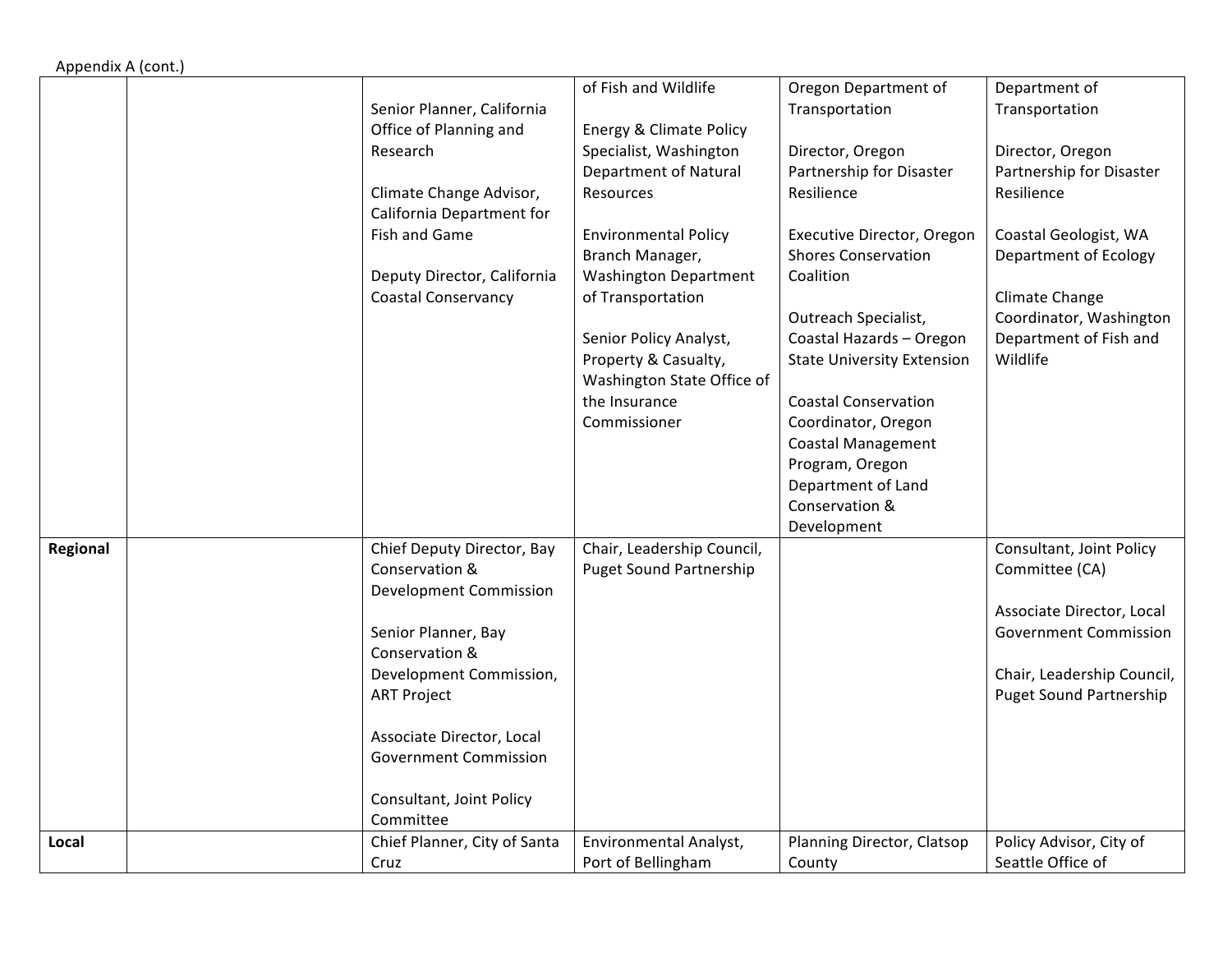| Appendix A (cont.) |                                |                                                                                                                                                                                                                                                                  |                                                                                                                                                                                                                                                                                                                                                                                                                                                                                    |                                                          |                                                                                                                                                                                                                                                                  |
|--------------------|--------------------------------|------------------------------------------------------------------------------------------------------------------------------------------------------------------------------------------------------------------------------------------------------------------|------------------------------------------------------------------------------------------------------------------------------------------------------------------------------------------------------------------------------------------------------------------------------------------------------------------------------------------------------------------------------------------------------------------------------------------------------------------------------------|----------------------------------------------------------|------------------------------------------------------------------------------------------------------------------------------------------------------------------------------------------------------------------------------------------------------------------|
|                    |                                | Senior Environmental<br>Specialist, Environment and<br>Land Use Management,<br>Port of San Diego<br>Director of Sustainability,<br>City of Los Angeles<br>Principal Planner, Marin<br>County<br><b>Environmental Resource</b><br>Manager, City of Chula<br>Vista | Planning and Engineering<br>Manager, City of Olympia<br><b>Public Works Department</b><br>Policy Advisor, City of<br>Seattle Office of<br>Sustainability &<br>Environment<br><b>Clallam County</b><br>Commissioner, 3rd<br>District, Clallam County<br><b>Environmental Health</b><br>Specialist, Grays Harbor<br>County Environmental<br><b>Health Division</b><br>Senior Climate Change<br>Specialist, King County<br><b>Department of Natural</b><br><b>Resources and Parks</b> | Chair, Tillamook County<br><b>Board of Commissioners</b> | Sustainability &<br>Environment<br>Commissioner, Clallam<br>County (WA)<br>Principal Planner, Marin<br>County (CA)<br>Program Manager,<br>Snohomish County<br>Department of<br><b>Emergency Management</b><br>(WA)<br>Chair, Tillamook County<br>Commission (OR) |
|                    |                                |                                                                                                                                                                                                                                                                  | Program Manager,<br>Snohomish County<br>Department of Emergency<br>Management                                                                                                                                                                                                                                                                                                                                                                                                      |                                                          |                                                                                                                                                                                                                                                                  |
| <b>Tribal</b>      |                                | Executive Director,<br><b>InterTribal Sinkyone</b><br><b>Wilderness Council</b><br>President, California Indian<br>Water Commission,<br>member of the Cahto Tribe<br>of Laytonville                                                                              | Fisheries Scientist,<br><b>Quinault Indian Nation</b><br>Senior Planner, Swinomish<br><b>Indian Tribal Community</b><br>Office of Planning &<br><b>Community Development</b>                                                                                                                                                                                                                                                                                                       |                                                          | Executive Director,<br>InterTribal Sinkyone<br><b>Wilderness Council</b><br>President, California<br>Indian Water<br>Commission, member of<br>the Cahto Tribe of<br>Laytonville                                                                                  |
| Academic           | Policy Sciences, University of |                                                                                                                                                                                                                                                                  |                                                                                                                                                                                                                                                                                                                                                                                                                                                                                    |                                                          | Professor Emeritus,                                                                                                                                                                                                                                              |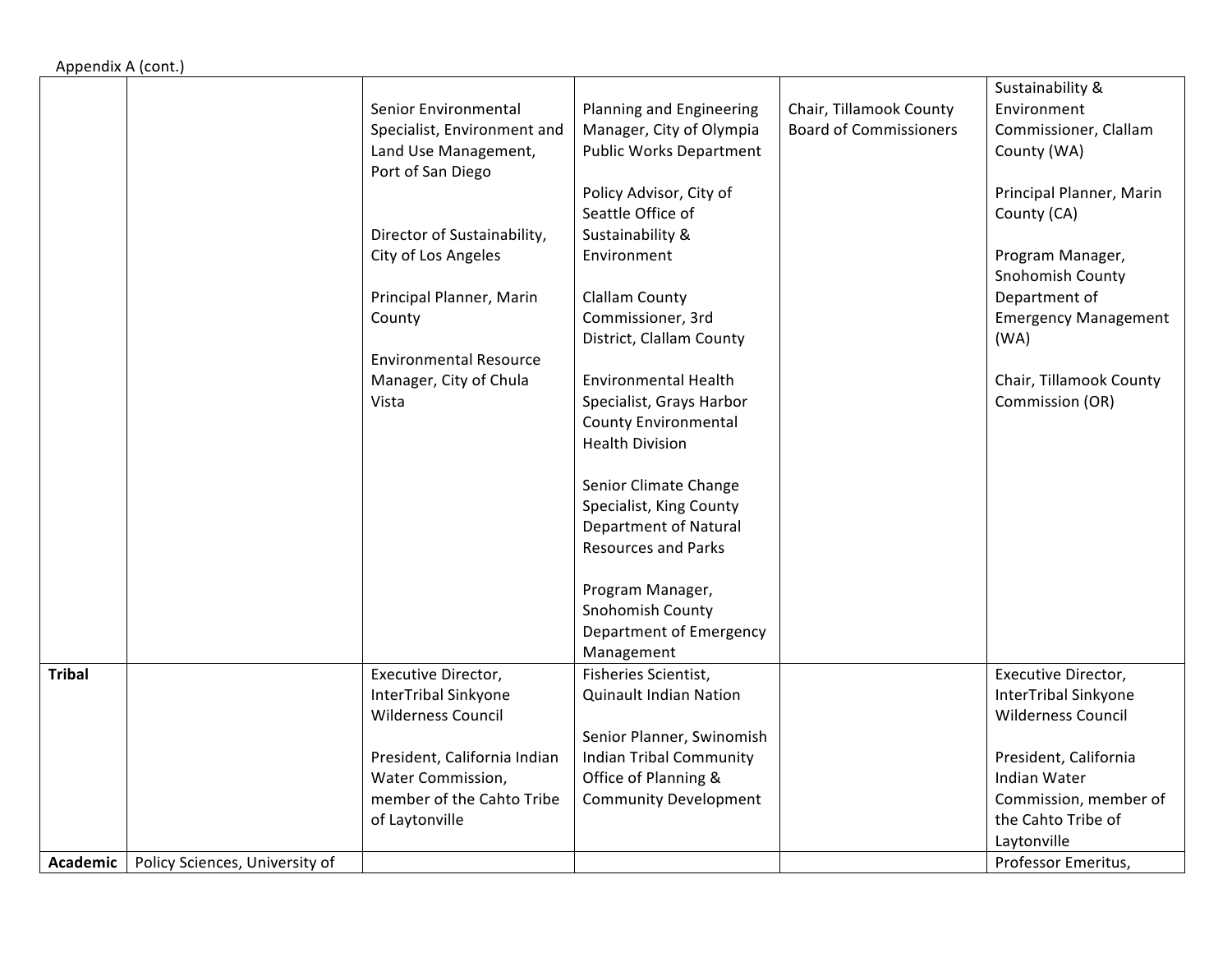Appendix A (cont.)

|         | Colorado, Boulder                 |                          |                          |                                   | <b>Department of Political</b> |
|---------|-----------------------------------|--------------------------|--------------------------|-----------------------------------|--------------------------------|
|         |                                   |                          |                          |                                   | Science, University of         |
|         | Institute for Environmental       |                          |                          |                                   | Colorado-Boulder               |
|         | Studies, University of Toronto    |                          |                          |                                   | Executive Director,            |
|         |                                   |                          |                          |                                   | Center for Ocean               |
|         | Center for Ocean Solutions,       |                          |                          |                                   | Solutions, Stanford            |
|         | <b>Stanford University</b>        |                          |                          |                                   | University                     |
|         |                                   |                          |                          |                                   |                                |
|         | Economics, San Francisco State    |                          |                          |                                   |                                |
|         | University                        |                          |                          |                                   |                                |
|         |                                   |                          |                          |                                   |                                |
|         | Woods Institute for the           |                          |                          |                                   |                                |
|         | Environment, Stanford             |                          |                          |                                   |                                |
|         | University                        |                          |                          |                                   |                                |
|         |                                   |                          |                          |                                   |                                |
|         | College of Earth, Ocean, and      |                          |                          |                                   |                                |
|         | Atmospheric Sciences, Oregon      |                          |                          |                                   |                                |
|         | <b>State University</b>           |                          |                          |                                   |                                |
|         |                                   |                          |                          |                                   |                                |
|         | Philosophy, State University of   |                          |                          |                                   |                                |
|         | New York, Buffalo                 |                          |                          |                                   |                                |
|         |                                   |                          |                          |                                   |                                |
| Non-    | EcoAdapt                          |                          | Landscape Ecologist, The | Directing Scientist,              | Co-Director, Vulnerability     |
| profit  |                                   |                          | Nature Conservancy       | EcoAdapt                          | and Adaptation Initiative,     |
|         | <b>Environmental Defense Fund</b> |                          |                          |                                   | World Resources Institute      |
|         |                                   |                          | Conservation Director,   |                                   |                                |
|         | World Resources Institute         |                          | Pacific NW, Ducks        |                                   |                                |
|         |                                   |                          | Unlimited                |                                   |                                |
| Private |                                   | Senior Director,         |                          | Ecola Architects, PA (Public      | Sea Level Rise Program         |
|         |                                   | Environmental Analysis & |                          | Member-OSSPAC)                    | Manager, Environmental         |
|         |                                   | Strategy, San Diego      |                          |                                   | <b>Science Associates</b>      |
|         |                                   | Foundation               |                          | <b>Oregon Director of Coastal</b> |                                |
|         |                                   |                          |                          | & Marine Conservation,            | Senior Director,               |
|         |                                   |                          |                          | Nature Conservancy                | Environmental Analysis &       |
|         |                                   |                          |                          |                                   | Strategy, San Diego            |
|         |                                   |                          |                          |                                   | Foundation                     |
| Other   | <b>ESA (Environmental Science</b> |                          |                          |                                   |                                |
|         | and Planning firm), San           |                          |                          |                                   |                                |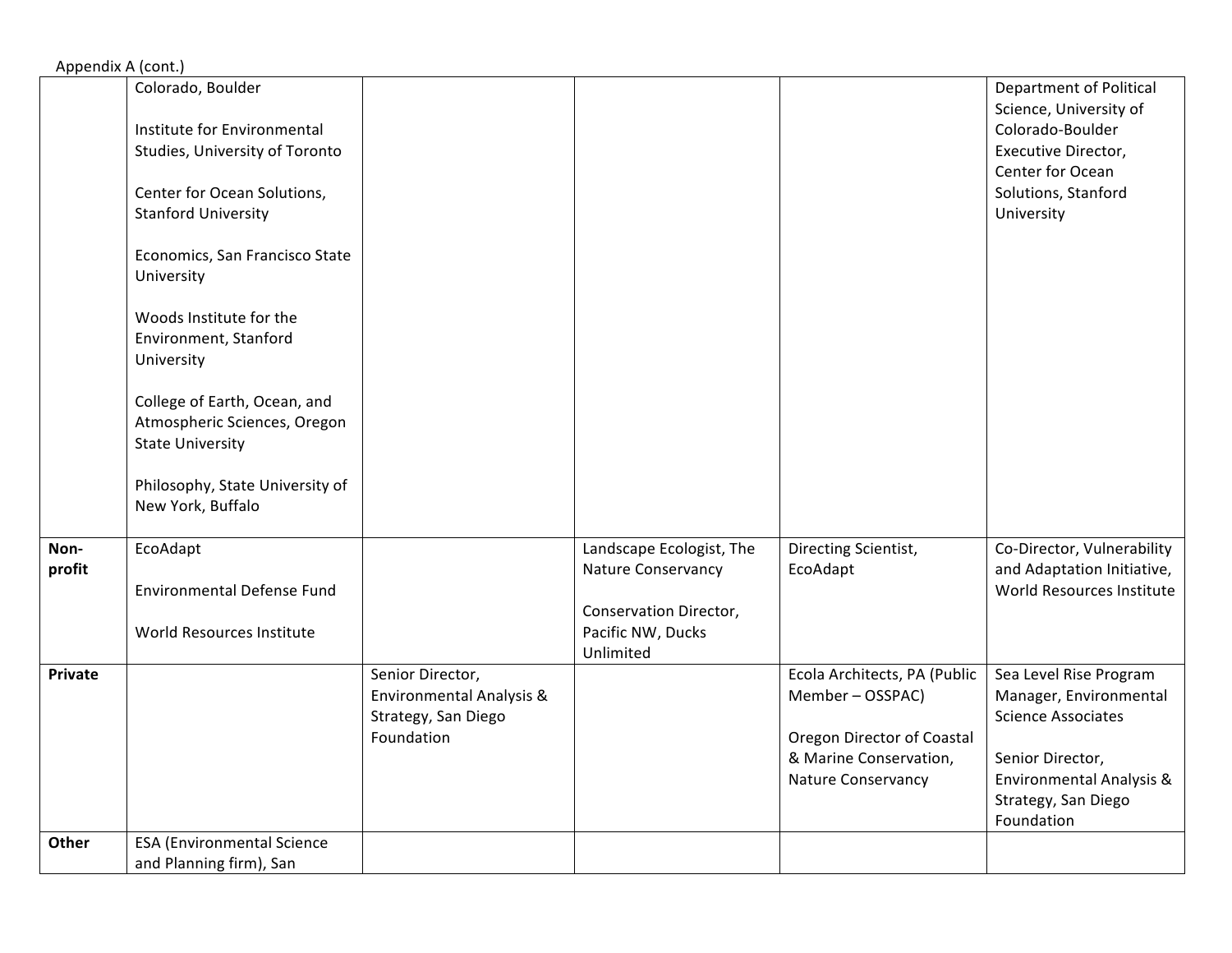| Appendix A (cont.)                |  |
|-----------------------------------|--|
| Francisco                         |  |
|                                   |  |
| <b>Technical Support Unit for</b> |  |
| <b>Working Group II (Impacts,</b> |  |
| Adaptation, and Vulnerability)    |  |
| of the Intergovernmental Panel    |  |
| on Climate Change (IPCC)          |  |
|                                   |  |
| <b>RAND Corporation</b>           |  |
|                                   |  |
| <b>Stratus Consulting</b>         |  |
|                                   |  |
| White House Office of Science     |  |
| and Technology Policy             |  |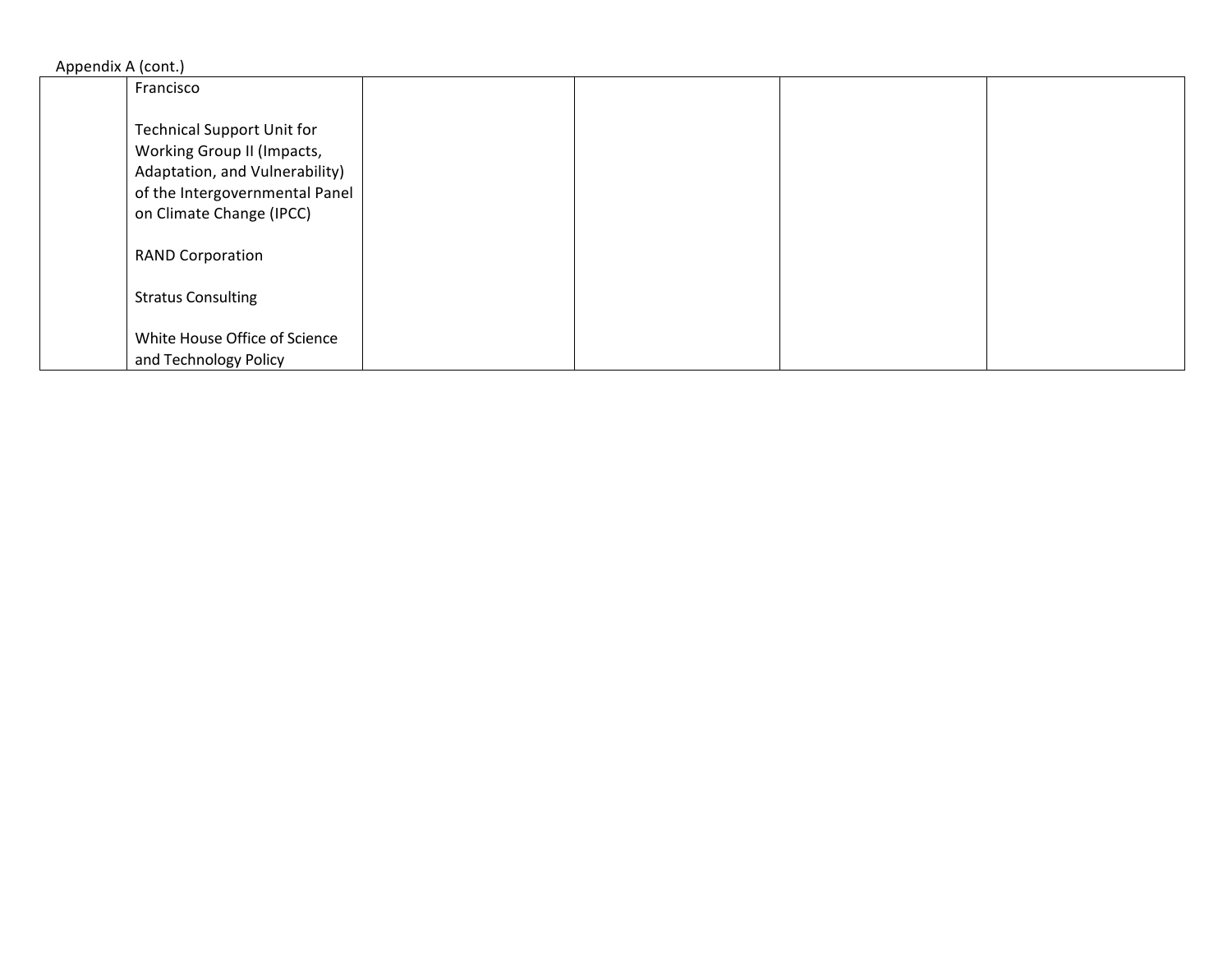### **APPENDIX B**

Successful Adaptation project-related presentations, audience and number served for each. Over the course of the project, we have reached nearly 3500 people (3480) with presentations about defining, evaluating and measuring successful adaptation to climate change. An additional several hundred received information about successful adaptation woven in to ongoing Climate Impacts Group outreach and engagement **around assessing and reducing climate risks.**

| Date     | <b>Title/Topic</b>                                                                                     | <b>Audience</b>                                                                                                            | Approx.<br><b>Number</b> |
|----------|--------------------------------------------------------------------------------------------------------|----------------------------------------------------------------------------------------------------------------------------|--------------------------|
| 3/1/12   | Project Introduction/overview                                                                          | OR Sea Grant staff                                                                                                         | 20                       |
| 2/16/13  | Project findings to date                                                                               | AAAS annual meeting, Boston                                                                                                | 25                       |
| 3/12/13  | Threats, Vulnerabilities, Tough<br>Choices Oh My! Research and<br><b>Action for Adaptation Success</b> | Human Dimensions and Ocean<br>Health in a Changing Climate<br>Symposium, University of Southern<br>California, Los Angeles | 100                      |
| 3/26/13  | Our Once and Future Coast: Rising<br>to the Challenge of Successfully<br>Adapting to Climate Change    | University of New Hampshire<br>faculty and graduate students                                                               | 50                       |
| 4/4/13   | Project overview/introduction                                                                          | <b>National Adaptation Forum</b><br>(Denver)                                                                               | 50                       |
| 4/4/13   | Project findings to date (CA)                                                                          | <b>National Adaptation Forum</b><br>(Denver)                                                                               | 50                       |
| 4/4/13   | Project findings to date (WA)                                                                          | <b>National Adaptation Forum</b><br>(Denver)                                                                               | 50                       |
| 4/4/13   | Project findings to date (OR)                                                                          | <b>National Adaptation Forum</b><br>(Denver)                                                                               | 50                       |
| 4/18/13  | Successful Adaptation: How would<br>we know?                                                           | Hamburg, Germany (scientists and<br>practitioners)                                                                         | 35                       |
| 9/5/13   | <b>Successful Adaptation to Coastal</b><br>Climate Change                                              | <b>PNW Climate Science Conference</b><br>(Portland, OR)                                                                    | 300                      |
| 10/24/13 | Successful Adaptation to Climate<br>Change                                                             | Special Webinar for California<br>Climate Action Team (CAT)                                                                | 50                       |
| 10/31/13 | Successful Adaptation to Climate<br>Change: Ideals and Practical<br>Challenges                         | Invited Presentation, Sustainability<br>Solutions Seminar Series, Arizona<br>State University (Tempe, AZ)                  | 60                       |
| 1/16/14  | <b>Successful Adaptation to Climate</b><br>Change                                                      | Webinar for the American Society<br>of Adaptation Professionals (ASAP)                                                     | 80                       |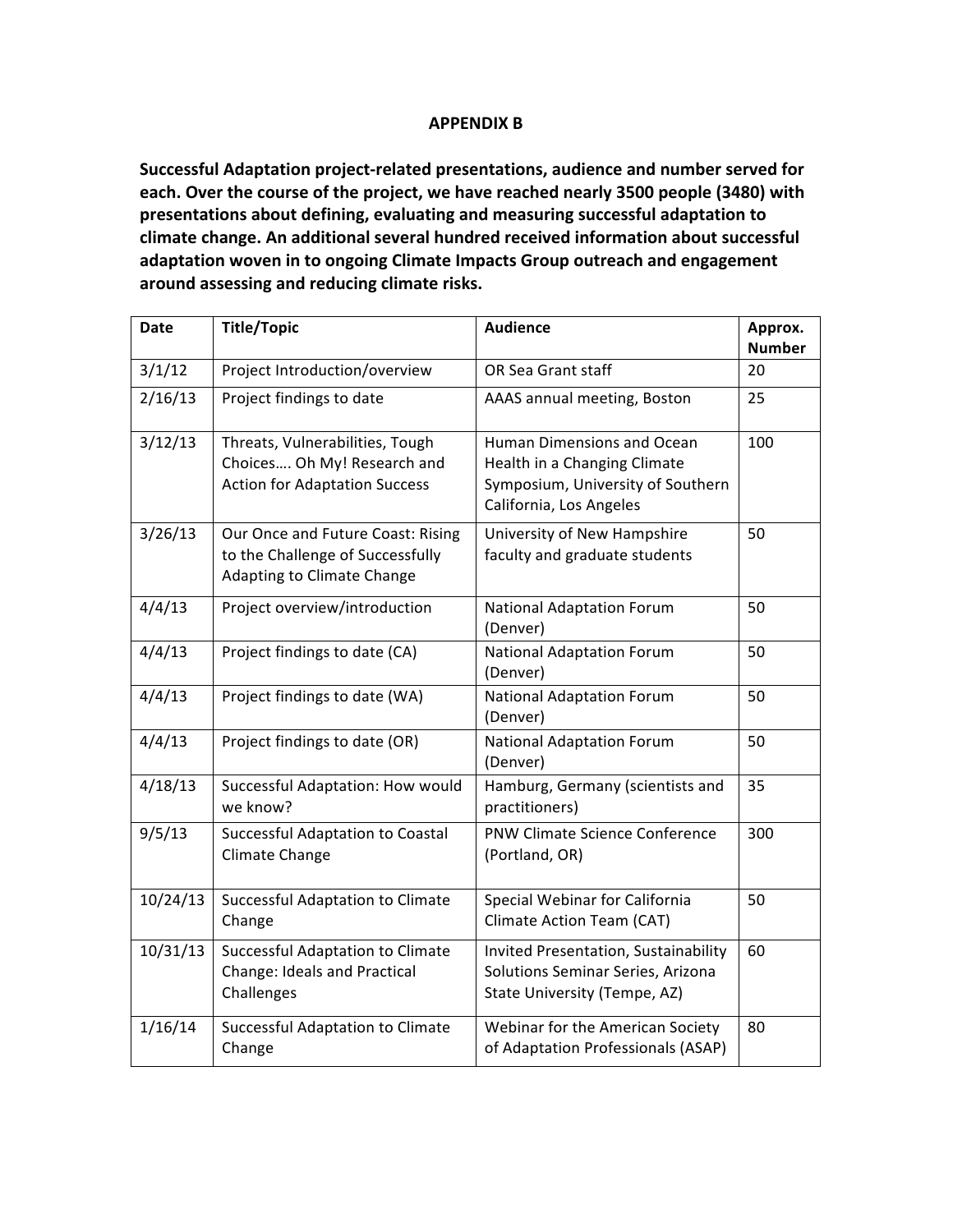| 1/29/14 | Panel on Lessons learned and<br><b>Future Directions of the National</b><br>Climate Assessment (and how to<br>evaluate adaptation effectiveness)                   | <b>NCSE Annual Conference - Building</b><br><b>Climate Solutions</b>                                                                                                                                                      | 30   |
|---------|--------------------------------------------------------------------------------------------------------------------------------------------------------------------|---------------------------------------------------------------------------------------------------------------------------------------------------------------------------------------------------------------------------|------|
| 2/19/14 | Climate Change in Paradise:<br><b>Communicating Adaptation</b><br>(included challenge of<br>communicating success)                                                 | <b>Social Coast Forum</b>                                                                                                                                                                                                 | 50   |
| 3/4/15  | Preparing for a changing climate in<br>Washington - what can we<br>expect? (included discussion of<br>benefits of defining success)                                | Seattle Metropolitan Chamber of<br><b>Commerce Community</b><br>Development Roundtable                                                                                                                                    | 35   |
| 4/8/14  | The Geography of Success:<br><b>Successfully Adapting to Climate</b><br>Change (and the End of Football)                                                           | Presidential Plenary, Annual<br>meeting of American Association<br>of Geographers (Tampa, FL)                                                                                                                             | 1000 |
| 4/9/14  | Successful Adaptation to Ensure<br>Sustainability: The Scale and Cross-<br><b>Scale Dimensions</b>                                                                 | Annual meeting of American<br><b>Association of Geographers</b><br>(Tampa, FL)                                                                                                                                            | 50   |
| 5/2/14  | Successful Adaptation to Coastal<br>Climate Change: Insights from<br>science and practice                                                                          | Salish Sea Ecosystem Conference<br>(Seattle)                                                                                                                                                                              | 45   |
| 5/12/14 | In Search for a Few Good<br>Indicators: If you were asked to<br>develop measures of "successful"<br>adaptation to climate change                                   | Roger E. Kasperson Honorary<br>Symposium (Tilghman Island, MD)                                                                                                                                                            | 25   |
| 5/27/14 | A Compass for Shifting Sands: Key<br><b>Dimensions of Successful</b><br><b>Adaptation to Coastal Climate</b><br>Change                                             | Keynote address, H2O conference<br>(San Diego)                                                                                                                                                                            | 100  |
| 6/3/14  | Coping with Climate Change:<br>Parsing responsibility for urban<br>adaptation                                                                                      | Lincoln Institute of Land Policy 9th<br>Annual Land Policy Conference,<br>"Land and the City" (Cambridge,<br>MA)                                                                                                          | 40   |
| 6/4/14  | Anticipating and Preparing for<br>Climate Change in the Pacific<br>Northwest (included national<br>security dimensions of successful<br>adaptation for the region) | The Intersection of National<br>Security and Climate Change -<br>What do Decision-makers Need to<br>be Prepared? (Symposium hosted<br>by the Henry M. Jackson<br>Foundation and Pacific Northwest<br>National Laboratory) | 35   |
| 8/1/14  | A Compass for Changing Times:<br>Key Dimensions of Adaptation<br><b>Success</b>                                                                                    | California Adaptation Forum                                                                                                                                                                                               | 80   |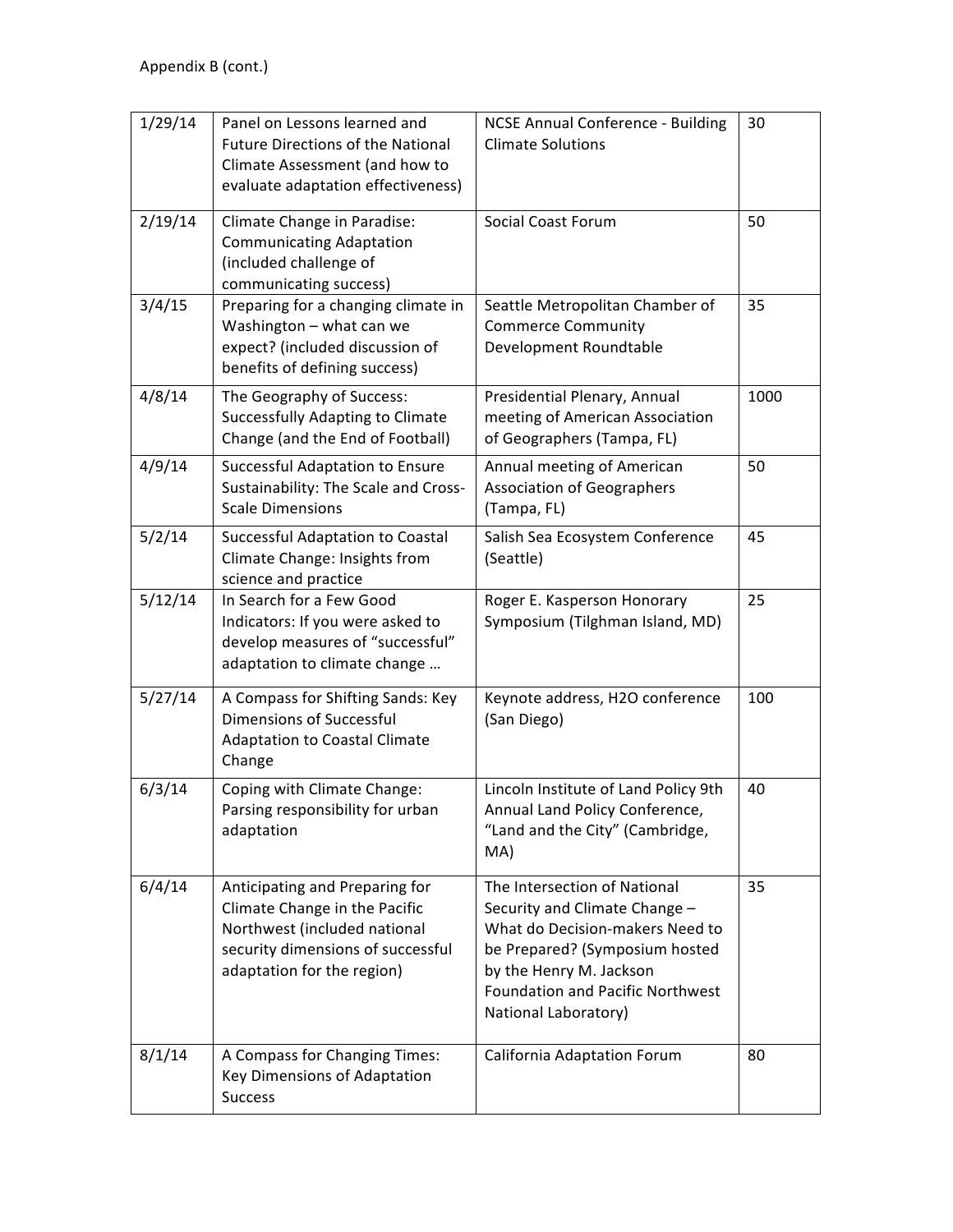| 10/22/14 | Shifting the Paradigm: Working<br>Across Boundaries in a World of<br><b>Certain Uncertainty</b>                                                      | Invited presentation for Executive<br>Seminar Program, "Fire and Water:<br>Implications of Climate Change for<br>the Northwest", hosted by<br>Portland State University (Yakima,<br>WA) | 35  |
|----------|------------------------------------------------------------------------------------------------------------------------------------------------------|-----------------------------------------------------------------------------------------------------------------------------------------------------------------------------------------|-----|
| 10/24/14 | Successful Adaptation to Coastal<br>Climate Change: Framework and<br>Lessons from Across the Seas                                                    | Keynote address at Coast to Coast<br>conference, Western Australia                                                                                                                      | 200 |
| 10/28/14 | What Does Climate Change Mean<br>for the NW? Science, impacts,<br>preparation and resilience.                                                        | Invited presentation at "Climate<br>Change in the Northwest"<br>sponsored by the Sustainable Path<br>Foundation (Town Hall, Seattle)                                                    | 150 |
| 11/3/14  | Coast in the Crosshairs of Climate<br>Change and SLR: Successful<br>Adaptation in a World of<br><b>Constraints and Tradeoffs</b>                     | Joint conference of Restore<br>America's Estuaries and The<br>Coastal Society, Washington, DC                                                                                           | 150 |
| 12/8/14  | Projected Climate Change Impacts<br>in the PNW: Implications for<br>Legislators (including a timeline<br>and dimensions of successful<br>adaptation) | Northwest Legislators Climate<br>Policy Forum (Leavenworth, WA)                                                                                                                         | 25  |
| 12/14/14 | Climate Change Adaptation<br>Success: Special focus of the<br><b>NERRS Science Collaborative</b>                                                     | <b>Webinar to NEERs</b>                                                                                                                                                                 | 35  |
| 12/16/14 | <b>Climate Change Adaptation</b><br>Success: Special focus of the<br><b>NERRS Science Collaborative</b>                                              | <b>Webinar to NEERs</b>                                                                                                                                                                 | 35  |
| 2/6/15   | <b>Successful Adaptation to Climate</b><br>Change: geographic, temporal and<br>process dimensions                                                    | Colloquium for Geography and<br>Center for Climate Adaptation<br>Science and Solutions, University<br>of Arizona (Tucson, AZ)                                                           | 80  |
| 4/9/15   | <b>Successfully Safeguarding</b><br>California: Research, Framework,<br>Applications                                                                 | Safeguarding California<br><b>Implementation Collaborative</b><br>(state agency leads)                                                                                                  | 25  |
| 4/15/15  | Successful Adaptation: Research,<br>Framework, Applications                                                                                          | <b>UNFCCC, National Adaptation</b><br>Program Expo 2015 (Bonn,<br>Germany)                                                                                                              | 100 |
| 5/7/15   | Successful Adaptation: Research,<br>Framework, Communication                                                                                         | San Francisco Bay Conservation<br>and Development Commission<br>(BCDC) SLR Working Group                                                                                                | 15  |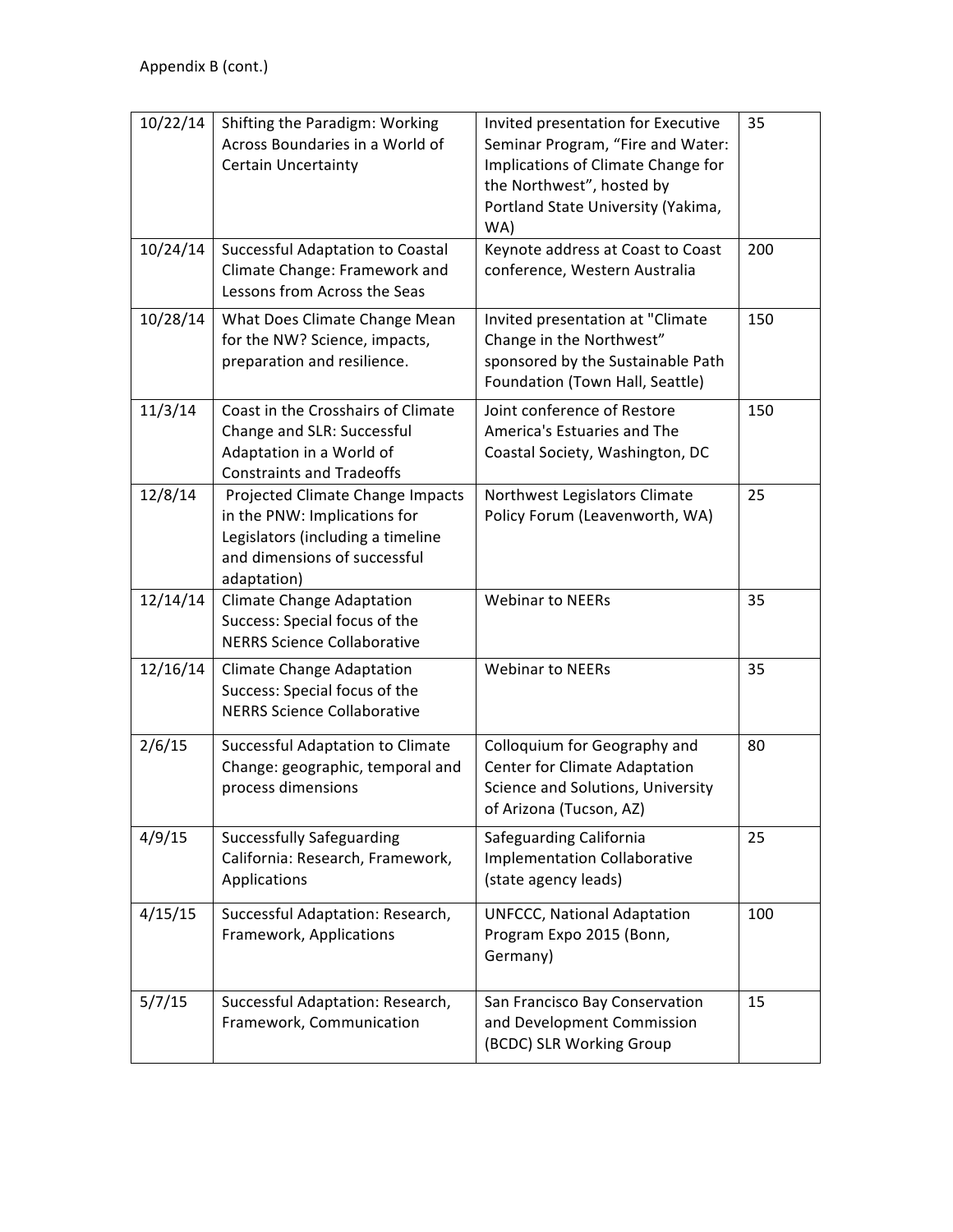| 5/15/15  | <b>Successful Adaptation: Framework</b><br>and the search for Meaningful<br>Indicators                                             | <b>US Urban Sustainability Directors</b><br>Network working group meeting<br>(St. Louis) | 20 |
|----------|------------------------------------------------------------------------------------------------------------------------------------|------------------------------------------------------------------------------------------|----|
| 6/10/15  | Successful Adaptation to Coastal<br>Climate Change: Use-Inspired<br>Research with Far-Reaching<br><b>Applications and Outcomes</b> | <b>USC Sea Grant Site Review</b>                                                         | 50 |
| 6/22/15  | <b>Tracking Progress and Measuring</b><br>Adaptation Success: Framework,<br>indicators, metrics                                    | Wells NFRR                                                                               | 25 |
| 8/29/15  | Successful Adaptation in the<br>Tijuana River Valley: Framework                                                                    | Tijuana NERR                                                                             | 25 |
| 9/29/15  | Successful Adaptation in the<br>Hudson River Valley: Framework                                                                     | <b>Hudson River NERR</b>                                                                 | 25 |
| 11/10/15 | Successful Transdisciplinarity:<br>Framing and Tracking Successful<br><b>Adaptation to Coastal Climate</b><br>Change               | <b>CERF 2015</b>                                                                         | 60 |
| 1/8/16   | <b>Framing and Measuring</b><br><b>Adaptation Success</b>                                                                          | DOI/USGS Sandy Recovery Team                                                             | 15 |